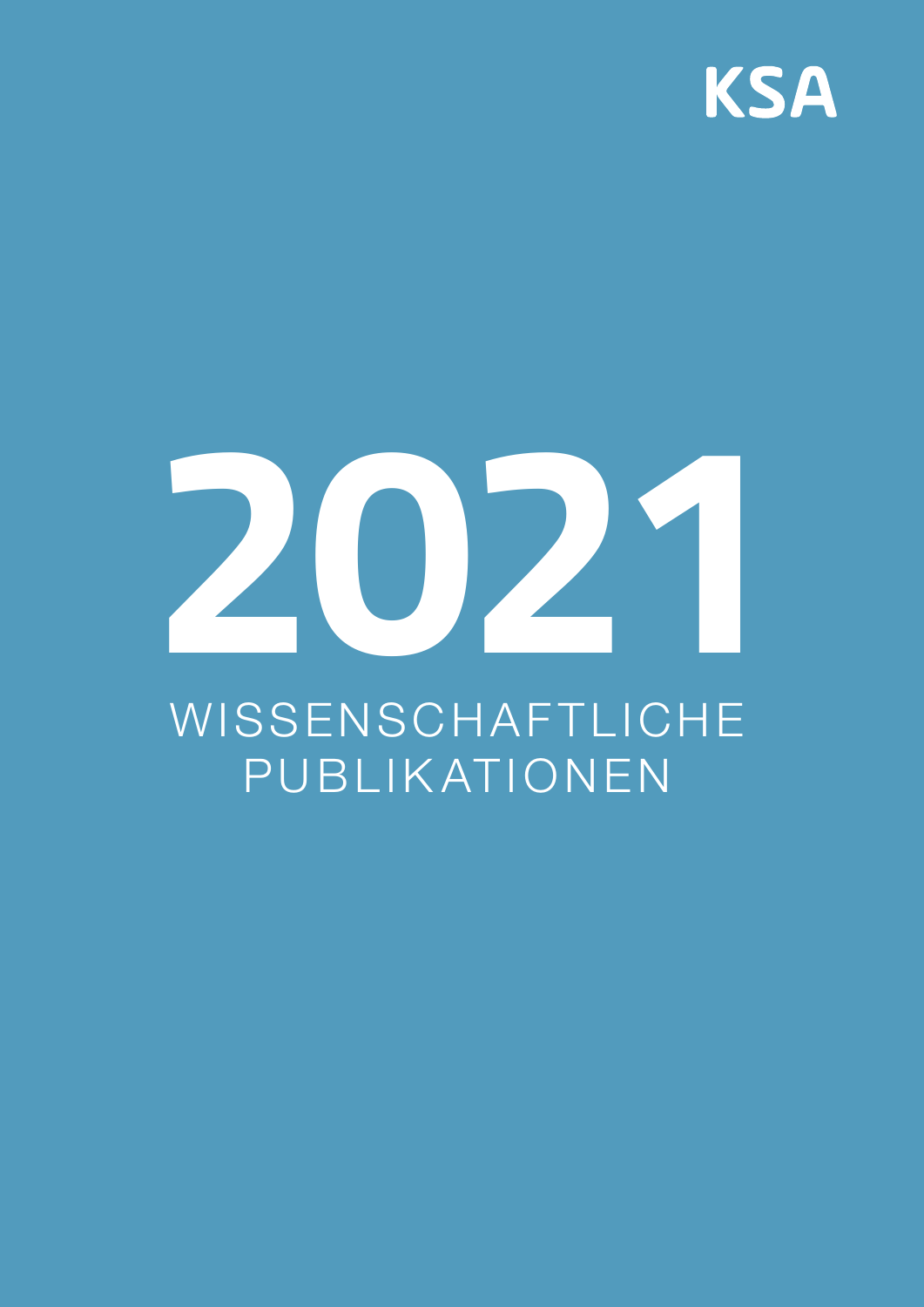**Allgemeine Innere und Notfallmedizin und Endokrinologie, Diabetologie und Metabolismus**

Bargetzi A, Emmenegger N, Wildisen S, Nickler M, Bargetzi L, Hersberger L, Segerer S, Kaegi-Braun N, Tribolet P, Gomes F, Hoess C, Pavlicek V, Bilz S, Sigrist S, Brandle M, Henzen C, Thomann R, Rutishauser J, Aujesky D, Rodondi N, Donze J, Stanga Z, Mueller B, Schuetz P: **Admission kidney function is a strong predictor for the response to nutritional support in patients at nutritional risk.** *Clin Nutr 2021, 40(5):2762-2771.* IF 7.3

Bargetzi L, Bargetzi M, Laviano A, Stanga Z, Schuetz P: **Inflammation reduces the effect of nutritional therapy on clinical outcomes in cancer patients.** *Ann Oncol 2021, 32(11):1451-1452.* IF 32.9

Bargetzi L, Brack C, Herrmann J, Bargetzi A, Hersberger L, Bargetzi M, Kaegi-Braun N, Tribolet P, Gomes F, Hoess C, Pavlicek V, Bilz S, Sigrist S, Brändle M, Henzen C, Thomann R, Rutishauser J, Aujesky D, Rodondi N, Donzé J, Laviano A, Stanga Z, Mueller B, Schuetz P: **Nutritional support during the hospital stay reduces mortality in patients with different types of cancers: secondary analysis of a prospective randomized trial.** *Ann Oncol 2021, 32(8):1025-1033.* IF 32.9

Bargetzi L, Laviano A, Stanga Z, Schuetz P: **What is optimal nutritional support in acutely ill cancer patients? More may not be better.** *Ann Oncol 2021, 32(10):1305-1306.* IF 32.9

Baumgartner A, Hasenboehler F, Cantone J, Hersberger L, Bargetzi A, Bargetzi L, Kaegi-Braun N, Tribolet P, Gomes F, Hoess C, Pavlicek V, Bilz S, Sigrist S, Brändle M, Henzen C, Thomann R, Rutishauser J, Aujesky D, Rodondi N, Donzé J, Stanga Z, Mueller B, Schuetz P: **Effect of nutritional support in patients with lower respiratory tract infection: Secondary analysis of a randomized clinical trial.** *Clin Nutr 2021, 40(4):1843-1850.* IF 7.3

Baumgartner A, Pachnis D, Parra L, Hersberger L, Bargetzi A, Bargetzi L, Kaegi-Braun N, Tribolet P, Gomes F, Hoess C, Pavlicek V, Bilz S, Sigrist S, Braendle M, Henzen C, Thomann R, Rutishauser J, Aujesky D, Rodondi N, Donze J, Stanga Z, Mueller B, Schuetz P: **The impact of nutritional support on malnourished inpatients with aging-related vulnerability.** *Nutrition 2021, 89:111279.* IF 4.0

Beck K, Vincent A, Becker C, Keller A, Cam H, Schaefert R, Reinhardt T, Sutter R, Tisljar K, Bassetti S, Schuetz P, Hunziker S: **Prevalence and factors associated with psychological burden in COVID-19 patients and their relatives: A prospective observational cohort study.** *PloS one 2021, 16(5):e0250590.* IF 3.2

Becker C, Beck K, Zumbrunn S, Memma V, Herzog N, Bissmann B, Gross S, Loretz N, Mueller J, Amacher SA, Bohren C, Schaefert R, Bassetti S, Fux C, Mueller B, Schuetz P, Hunziker S: **Long COVID 1 year after hospitalisation for COVID-19: a prospective bicentric cohort study.** *Swiss Med Wkly 2021, 151:w30091.* IF 2.2

Becker C, Gamp M, Schuetz P, Beck K, Vincent A, Hochstrasser S, Metzger K, Widmer M, Thommen E, Mueller B, Fux CA, Leuppi JD, Schaefert R, Langewitz W, Trendelenburg M, Breidthardt T, Eckstein J, Osthoff M, Bassetti S, Hunziker S: **Effect of Bedside Compared With Outside the Room Patient Case Presentation on Patients' Knowledge About Their Medical Care : A Randomized, Controlled, Multicenter Trial.** *Ann Intern Med 2021, 174(9):1282-1292*. IF 25.3

Berkmann S, Brun J, Schuetz P, Christ E, Mariani L, Mueller B: **Prevalence and outcome of comorbidities associated with acromegaly.** *Acta neurochirurgica 2021, 163(11):3171-3180.* IF 2.2

Berkmann S, Lattmann J, Schuetz P, Diepers M, Remonda L, Fandino J, Buchfelder M, Mueller B: **The Shape grading system: a classification for growth patterns of pituitary adenomas.** *Acta neurochirurgica 2021, 163(11):3181-3189.* IF 2.2

Berkmann S, Roethlisberger M, Mueller B, Christ-Crain M, Mariani L, Nitzsche E, Juengling F: **Selective resection of cushing microadenoma guided by preoperative hybrid 18-fluoroethyl-L-tyrosine and 11-C-methionine PET/MRI**. *Pituitary 2021, 24(6):878-886.* IF 4.1

Brotzer L, Nickler M, Kim MJ, Mueller B, Blum CA: **Adrenal function testing in dialysis patients – a review of the literature.** *BMC nephrology 2021, 22(1):360* IF 2.1

Conca A, Koch D, Regez K, Kutz A, Bachli C, Haubitz S, Schuetz P, Mueller B, Spirig R, Petry H: **Self-Care Index and Post-Acute Care Discharge Score to Predict Discharge Destination of Adult Medical Inpatients: Protocol for a Multicenter Validation Study.** *JMIR Res Protoc 2021, 10(1):e21447.* IF 1.2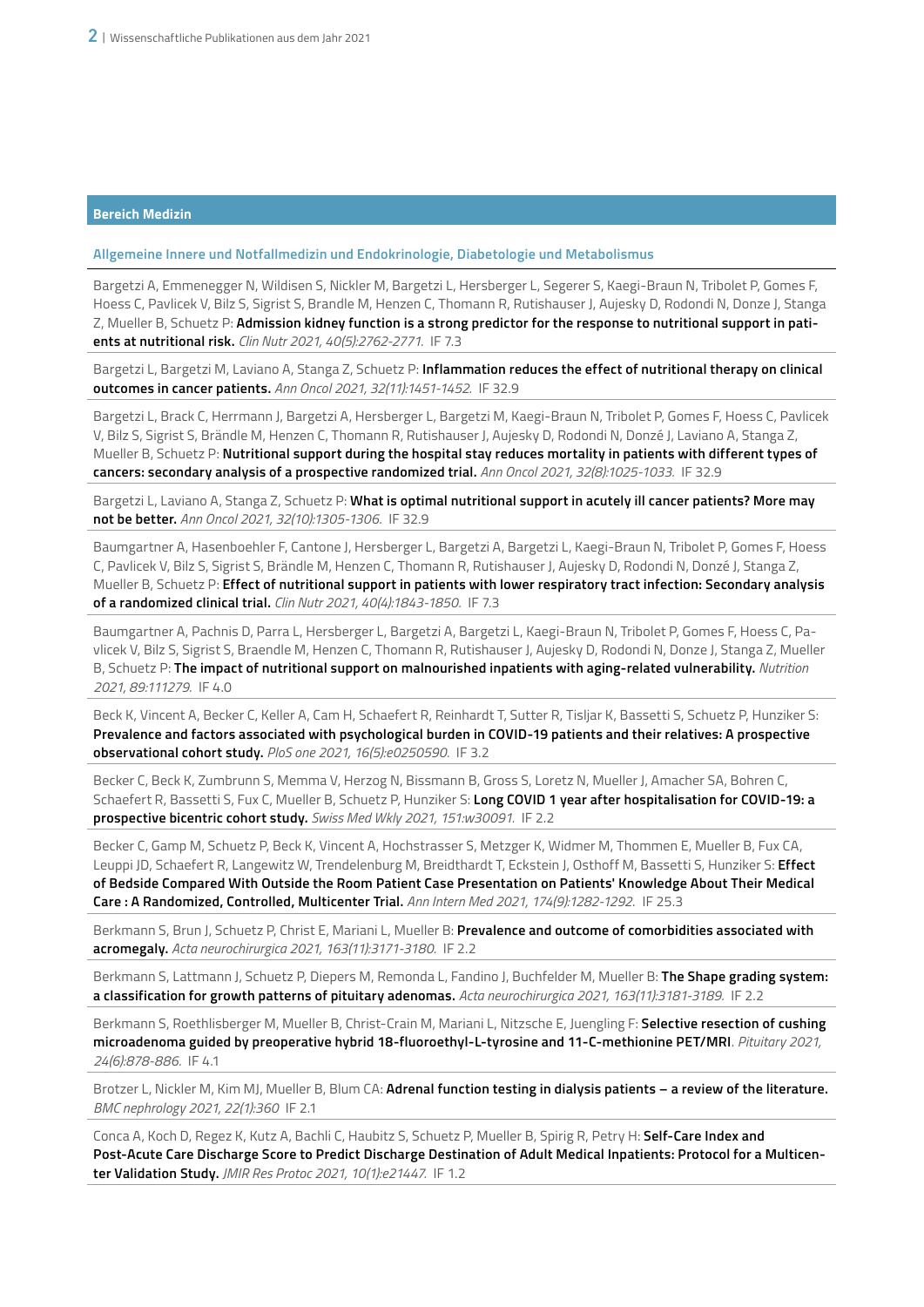DeSear KE, Thompson-Leduc P, Van Schooneveld TC, Kirson N, Chritton JJ, Ie S, Cheung HC, Ou S, Zimmer L, Schuetz P: **Decreased antibiotic exposure using a procalcitonin protocol for respiratory infections and sepsis in US community hospitals (ProCommunity).** *Curr Med Res Opin 2021, 37(5):727-733.* IF 2.0

Ebrahimi F, Urwyler SA, Betz MJ, Christ ER, Schuetz P, Mueller B, Donath MY, Christ-Crain M: **Effects of interleukin-1 antagonism and corticosteroids on fibroblast growth factor-21 in patients with metabolic syndrome.** *Scientific reports 2021, 11(1):7911.* IF 4.3

Efthymiou A, Hersberger L, Reber E, Schonenberger KA, Kagi-Braun N, Tribolet P, Mueller B, Schuetz P, Stanga Z, group Es: **Nutritional risk is a predictor for long-term mortality: 5-Year follow-up of the EFFORT trial.** *Clin Nutr 2021, 40(4):1546- 1554.* IF 7.3

Fischli S, von Wyl V, Wuillemin W, von Kanel R, Schutz P, Christ-Crain M, Studer F, Brander L, Schupfer G, Metzger J, Henzen C: **Impact of Adrenal Function on Hemostasis/Endothelial Function in Patients Undergoing Surgery.** *J Endocr Soc 2021, 5(5):bvab047.* IF 3.2

Gregoriano C, Damm D, Kutz A, Koch D, Wolfisberg S, Haubitz S, Conen A, Bernasconi L, Hammerer-Lercher A, Fux CA, Mueller B, Schuetz P: **Association of endothelial activation assessed through endothelin-I precursor peptide measurement with mortality in COVID-19 patients: an observational analysis.** *Respiratory research 2021, 22(1):148.* IF 5.6

Gregoriano C, Koch D, Kutz A, Haubitz S, Conen A, Bernasconi L, Hammerer-Lercher A, Saeed K, Mueller B, Schuetz P: **The vasoactive peptide MR-pro-adrenomedullin in COVID-19 patients: an observational study.** *Clin Chem Lab Med 2021, 59(5):995-1004.* IF 3.6

Gregoriano C, Molitor A, Haag E, Kutz A, Koch D, Haubitz S, Conen A, Bernasconi L, Hammerer-Lercher A, Fux CA, Mueller B, Schuetz P: **Activation of Vasopressin System During COVID-19 is Associated With Adverse Clinical Outcomes: An Observational Study.** *J Endocr Soc 2021, 5(6):bvab045.* IF 3.2

Gut L, Bernet S, Huembelin M, Mueller M, Baechli C, Koch D, Nebiker C, Schuetz P, Mueller B, Christ E, Ebrahimi F, Kutz A: **Sex-Specific Differences in Outcomes Following Thyroidectomy: A Population-Based Cohort Study.** *Eur Thyroid J 2021, 10(6):476-485.* IF 3.7

Haag E, Gregoriano C, Molitor A, Kloter M, Kutz A, Mueller B, Schuetz P: **Does mid-regional pro-adrenomedullin (MR-pro-ADM) improve the sequential organ failure assessment-score (SOFA score) for mortality-prediction in patients with acute infections? Results of a prospective observational study.** *Clin Chem Lab Med 2021, 59(6):1165-1176.* IF 3.6

Heilmann E, Gregoriano C, Annane D, Reinhart K, Bouadma L, Wolff M, Chastre J, Luyt CE, Tubach F, Branche AR, Briel M, Christ-Crain M, Welte T, Corti C, de Jong E, Nijsten M, de Lange DW, van Oers JAH, Beishuizen A, Girbes ARJ, Deliberato RO, Schroeder S, Kristoffersen KB, Layios N, Damas P, Lima SSS, Nobre V, Wei L, Oliveira CF, Shehabi Y, Stolz D, Tamm M, Verduri A, Wang JX, Drevet S, Gavazzi G, Mueller B, Schuetz P: **Duration of antibiotic treatment using procalcitonin-guided treatment algorithms in older patients: a patient-level meta-analysis from randomized controlled trials.** *Age and ageing 2021, 50(5):1546-1556.* IF 10.6

Hersberger L, Dietz A, Bürgler H, Bargetzi A, Bargetzi L, Kägi-Braun N, Tribolet P, Gomes F, Hoess C, Pavlicek V, Bilz S, Sigrist S, Brändle M, Henzen C, Thomann R, Rutishauser J, Aujesky D, Rodondi N, Donzé J, Stanga Z, Mueller B, Schuetz P: **Individualized Nutritional Support for Hospitalized Patients With Chronic Heart Failure.** *J Am Coll Cardiol 2021, 77(18):2307- 2319.* IF 24.0

Hersberger L, Stanga Z, Schuetz P: Reply: **The Importance of Objective Nutritional Indexes in Heart Failure Patients.** *J Am Coll Cardiol 2021, 78(8):856-857.* IF 24.0

Huynh HH, Boeuf A, Pfannkuche J, Schuetz P, Thelen M, Nordin G, van der Hagen E, Kaiser P, Kesseler D, Badrick T, Poggi B, Tiikkainen U, Davies GJ, Kessler A, Plebani M, Vinh J, Delatour V: **Harmonization status of procalcitonin measurements: what do comparison studies and EQA schemes tell us?** *Clin Chem Lab Med 2021, 59(10):1610-1622*. IF 3.6

Kaegi-Braun N, Faessli M, Kilchoer F, Dragusha S, Tribolet P, Gomes F, Bretscher C, Germann S, Deutz NE, Stanga Z, Mueller B, Schuetz P: **Nutritional trials using high protein strategies and long duration of support show strongest clinical effects on mortality.: Results of an updated systematic review and meta-analysis.** *Clin Nutr ESPEN 2021, 45:45-54.* IF 2.3

Kaegi-Braun N, Mueller M, Schuetz P, Mueller B, Kutz A: **Evaluation of Nutritional Support and In-Hospital Mortality in Patients With Malnutrition.** *JAMA Netw Open 2021, 4(1):e2033433.* IF 8.4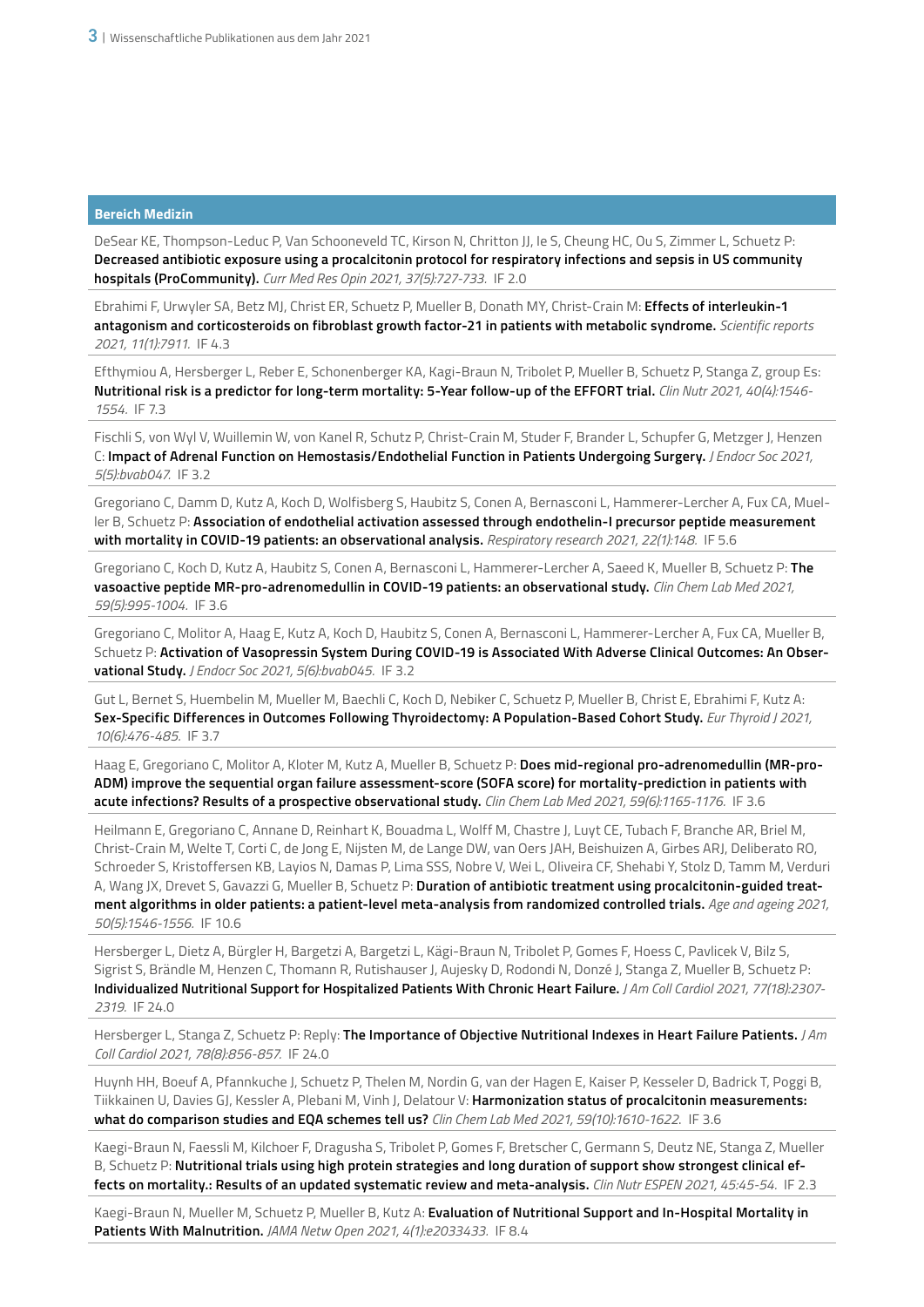Kaegi-Braun N, Tribolet P, Baumgartner A, Fehr R, Baechli V, Geiser M, Deiss M, Gomes F, Kutz A, Hoess C, Pavlicek V, Schmid S, Bilz S, Sigrist S, Brandle M, Benz C, Henzen C, Thomann R, Rutishauser J, Aujesky D, Rodondi N, Donze J, Stanga Z, Mueller B, Schuetz P: **Value of handgrip strength to predict clinical outcomes and therapeutic response in malnourished medical inpatients: Secondary analysis of a randomized controlled trial.** *Am J Clin Nutr 2021, 114(2):731-740.* IF 7.0

Kaegi-Braun N, Tribolet P, Gomes F, Fehr R, Baechli V, Geiser M, Deiss M, Kutz A, Bregenzer T, Hoess C, Pavlicek V, Schmid S, Bilz S, Sigrist S, Brandle M, Benz C, Henzen C, Mattmann S, Thomann R, Rutishauser J, Aujesky D, Rodondi N, Donze J, Stanga Z, Mueller B, Schuetz P: **Six-month outcomes after individualized nutritional support during the hospital stay in medical patients at nutritional risk: Secondary analysis of a prospective randomized trial.** *Clin Nutr 2021, 40(3):812- 819.* IF 7.3

Kloter M, Gregoriano C, Haag E, Kutz A, Mueller B, Schuetz P: **Risk assessment of sepsis through measurement of proAVP (copeptin): a secondary analysis of the TRIAGE study.** *Endocr Connect 2021, 10(9):995-1005.* IF 3.3

Kurmann S, Reber E, Vasiloglou MF, Schuetz P, Schoenenberger AW, Uhlmann K, Sterchi AB, Stanga Z: **Energy and protein intake in medical and geriatric inpatients with MEDPass versus conventional administration of oral nutritional supplements: study protocol for the randomized controlled MEDPass Trial.** *Trials 2021, 22(1):210.* IF 2.2

Kutz A, Conen A, Gregoriano C, Haubitz S, Koch D, Domenig O, Bernasconi L, Mueller B, Schuetz P: **Renin-angiotensin-aldosterone system peptide profiles in patients with COVID-19.** *Eur J Endocrinol 2021, 184(4):543-552.* IF 6.6

Mueller M, Ebrahimi F, Christ E, Nebiker CA, Schuetz P, Mueller B, Kutz A: **Safety of parathyroidectomy in older vs. younger patients with primary hyperparathyroidism.** *Endocr Connect 2021, 10(10):1273-1282.* IF 3.3

Muller M, Huembelin M, Baechli C, Wagner U, Schuetz P, Mueller B, Kutz A: **Association of in-hospital multimorbidity with healthcare outcomes in Swiss medical inpatients.** *Swiss Med Wkly 2021, 151:w20405.* IF 2.2

Poole S, Townsend J, Wertheim H, Kidd SP, Welte T, Schuetz P, Luyt CE, Beishuizen A, Jensen JS, Del Castillo JG, Plebani M, Saeed K: **How are rapid diagnostic tests for infectious diseases used in clinical practice: a global survey by the International Society of Antimicrobial Chemotherapy (ISAC).** *Eur J Clin Microbiol Infect Dis 2021, 40(2):429-434.* IF 3.2

Raess N, Schuetz P, Cesana-Nigro N, Winzeler B, Urwyler SA, Schaedelin S, Rodondi N, Blum MR, Briel M, Mueller B, Christ-Crain M, Blum CA: **Influence of Prednisone on Inflammatory Biomarkers in Community-Acquired Pneumonia: Secondary Analysis of a Randomized Trial.** *J Clin Pharmacol 2021, 61(11):1406-1414.* IF 2.8

Reber E, Staub K, Schönenberger KA, Stanga A, Leuenberger M, Pichard C, Schuetz P, Mühlebach S, Stanga Z: **Management of Home Parenteral Nutrition: Complications and Survival.** *Ann Nutr Metab 2021, 77(1):46-55.* IF 3.3

Sailer CO, Refardt J, Blum CA, Schnyder I, Molina-Tijeras JA, Fenske W, Christ-Crain M: **Validity of different copeptin assays in the differential diagnosis of the polyuria-polydipsia syndrome.** *Sci Rep 2021, 11(1):10104.* IF 4.0

Schuetz P, Gregoriano C, Keller U: **Supplementation of the population during the COVID-19 pandemic with vitamins and micronutrients - how much evidence is needed?** *Swiss Med Wkly 2021, 151:w20522.* IF 2.2

Schuetz P, Seres D, Lobo DN, Gomes F, Kaegi-Braun N, Stanga Z: **Management of disease-related malnutrition for patients being treated in hospital.** *Lancet 2021, 398(10314):1927-1938.* IF 79.3

Schuetz P, Sulo S, Walzer S, Vollmer L, Brunton C, Kaegi-Braun N, Stanga Z, Mueller B, Gomes F: **Cost savings associated with nutritional support in medical inpatients: an economic model based on data from a systematic review of randomised trials.** *BMJ open 2021, 11(7):e046402.* IF 2.6

Sivapalan P, Rutishauser J, Ulrik CS, Leuppi JD, Pedersen L, Mueller B, Eklöf J, Biering-Sørensen T, Gottlieb V, Armbruster K, Janner J, Moberg M, Lapperre TS, Nielsen TL, Browatzki A, Mathioudakis A, Vestbo J, Schüetz P, Jensen JU: **Effect of different corticosteroid regimes for hospitalised patients with exacerbated COPD: pooled analysis of individual participant data from the REDUCE and CORTICO-COP trials.** *Respir Res 2021, 22(1):155* IF 5.6

Steck A, Nebiker C, Capraro J, Yurtsever H, Toutonji AA, Struja T: **[VIPoma of the Pancreas].** *Praxis (Bern 1994) 2021, 110(11):637-642.* IF 0.1

Struja T, Capraro J: **Synchronous pituitary and pineal gland lesions presenting with panhypopituitarism in a patient with widespread colorectal cancer: a case report.** *Oxf Med Case Reports 2021, 2021(5):omab030.* IF 0.4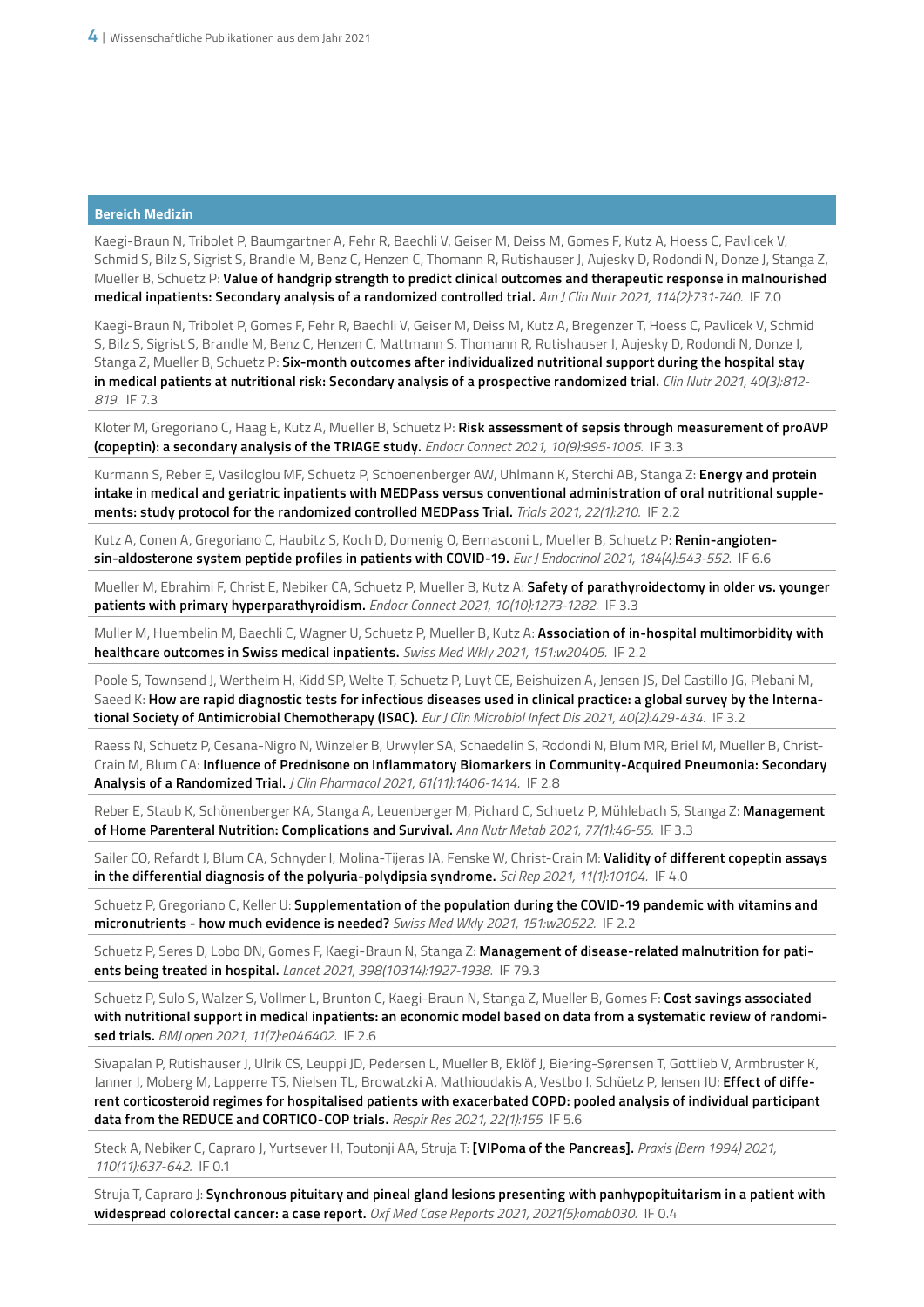Struja T, Koch D, Haubitz S, Mueller B, Schuetz P, Siepmann T: **Quality of life after hospitalization predicts one-year readmission risk in a large Swiss cohort of medical in-patients.** *Qual Life Res 2021, 30(7):1863-1871.* IF 4.1

Struja T, Wolski W, Schapbach R, Mueller B, Laczko E, Schuetz P: **Association of metabolomic markers and response to nutritional support: A secondary analysis of the EFFORT trial using an untargeted metabolomics approach.** *Clin Nutr 2021, 40(9):5062-5070.* IF 7.3

Toenges R, Greinix H, Lawitschka A, Halter J, Baumgartner A, Simon A, Arends J, Jager P, Middeke M, Hilgendorf I, Klein S, Wagner-Drouet EM, Schmid C, Bug G, Wolff D, German-Austrian-Swiss Gc: **Current practice in nutrition after allogeneic hematopoietic stem cell transplantation – Results from a survey among hematopoietic stem cell transplant centers.** *Clin Nutr 2021, 40(4):1571-1577.* IF 5.7

Vincent A, Beck K, Becker C, Zumbrunn S, Ramin-Wright M, Urben T, Quinto A, Schaefert R, Meinlschmidt G, Gaab J, Reinhardt T, Bassetti S, Schuetz P, Hunziker S: **Psychological burden in patients with COVID-19 and their relatives 90 days after hospitalization: A prospective observational cohort study.** *J Psychosom Res 2021, 147:110526.* IF 3.0

Vincent A, Semmer NK, Becker C, Beck K, Tschan F, Bobst C, Schuetz P, Marsch S, Hunziker S: **Does stress influence the performance of cardiopulmonary resuscitation? A narrative review of the literature.** *J Crit Care 2021, 63:223-230.* IF 3.4

Vogt S, Leuppi JD, Schuetz P, Mueller B, Volken C, Drager S, Trendelenburg M, Rutishauser J, Osthoff M: **Association of mannose-binding lectin, ficolin-2 and immunoglobulin concentrations with future exacerbations in patients with chronic obstructive pulmonary disease: secondary analysis of the randomized controlled REDUCE trial.** *Resp research 2021, 22(1):227.* IF 5.6

Wolfisberg S, Gregoriano C, Schuetz P: **Procalcitonin for individualizing antibiotic treatment: an update with a focus on COVID-19.** *Crit Rev Clin Lab Sci 2021:1-12.* IF 6.2

Wolfisberg S, Gregoriano C, Struja T, Kutz A, Koch D, Bernasconi L, Hammerer-Lercher A, Mohr C, Haubitz S, Conen A, Fux C, Mueller B, Schuetz P: **Comparison of characteristics, predictors and outcomes between the first and second COVID-19 waves in a tertiary care centre in Switzerland: an observational analysis.** *Swiss Med Wkly 2021, 151:w20569.* IF 2.2

Wolfisberg S, Gregoriano C, Struja T, Kutz A, Koch D, Bernasconi L, Hammerer-Lercher A, Mohr C, Haubitz S, Conen A, Fux CA, Mueller B, Schuetz P: **Call, chosen, HA2T2, ANDC: validation of four severity scores in COVID-19 patients.** *Infection 2021.* IF 3.5

# **Angiologie**

Bohme T, Noory E, Beschorner U, Lerke F, Schmidt A, Scheinert D, Ito W, Zeller T, Rastan A: **Photoablative atherectomy followed by a paclitaxel-coated balloon to inhibit restenosis in instent femoro-popliteal obstructions (PHOTOPAC).** *Vasa 2021, 50(5):387-393.* IF 1.9

Ciftci U, Marti R, Fahrni J, Gahwiler R, Thalhammer C, Gurke L, Isaak A: **External stenting and disease progression in vein grafts 1 year after open surgical repair of popliteal artery aneurysm.** *J Vasc Surg 2021, 74(2):521-527.* IF 4.2

Gahwiler R, Hirschmuller A, Grumann T, Isaak A, Thalhammer C: **Exercise induced leg pain due to endofibrosis of external iliac artery.** *Vasa 2021, 50(2):92-100.* IF 1.9

Jonczy ML, Thalhammer C: **Drug-coated balloons - the golden tool for treatment of stenotic lesions in dysfunctional haemodialysis fistulas?** *Vasa 2021, 50(1):78.* IF 1.9

Köger P, Engelberger S, Thalhammer C, Wüthrich R, Valentin ML, Kucher N, Clemens RK: **Association of Intrarenal Resistance Index and Systemic Atherosclerosis After Kidney Transplantation.** *In vivo 2021, 35(6):3369-3375* IF 2.1

Kieback AG, Gahwiler R, Thalhammer C: **PAD screening: why? whom? when? how? - a systematic review.** *Vasa 2021, 50(2):85-91.* IF 1.9

Rastan A, Brodmann M, Bohme T, Macharzina R, Noory E, Beschorner U, Flugel PC, Burgelin K, Neumann FJ, Zeller T: **Atherectomy and Drug-Coated Balloon Angioplasty for the Treatment of Long Infrapopliteal Lesions: A Randomized Controlled Trial.** *Circ Cardiovasc Interv 2021, 14(6):e010280.* IF 3.4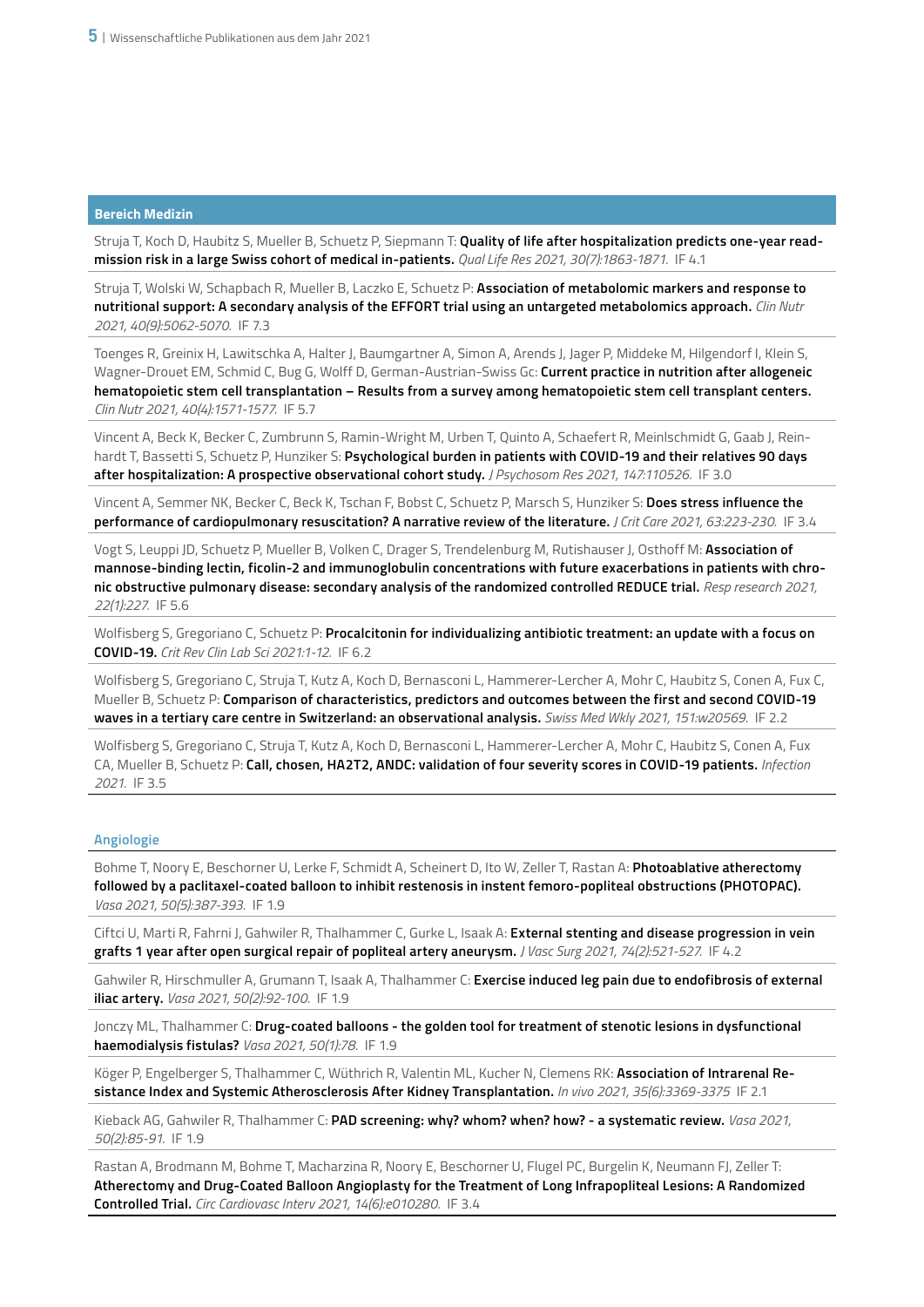# **Dermatologie und Allergologie**

Loman L, Uter W, Armario-Hita JC, Ayala F, Balato A, Ballmer-Weber BK, Bauer A, Bircher AJ, Buhl T, Czarnecka-Operacz M, Dickel H, Fuchs T, Giménez Arnau A, John SM, Kränke B, Kręcisz B, Mahler V, Rustemeyer T, Sadowska-Przytocka A, Sánchez-Pérez J, Scherer Hofmeier K, Schliemann S, Simon D, Spiewak R, Spring P, Valiukevičienė S, Wagner N, Weisshaar E, Pesonen M, Schuttelaar MLA: **European Surveillance System on Contact Allergies (ESSCA): Characteristics of patients patch tested and diagnosed with irritant contact dermatitis.** *Contact Dermatitis 2021, 85(2):186-197.* IF 6.6

Steeb T, Wessely A, Alter M, Bayerl C, Bender A, Bruning G, Dabrowski E, Debus D, Devereux N, Dippel E, Drexler K, Ducker P, Dummer R, Emmert S, Elsner P, Enk A, Gebhardt C, Gesierich A, Goebeler M, Goerdt S, Goetze S, Gutzmer R, Haferkamp S, Hansel G, Hassel JC, Heinzerling L, Kahler KC, Kaume KM, Krapf W, Kreuzberg N, Lehmann P, Livingstone E, Loffler H, Loquai C, Mauch C, Mangana J, Meier F, Meissner M, Moritz RKC, Maul LV, Muller V, Mohr P, Navarini A, Van Nguyen A, Pfeiffer C, Pfohler C, Posch C, Richtig E, Rompel R, Sachse MM, Sauder S, Schadendorf D, Schatton K, Schulze HJ, Schultz E, Schilling B, Schmuth M, Simon JC, Streit M, Terheyden P, Thiem A, Tuting T, Welzel J, Weyandt G, Wesselmann U, Wollina U, Ziemer M, Zimmer L, Zutt M, Berking C, Schlaak M, Heppt MV, German Dermatologic Cooperative Oncology G: **Patterns of care and follow-up care of patients with uveal melanoma in German-speaking countries: a multinational survey of the German Dermatologic Cooperative Oncology Group (DeCOG).** *J Cancer Res Clin Oncol 2021, 147(6):1763-1771.* IF 4.5

Storck M, Sandmann S, Bruland P, Pereira MP, Steinke S, Riepe C, Soto-Rey I, Garcovich S, Augustin M, Blome C, Bobko S, Legat FJ, Potekaev N, Lvov A, Misery L, Weger W, Reich A, Savk E, Streit M, Serra-Baldrich E, Szepietowski JC, Dugas M, Stander S, Zeidler C: **Pruritus Intensity Scales across Europe: a prospective validation study.** *J Eur Acad Dermatol Venereol 2021, 35(5):1176-1185.* IF 6.1

#### **Gastroenterologie**

Boziki M, Grigoriadis N, Papaefthymiou A, Doulberis M, Polyzos SA, Gavalas E, Deretzi G, Karafoulidou E, Kesidou E, Taloumtzis C, Theotokis P, Sofou E, Katsinelos P, Vardaka E, Fludaras I, Touloumtzi M, Koukoufiki A, Simeonidou C, Liatsos C, Kountouras J: **The trimebutine effect on Helicobacter pylori-related gastrointestinal tract and brain disorders: A hypothesis.** *Neurochem Int 2021, 144:104938.* IF 3.9

Boziki M, Polyzos SA, Papaefthymiou A, Doulberis M, Bakirtzis C, Sintila SA, Touloumtzi M, Grigoriadis N, Kountouras J: **Potential impact of Helicobacter pylori-related metabolic syndrome and Galectin-3 on liver, chronic kidney and brain disorders.** *Metabolism 2021, 118:154736.* IF 8.6

Datfar T, Doulberis M, Papaefthymiou A, Hines IN, Manzini G: **Viral Hepatitis and Hepatocellular Carcinoma: State of the Art.** *Pathogens 2021, 10(11).* IF 3.4

Doulberis M, Knuchel J, Hartmann M, Rupp S, Kuntzen T: **Post-colonoscopy appendicitis: Causality or coincidence?** *J Gastroenterol Hepatol 2021, 36(2):523.* IF 4.0

Doulberis M, Papaefthymiou A, Polyzos SA, Kotronis G, Gialamprinou D, Tzitiridou-Chatzopoulou M, Touloumtzi M, Kountouras J: **Helicobacter pylori, Sleeve Gastrectomy, and Gastroesophageal Reflux Disease: Is There a Relation?** *Obes Surg 2021, 31(4):1839-1840.* IF 4.1

Doulberis M, Papaefthymiou A, Srivastava DS, Exadaktylos AK, Katsinelos P, Kountouras J, Polyzos SA: **Update on the association between non-alcoholic fatty liver disease and Helicobacter pylori infection.** *Int J Clin Pract 2021, 75(4):e13737.* IF 2.5

Doulberis M, Pierre NT, Manzini G, Papaefthymiou A, Kountouras J, Klukowska-Rotzler J, Polyzos SA, Srivastava S, Exadaktylos AK, Knuchel J, Kuntzen T, Srivastava DS: **Helicobacter pylori-Related Metabolic Parameters and Premalignant Gastric Mucosa Histological Lesions in Swiss Bariatric Patients.** *Microorganisms 2021, 9(7).* IF 4.1

Kountouras J, Doulberis M, Polyzos SA, Kazakos E, Vardaka E, Touloumtzi M, Manolakis A, Tzitiridou-Chatzopoulou M, Liatsos C, Sotiriades ES, Ntona S, Papaefthymiou A: **Impact of Helicobacter pylori-related metabolic syndrome with hyperhomocysteinemia on extragastric pathologies.** *J Gastroenterol Hepatol 2021.* IF 1.5

Kountouras J, Papaefthymiou A, Doulberis M, Polyzos SA, Zavos C, Kazakos E, Tzika SK, Vardaka E, Liatsos C, Katsinelos P: **Impact of Helicobacter pylori-related Metabolic Syndrome and Gastroesophageal Reflux Disease on the Risk of Acute Myocardial Infarction.** *J Neurogastroenterol Motil 2021, 27(1):147-148.* IF 3.8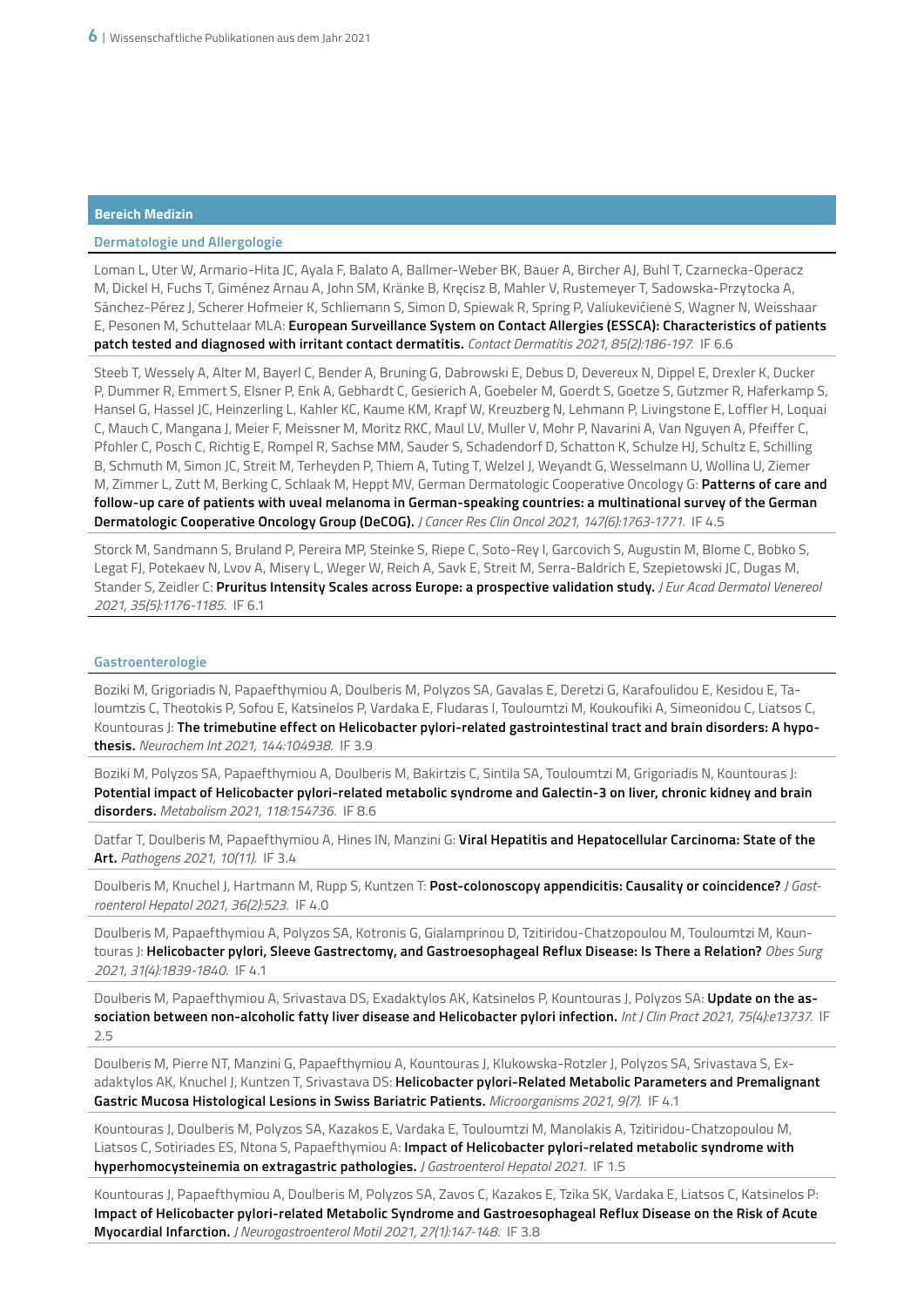Kountouras J, Papaefthymiou A, Polyzos SA, Deretzi G, Vardaka E, Soteriades ES, Tzitiridou-Chatzopoulou M, Gkolfakis P, Karafyllidou K, Doulberis M: **Impact of Helicobacter pylori-Related Metabolic Syndrome Parameters on Arterial Hypertension.** *Microorganisms 2021, 9(11).* IF 3.8

Kountouras J, Papaefthymiou A, Polyzos SA, Doulberis M: **A potential impact of Helicobacter pylori-related sarcopenia on severity of portal hypertension.** *Liver Int 2021, 41(5):1168-1169.* IF 5.8

Kountouras J, Papaefthymiou A, Polyzos SA, Vardaka E, Boziki M, Kyriakopoulos A, Sampsonas F, Agrotis G, Karafyllidou K, Doulberis M: **Impact of Helicobacter pylori-related Microbial Dysbiosis in the Pathogenesis of Metabolic Syndrome and Gastrointestinal Dysmotility Disorders.** *J Neurogastroenterol Motil 2021, 27(4):653-654.* IF 3.8

Nyssen OP, Vaira D, Aisa AP, Rodrigo L, Castro-Fernandez M, Jonaitis L, Tepes B, Vologzhanina L, Caldas M, Lanas A, Lucendo AJ, Bujanda L, Ortuno J, Barrio J, Huguet JM, Voynovan I, Lasala JP, Sarsenbaeva AS, Fernandez-Salazar L, Molina-Infante J, Jurecic NB, Areia M, Gasbarrini A, Kupcinskas J, Bordin D, Marcos-Pinto R, Lerand F, Leja M, Buzas GM, Niv Y, Rokkas T, Phull P, Smith S, Shvets O, Venerito M, Milivojevic V, Simsek I, Lamy V, Bytzer P, Boyanova L, Kunovsky L, Beglinger C, Doulberis M, Marlicz W, Goldis A, Tonkic A, Capelle L, Puig I, Megraud F, Morain CO, Gisbert JP, Hp-EuReg I: **Empirical second-line therapy in 5,000 patients of the European Registry on Helicobacter pylori Management (Hp-EuReg).** *Clin Gastroenterol Hepatol 2021.* IF 11.3

Papaefthymiou A, Doulberis M, Karafyllidou K, Chatzimichael E, Deretzi G, Exadaktylos AK, Sampsonas F, Gelasakis A, Papamichos SI, Kotronis G, Gialamprinou D, Vardaka E, Polyzos SA, Kountouras J: **Effect of spironolactone on pharmacological treatment of nonalcoholic fatty liver disease.** *Minerva Endocrinol (Torino) 2021.* IF 2.1

Papaefthymiou A, Koffas A, Kountouras J, Doulberis M, Kaltsa A, Tsiopoulos F, Christodoulidis G, Kapsoritakis A, Potamianos S: **The impact of COVID-19 pandemic on gastrointestinal diseases: a single-center cross-sectional study in central Greece.** *Ann Gastroenterol 2021, 34(3):323-330.* IF 2.4

Papaefthymiou A, Potamianos S, Goulas A, Doulberis M, Kountouras J, Polyzos SA: **Inflammatory Bowel Disease-associated Fatty Liver Disease: the Potential Effect of Biologic Agents.** *J Crohns Colitis 2021.* IF 9.0

Polyzos SA, Papaefthymiou A, Doulberis M, Mavridoglou G, Kountouras J: **Helicobacter pylori infection and diabetes mellitus.** *Diabetes & metabolic syndrome 2021, 15(3):845-846.* IF 3.3

Rogers SJ, Datta NR, Puric E, Timm O, Marder D, Khan S, Mamot C, Knuchel J, Siebenhuner A, Pestalozzi B, Guckenberger M, Bodis S, Riesterer O: **The addition of deep hyperthermia to gemcitabine-based chemoradiation may achieve enhanced survival in unresectable locally advanced adenocarcinoma of the pancreas.** *Clin Transl Radiat Oncol 2021, 27:109-113.* IF 4.9

Wagener C, Schindera S, Kuntzen T, Grobholz R: **[Unexpected deposits in the upper gastrointestinal tract : When medical history matters].** *Pathologe 2021, 42(2):235-240.* IF 1.0

# **Hämatologie und Transfusionsmedizin / Onkologie**

Bana M, Ribi K, Peters S, Kropf-Staub S, Naf E, Zurcher-Florin S, Stoffel B, Blaeuer C, Borner M, Malin D, Biber R, Betticher D, Kuhn-Bachler T, Cantoni N, Seeger T, Butikofer L, Eicher M, Symptom Navi Program G: **Pilot Testing of a Nurse-Led Basic Symptom Self-management Support for Patients Receiving First-Line Systemic Outpatient Anticancer Treatment: A Cluster-Randomized Study (Symptom Navi Pilot Study).** *Cancer Nurs 2021, 44(6):E687-E702.* IF 2.5

Bargetzi L, Bargetzi M, Laviano A, Stanga Z, Schuetz P: I**nflammation reduces the effect of nutritional therapy on clinical outcomes in cancer patients.** *Ann Oncol 2021, 32(11):1451-1452.* IF 32.9

Bargetzi L, Brack C, Herrmann J, Bargetzi A, Hersberger L, Bargetzi M, Kaegi-Braun N, Tribolet P, Gomes F, Hoess C, Pavlicek V, Bilz S, Sigrist S, Brändle M, Henzen C, Thomann R, Rutishauser J, Aujesky D, Rodondi N, Donzé J, Laviano A, Stanga Z, Mueller B, Schuetz P: **Nutritional support during the hospital stay reduces mortality in patients with different types of cancers: secondary analysis of a prospective randomized trial.** *Ann Oncol 2021, 32(8):1025-1033.* IF 32.9

Bargetzi L, Laviano A, Stanga Z, Schuetz P: **What is optimal nutritional support in acutely ill cancer patients? More may not be better.** *Ann Oncol 2021, 32(10):1305-1306.* IF 32.9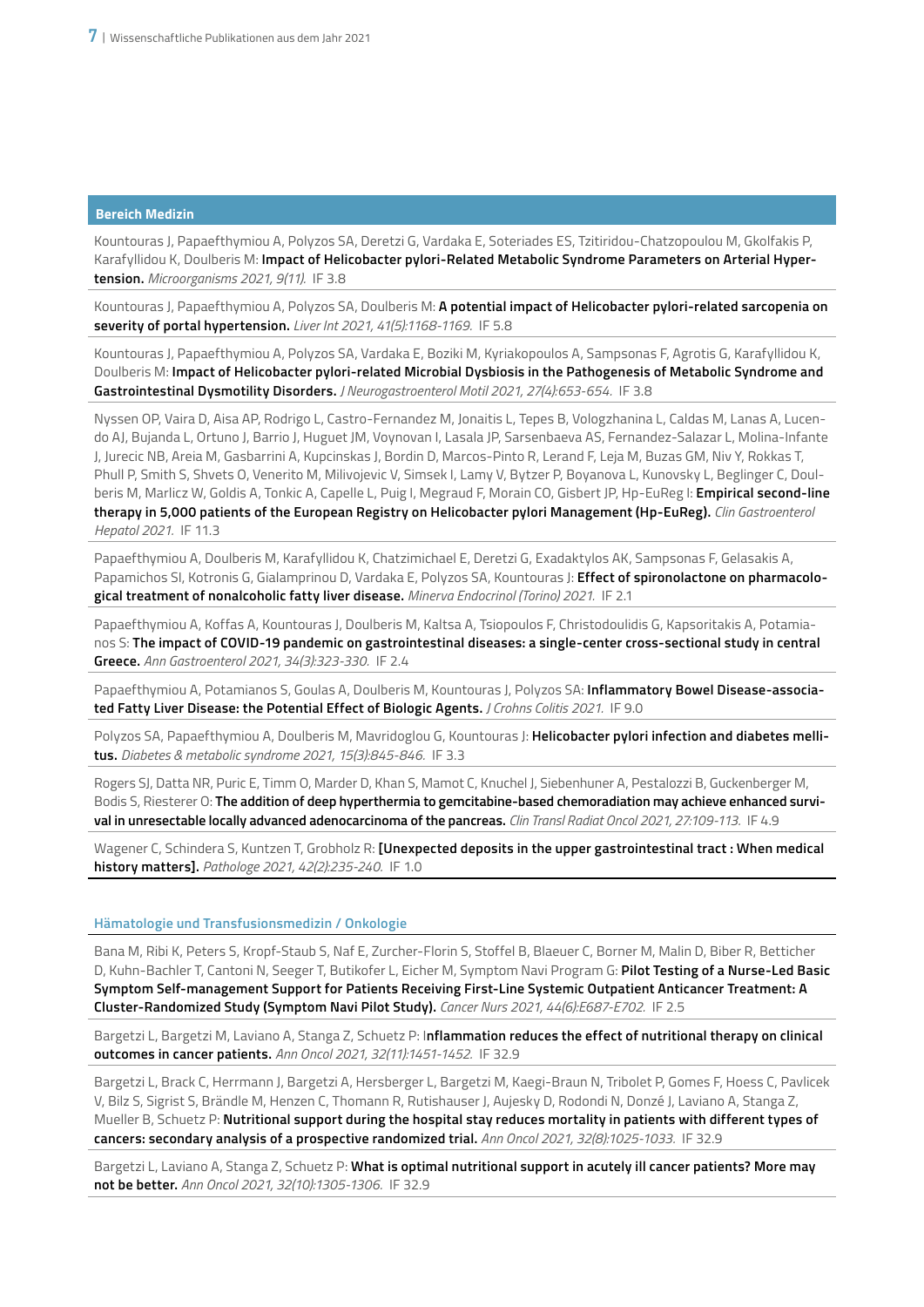Brune MM, Stussi G, Lundberg P, Vela V, Heim D, Manz MG, Haralambieva E, Pabst T, Banz Y, Bargetzi M, Grobholz R, Fehr M, Cogliatti S, Ossenkoppele GJ, Lowenberg B, Rudolf CB, Li Q, Passweg J, Mazzuchelli L, Medinger M, Tzankov A, Dutch-Belgian Hemato-Oncology Cooperative G, Swiss Group for Clinical Cancer R: **Effects of lenalidomide on the bone marrow microenvironment in acute myeloid leukemia: Translational analysis of the HOVON103 AML/SAKK30/10 Swiss trial cohort.** *Ann Hematol 2021, 100(5):1169-1179.* IF 3.5

Ceriani L, Milan L, Cascione L, Gritti G, Dalmasso F, Esposito F, Pirosa MC, Schar S, Bruno A, Dirnhofer S, Giovanella L, Hayoz S, Mamot C, Rambaldi A, Chauvie S, Zucca E: **Generation and validation of a PET radiomics model that predicts survival in diffuse large B cell lymphoma treated with R-CHOP14: A SAKK 38/07 trial post-hoc analysis.** *Hematol Oncol 2021.* IF 5.2

Condoluci A, Theaudin M, Schwotzer R, Pazhenkottil AP, Arosio P, Averaimo M, Bacher U, Bode P, Cavalli A, Dirnhofer S, Djerbi N, Dobner S, Fehr T, Garofalo M, Gaspert A, Gerull S, Heimgartner R, Hubers A, Jung HH, Kessler C, Knopfel R, Laptseva N, Magini G, Manka R, Mazzucchelli L, Meyer M, Mihaylova V, Monney P, Mylonas A, Nkoulou R, Pabst T, Pfister O, Rufer A, Schmidt A, Seeger H, Stampfli SF, Stirnimann G, Suter T, Treglia G, Tzankov A, Vetter F, Zweier M, Flammer AJ, Gerber B: **Management of transthyretin amyloidosis.** *Swiss Med Wkly 2021, 151:w30053.* IF 2.2

Eyre TA, Caillard S, Finel H, Boumendil A, Kothari J, Zimmermann H, Trappe RU, De Wilde V, Tholouli E, Kanfer E, Broom A, Damaj G, Bargetzi M, Kozak T, Hilgendorf I, Crawley C, Kerre T, Trneny M, Bachy E, Robinson S, Montoto S: **Autologous stem cell transplantation for post-transplant lymphoproliferative disorders after solid organ transplantation: a retrospective analysis from the Lymphoma Working Party of the EBMT.** *Bone Marrow Transplant 2021, 56(9):2118-2124.* IF 5.4

Janssen J, Lowenberg B, Manz M, Bargetzi M, Biemond B, Borne PVD, Breems D, Brouwer R, Chalandon Y, Deeren D, Efthymiou A, Gjertsen BT, Graux C, Gregor M, Heim D, Hess U, Hoogendoorn M, Jaspers A, Jie A, Jongen-Lavrencic M, Klein S, Klift MV, Kuball J, Lammeren-Venema DV, Legdeur MC, Loosdrecht AV, Maertens J, Kooy MVM, Moors I, Nijziel M, Obbergh FV, Oosterveld M, Pabst T, Poel MV, Sinnige H, Spertini O, Terpstra W, Tick L, Velden WV, Vekemans MC, Vellenga E, Weerdt O, Westerweel P, Stussi G, Norden YV, Ossenkoppele G: **Inferior Outcome of Addition of the Aminopeptidase Inhibitor Tosedostat to Standard Intensive Treatment for Elderly Patients with AML and High Risk MDS.** *Cancers (Basel) 2021, 13(4).* IF 6.1

Kostalova B, Ribaut J, Dobbels F, Gerull S, Mala-Ladova K, Zullig LL, De Geest S: **Medication adherence interventions in transplantation lack information on how to implement findings from randomized controlled trials in real-world settings: A systematic review.** *Transplant Rev (Orlando) 2021, 36(1):100671.* IF 3.9

Linnik J, Syedbasha M, Kaltenbach HM, Vogt D, Hollenstein Y, Kaufmann L, Cantoni N, Ruosch-Girsberger S, Muller AMS, Schanz U, Muller Pabst T, Stussi G, Weisser M, Halter J, Stelling J, Egli A: **Association of host factors with antibody response to seasonal influenza vaccination in allogeneic hematopoietic stem cell transplant (HSCT) patients.** *J Infect Dis 2021.* IF 3.6

Mark M, Froesch P, Eboulet EI, Addeo A, Pless M, Rothschild SI, Janthur WD, Burmeister H, Friedlaender A, Schneider M, Metaxas Y, Joerger M, Wannesson L, Schwitter M, Baudoux N, Weindler S, Biaggi-Rudolf C, Fruh M, Swiss Group for Clinical Cancer R: SAKK 19/17: **safety analysis of first-line durvalumab in patients with PD-L1 positive, advanced nonsmall cell lung cancer and a performance status of 2.** *Cancer Immunol Immunother 2021, 70(5):1255-1262.* IF 6.2

Moccia AA, Aeppli S, Gusewell S, Bargetzi M, Caspar C, Brulisauer D, Ebnother M, Fehr M, Fischer N, Ghilardi G, Krasniqi F, Lang N, Mey U, Mingrone W, Novak U, Pfleger C, Richter P, Rutti M, Schmidt A, Stenner F, Voegeli M, Zander T, Zucca E, Hitz F: **Clinical characteristics and outcome of patients over 60 years with Hodgkin lymphoma treated in Switzerland.** *Hematological oncology 2021, 39(2):196-204.* IF 5.2

Muller S, Schwenk T, de Wild M, Dimitriou D, Rosso C: **Increased Construct Stiffness With Meniscal Repair Sutures and Devices Increases the Risk of Cheese-Wiring During Biomechanical Load-to-Failure Testing**. *Orthop J Sports Med 2021, 9(6):23259671211015674.* IF 2.5

Rogers SJ, Datta NR, Puric E, Timm O, Marder D, Khan S, Mamot C, Knuchel J, Siebenhuner A, Pestalozzi B, Guckenberger M, Bodis S, Riesterer O: **The addition of deep hyperthermia to gemcitabine-based chemoradiation may achieve enhanced survival in unresectable locally advanced adenocarcinoma of the pancreas.** *Clin Transl Radiat Oncol 2021, 27:109-113.* IF 4.9

Rothschild SI, Zippelius A, Eboulet EI, Savic Prince S, Betticher D, Bettini A, Fruh M, Joerger M, Lardinois D, Gelpke H, Mauti LA, Britschgi C, Weder W, Peters S, Mark M, Cathomas R, Ochsenbein AF, Janthur WD, Waibel C, Mach N, Froesch P, Buess M, Bohanes P, Godar G, Rusterholz C, Gonzalez M, Pless M, Swiss Group for Clinical Cancer R: SAKK 16/14: **Durvalumab in Addition to Neoadjuvant Chemotherapy in Patients With Stage IIIA(N2) Non-Small-Cell Lung Cancer-A Multicenter Single-Arm Phase II Trial.** *J Clin Oncol 2021, 39(26):2872-2880.* IF 44.5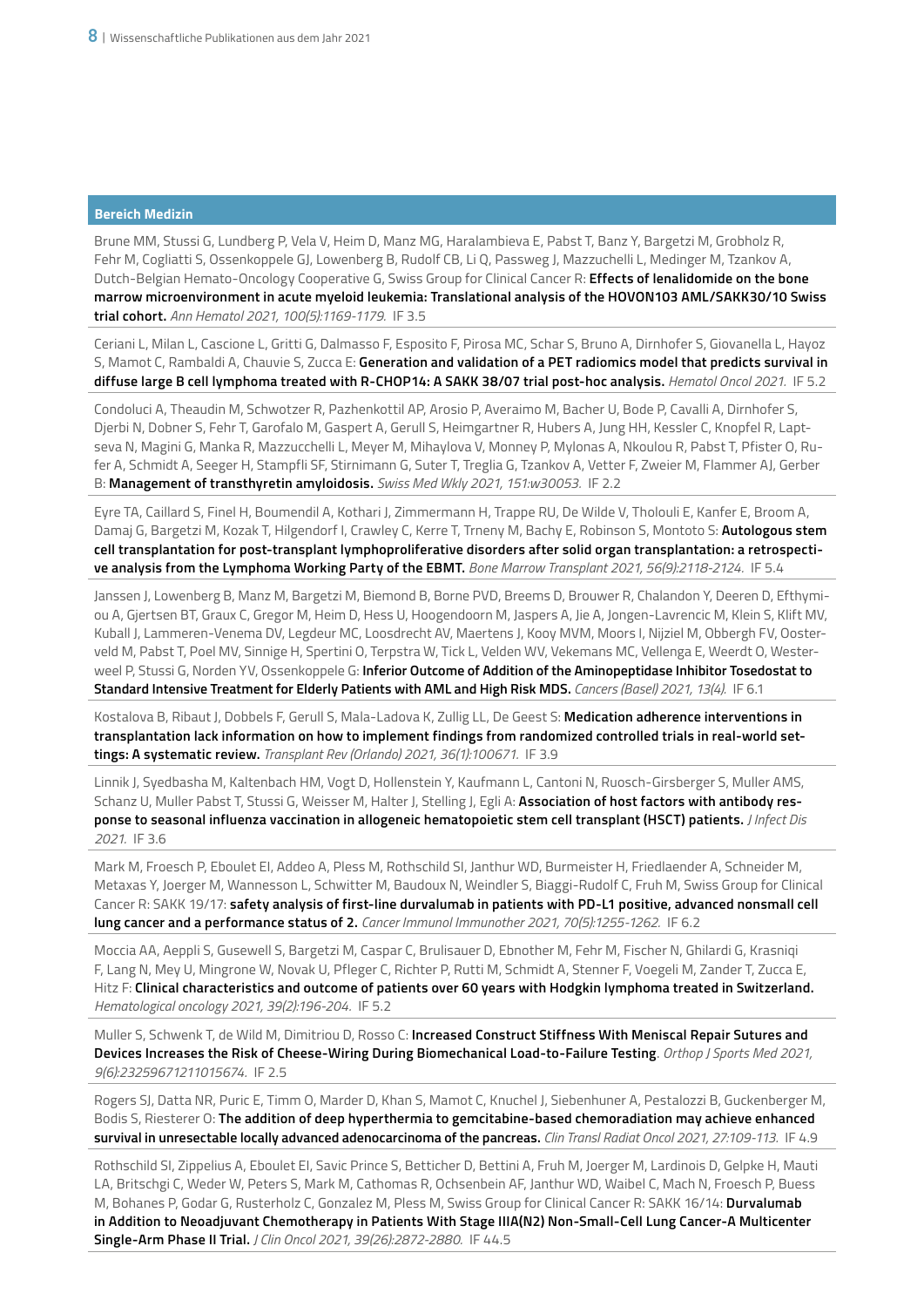Seydoux C, Medinger M, Gerull S, Halter J, Heim D, Chalandon Y, Levrat SM, Schanz U, Nair G, Ansari M, Simon P, Passweg JR, Cantoni N: **Busulfan-cyclophosphamide versus cyclophosphamide-busulfan as conditioning regimen before allogeneic hematopoietic cell transplantation: a prospective randomized trial.** *Ann Hematol 2021, 100(1):209-216.* IF 3.5

Siebenhuner AR, De Dosso S, Helbling D, Astaras C, Szturz P, Moosmann P, Pederiva S, Winder T, Von Burg P, Borner M: Advanced Gastric Cancer: **Current Treatment Landscape and a Future Outlook for Sequential and Personalized Guide: Swiss Expert Statement Article.** *Oncol Res Treat 2021, 44(9):485-494.* IF 9.4

# **Infektiologie und Spitalhygiene**

Achtnichts L, Jakopp B, Oberle M, Nedeltchev K, Fux CA, Sellner J, Findling O: **Humoral Immune Response after the Third SARS-CoV-2 mRNA Vaccination in CD20 Depleted People with Multiple Sclerosis.** *Vaccines (Basel) 2021, 9(12)*. IF 3.6

Adam KM, Osthoff M, Lamoth F, Conen A, Erard V, Boggian K, Schreiber PW, Zimmerli S, Bochud PY, Neofytos D, Fleury M, Fankhauser H, Goldenberger D, Muhlethaler K, Riat A, Zbinden R, Kronenberg A, Quiblier C, Marchetti O, Khanna N, Fungal Infection Network of S: **Trends of the Epidemiology of Candidemia in Switzerland: A 15-Year FUNGINOS Survey.** *Open Forum Infect Dis 2021, 8(10):ofab471.* IF 2.9

Becker C, Beck K, Zumbrunn S, Memma V, Herzog N, Bissmann B, Gross S, Loretz N, Mueller J, Amacher SA, Bohren C, Schaefert R, Bassetti S, Fux C, Mueller B, Schuetz P, Hunziker S: **Long COVID 1 year after hospitalisation for COVID-19: a prospective bicentric cohort study.** *Swiss Med Wkly 2021, 151:w30091.* IF 2.2

Becker C, Gamp M, Schuetz P, Beck K, Vincent A, Hochstrasser S, Metzger K, Widmer M, Thommen E, Mueller B, Fux CA, Leuppi JD, Schaefert R, Langewitz W, Trendelenburg M, Breidthardt T, Eckstein J, Osthoff M, Bassetti S, Hunziker S, Group B-OS: **Effect of Bedside Compared With Outside the Room Patient Case Presentation on Patients' Knowledge About Their Medical Care : A Randomized, Controlled, Multicenter Trial.** *Ann Intern Med 2021, 174(9):1282-1292.* IF 25.3

Braun DL, Hampel B, Ledergerber B, Grube C, Nguyen H, Kunzler-Heule P, Shah C, Salazar-Vizcaya L, Conen A, Flepp M, Stockle M, Beguelin C, Schmid P, Rougemont M, Delaloye J, Bernasconi E, Nicca D, Boni J, Rauch A, Kouyos RD, Gunthard HF, Fehr JS: **A Treatment-as-Prevention Trial to Eliminate Hepatitis C Among Men Who Have Sex With Men Living With Human Immunodeficiency Virus (HIV) in the Swiss HIV Cohort Study.** *Clin Infect Dis 2021, 73(7):e2194-e2202.* IF 9.0

Bregenzer A, Ottiger C, Krismer C, Sager K, Fux CA: **HCV RNA quantification in capillary dried blood spots with the Xpert(R) HCV Viral Load test for diagnosing chronic HCV infection, monitoring treatment and detecting reinfection.** *Swiss Med Wkly 2021, 151:w30089.* IF 2.2

Conen A, Stortecky S, Moreillon P, Hannan MM, Franzeck FC, Jeger R, Widmer AF: **A review of recommendations for infective endocarditis prevention in patients undergoing transcatheter aortic valve implantation.** *EuroIntervention 2021, 16(14):1135-1140.* IF 6.5

Darling KEA, Locatelli I, Benghalem N, Nadin I, Calmy A, Gutbrod K, Hauser C, Brugger P, Hasse B, Kovari H, Kunze U, Stoeckle M, Fux C, Rossi S, Di Benedetto C, Fruh S, Schmid P, Tarr PE, Daeppen JB, Du Pasquier R, Cavassini M, Namaco Study Group SHIVCS: **Alcohol consumption and neurocognitive deficits in people with well-treated HIV in Switzerland.** *PLoS One 2021, 16(3):e0246579.* IF 3.2

Gregoriano C, Damm D, Kutz A, Koch D, Wolfisberg S, Haubitz S, Conen A, Bernasconi L, Hammerer-Lercher A, Fux CA, Mueller B, Schuetz P: **Association of endothelial activation assessed through endothelin-I precursor peptide measurement with mortality in COVID-19 patients: an observational analysis.** *Respir Res 2021, 22(1):148.* IF 5.6

Gregoriano C, Koch D, Kutz A, Haubitz S, Conen A, Bernasconi L, Hammerer-Lercher A, Saeed K, Mueller B, Schuetz P: **The vasoactive peptide MR-pro-adrenomedullin in COVID-19 patients: an observational study.** *Clin Chem Lab Med 2021, 59(5):995-1004.* IF 3.6

Gregoriano C, Molitor A, Haag E, Kutz A, Koch D, Haubitz S, Conen A, Bernasconi L, Hammerer-Lercher A, Fux CA, Mueller B, Schuetz P: **Activation of Vasopressin System During COVID-19 is Associated With Adverse Clinical Outcomes: An Observational Study.** *J Endocr Soc 2021, 5(6):bvab045.* IF 4.2

Hatz CR, Cremona M, Liu CC, Schmidlin PR, Conen A: **Antibiotic prophylaxis with amoxicillin to prevent infective endocarditis in periodontitis patients reconsidered: a narrative review.** *Swiss Med Wkly 2021, 151:w30078.* IF 2.2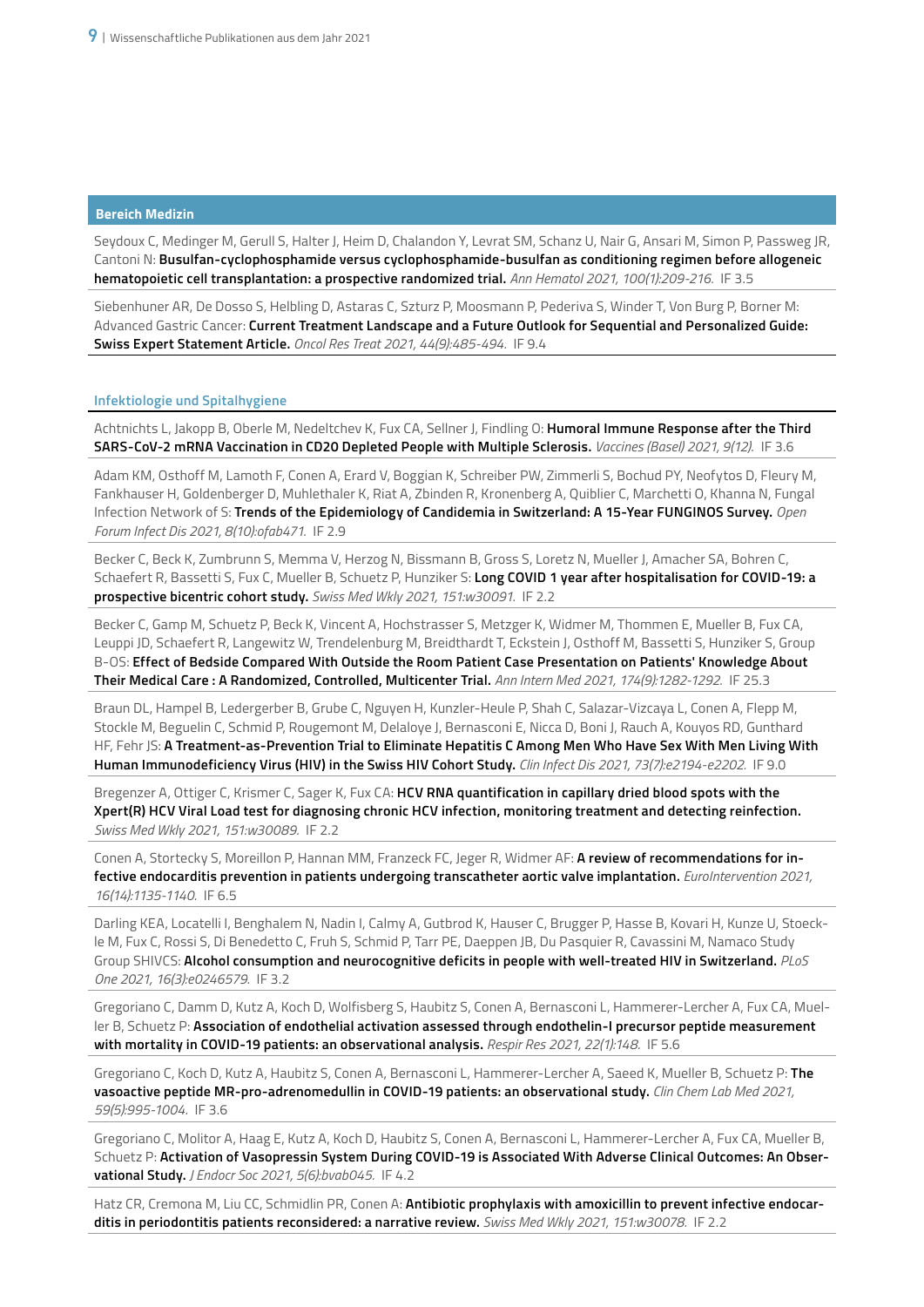Haubitz S, Fux CA: Reply to comment on: **Haubitz et al. Outcome of Clostridioides difficile infections treated in a Swiss tertiary care hospital: an observational study.** *Swiss Med Wkly 2021, 151:w20311.* IF 2.2

Hovaguimian F, Gunthard HF, Hauser C, Conen A, Bernasconi E, Calmy A, Cavassini M, Seneghini M, Marzel A, Heinrich H, Scherrer A, Riou J, Spoerri A, Schmidlin K, Balakrishna S, Braun DL, Rampini SK, Fehr JS, Kouyos RD, Swiss HIVCS: **Data linkage to evaluate the long-term risk of HIV infection in individuals seeking post-exposure prophylaxis.** *Nat Commun 2021, 12(1):1219.* IF 14.9

Kutz A, Conen A, Gregoriano C, Haubitz S, Koch D, Domenig O, Bernasconi L, Mueller B, Schuetz P: **Renin-angiotensin-aldosterone system peptide profiles in patients with COVID-19.** *Eur J Endocrinol 2021, 184(4):543-552.* IF 6.6

Papazoglou A, Conen A, Haubitz S, Tschopp M, Guignard VJ, Menke MN, Enz TJ: **Ophthalmic Screening in Patients with Coronavirus Disease 2019: A Prospective Cohort Study.** *J Clin Med 2021, 10(5).* IF 5.5

Roth JA, Radevski G, Marzolini C, Rauch A, Gunthard HF, Kouyos RD, Fux CA, Scherrer AU, Calmy A, Cavassini M, Kahlert CR, Bernasconi E, Bogojeska J, Battegay M, Swiss HIVCS: **Cohort-Derived Machine Learning Models for Individual Prediction of Chronic Kidney Disease in People Living With Human Immunodeficiency Virus: A Prospective Multicenter Cohort Study.** *J Infect Dis 2021, 224(7):1198-1208.* IF 3.6

Ryom L, Lundgren JD, Reiss P, Ross M, Kirk O, Fux CA, Morlat P, Fontas E, Smith C, De Wit S, d'Arminio Monforte A, El Sadr W, Hatleberg C, Phillips A, Sabin C, Law M, Mocroft A: **The Impact of Immunosuppression on Chronic Kidney Disease in People Living With Human Immunodeficiency Virus: The D:A:D Study.** *J Infect Dis 2021, 223(4):632-637.* IF 3.6

Speidel V, Conen A, Gisler V, Fux CA, Haubitz S: **Lung Assessment with Point-of-Care Ultrasound in Respiratory Coronavirus Disease (COVID-19): A Prospective Cohort Study**. *Ultrasound Med Biol 2021, 47(4):896-901.* IF 2.9

Wolfisberg S, Gregoriano C, Struja T, Kutz A, Koch D, Bernasconi L, Hammerer-Lercher A, Mohr C, Haubitz S, Conen A, Fux C, Mueller B, Schuetz P: **Comparison of characteristics, predictors and outcomes between the first and second COVID-19 waves in a tertiary care centre in Switzerland: an observational analysis.** *Swiss Med Wkly 2021, 151:w20569.* IF 2.2

Wolfisberg S, Gregoriano C, Struja T, Kutz A, Koch D, Bernasconi L, Hammerer-Lercher A, Mohr C, Haubitz S, Conen A, Fux CA, Mueller B, Schuetz P: **Call, chosen, HA2T2, ANDC: validation of four severity scores in COVID-19 patients.** *Infection 2021.* IF 3.5

# **Kardiologie (Herzzentrum Aargau)**

Chen M, Stahli BE, Michel JM, Brinkert M, Tanner FC, Kasel AM: **Case Report: Sapien 3 Transcatheter Heart Valve Embolization: Cause, Management, and Redo.** *Front Cardiovasc Med 2021, 8:774047.* IF 4.7

Iglesias JF, Heg D, Roffi M, Degrauwe S, Tuller D, Muller O, Brinkert M, Cook S, Weilenmann D, Kaiser C, Cuculi F, Valgimigli M, Juni P, Windecker S, Pilgrim T: **Five-year outcomes with biodegradable polymer sirolimus-eluting stents versus durable polymer everolimus-eluting stents in patients with acute coronary syndrome: A subgroup analysis of the BIOSCIENCE trial.** *Cardiovasc Revasc Med 2021.* IF 1.1

Kovacs B, Burri H, Buehler A, Reek S, Sticherling C, Schaer B, Linka A, Ammann P, Muller AS, Dzemali O, Kobza R, Schindler M, Haegeli L, Mayer K, Eriksson U, Herrera-Siklody C, Reichlin T, Steffel J, Saguner AM, Duru F: **High Incidence of Inappropriate Alarms in Patients with Wearable Cardioverter-Defibrillators: Findings from the Swiss WCD Registry.** *J Clin Med 2021, 10(17).* IF 1.0

Metzner A, Suling A, Brandes A, Breithardt G, Camm AJ, Crijns H, Eckardt L, Elvan A, Goette A, Haegeli LM, Heidbuchel H, Kautzner J, Kuck KH, Mont L, Ng AA, Szumowski L, Themistoclakis S, van Gelder IC, Vardas P, Wegscheider K, Willems S, Kirchhof P: **Anticoagulation, therapy of concomitant conditions, and early rhythm control therapy: a detailed analysis of treatment patterns in the EAST - AFNET 4 trial.** *Europace 2021.* IF 5.2

Pilgrim T, Muller O, Heg D, Roffi M, Kurz DJ, Moarof I, Weilenmann D, Kaiser C, Tapponnier M, Losdat S, Eeckhout E, Valgimigli M, Juni P, Windecker S, Iglesias JF: **Biodegradable- Versus Durable-Polymer Drug-Eluting Stents for STEMI: Final 2-Year Outcomes of the BIOSTEMI Trial.** *JACC Cardiovasc Interv 2021, 14(6):639-648.* IF 9.0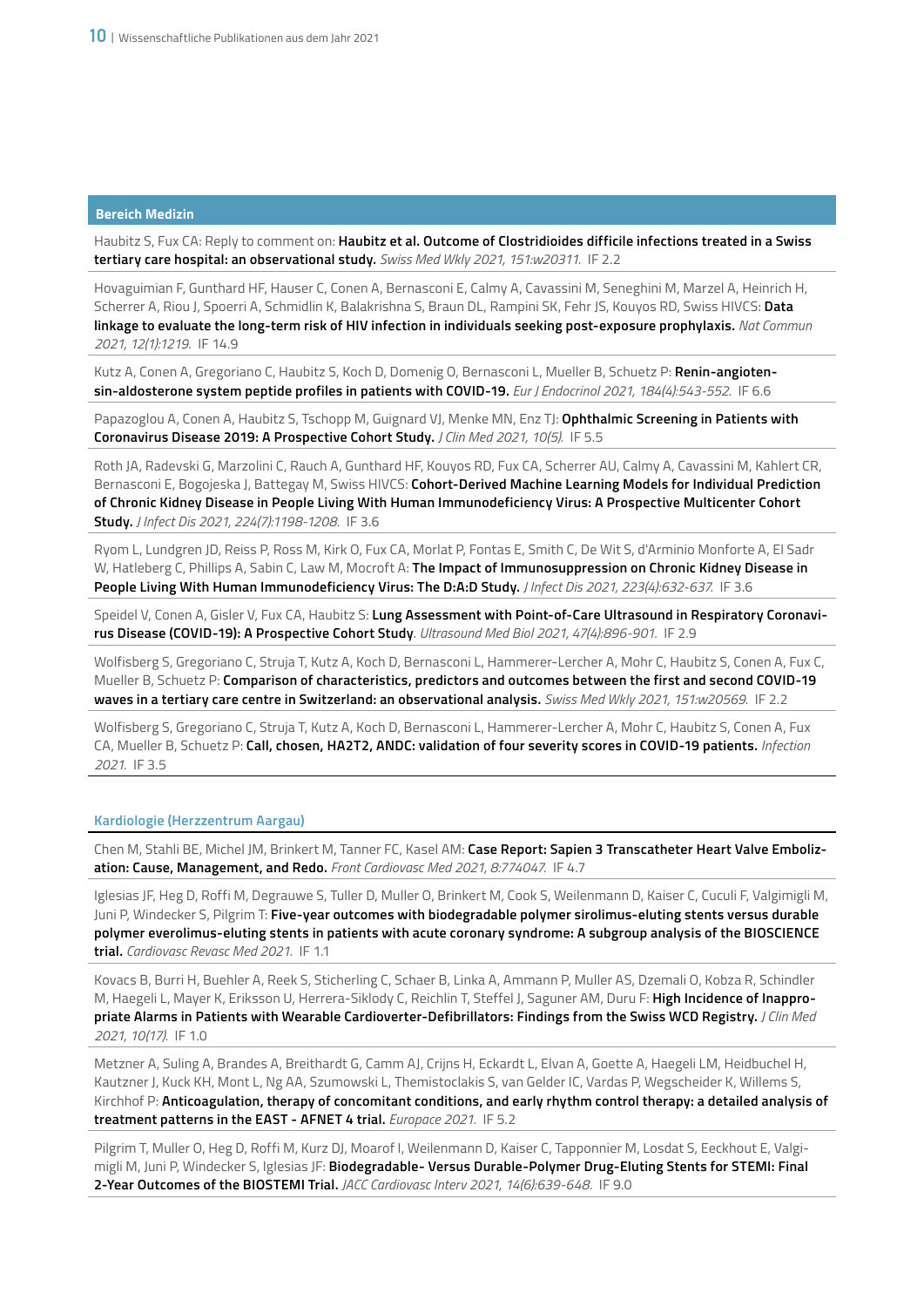Reichlin T, Baldinger SH, Pruvot E, Bisch L, Ammann P, Altmann D, Berte B, Kobza R, Haegeli L, Schlatzer C, Mueller A, Namdar M, Shah D, Burri H, Conte G, Auricchio A, Knecht S, Osswald S, Asatryan B, Seiler J, Roten L, Kuhne M, Sticherling C: **Impact of contact force sensing technology on outcome of catheter ablation of idiopathic pre-mature ventricular contractions originating from the outflow tracts.** *Europace 2021, 23(4):603-609.* IF 5.2

Rillig A, Magnussen C, Ozga AK, Suling A, Brandes A, Breithardt G, Camm AJ, Crijns H, Eckardt L, Elvan A, Goette A, Gulizia M, Haegeli L, Heidbuchel H, Kuck KH, Ng A, Szumowski L, van Gelder I, Wegscheider K, Kirchhof P: **Early Rhythm Control Therapy in Patients With Atrial Fibrillation and Heart Failure.** *Circulation 2021, 144(11):845-858.* IF 10.8

Willems S, Borof K, Brandes A, Breithardt G, Camm AJ, Crijns H, Eckardt L, Gessler N, Goette A, Haegeli LM, Heidbuchel H, Kautzner J, Ng GA, Schnabel RB, Suling A, Szumowski L, Themistoclakis S, Vardas P, van Gelder IC, Wegscheider K, Kirchhof P: **Systematic, early rhythm control strategy for atrial fibrillation in patients with or without symptoms: the EAST-AF-NET 4 trial**. *Eur Heart J 2021.* IF 5.5

# **Nephrologie, Dialyse und Transplantation**

Bargetzi A, Emmenegger N, Wildisen S, Nickler M, Bargetzi L, Hersberger L, Segerer S, Kaegi-Braun N, Tribolet P, Gomes F, Hoess C, Pavlicek V, Bilz S, Sigrist S, Brandle M, Henzen C, Thomann R, Rutishauser J, Aujesky D, Rodondi N, Donze J, Stanga Z, Mueller B, Schuetz P: **Admission kidney function is a strong predictor for the response to nutritional support in patients at nutritional risk.** *Clin Nutr 2021, 40(5):2762-2771.* IF 7.3

Brotzer L, Nickler M, Kim MJ, Mueller B, Blum CA: **Adrenal function testing in dialysis patients - a review of the literature.**  *BMC Nephrol 2021, 22(1):360.* IF 2.3

Buchkremer F, Bock A, Segerer S: **The non-steady state CKD-EPI calculator.** *Clin Kidney J 2021, 14(7):1853-1856.* IF 2.7

Buchkremer F, Segerer S: **A Simple Method to Remove Timing Bias From the Kidney Disease: Improving Global Outcomes Definition and Classification of Acute Kidney Injury.** *Kidney Int Rep 2021, 6(6):1747-1748.* IF 4.1

Buchkremer F, Segerer S: **Body Surface Area, Creatinine Excretion Rate, and Total Body Water: Reference Data for Adults in the United States.** *Kidney Med 2021, 3(2):312-313.* IF 0.4

Buchkremer F, Segerer S: **Estimating glomerular filtration rate: a systematic comparison of the new European Kidney Function Consortium equation with the Chronic Kidney Disease Epidemiology Collaboration equation.** *Clin Kidney J 2021, 14(1):448-450.* IF 2.7

Klager J, Eskandary F, Bohmig GA, Kozakowski N, Kainz A, Colin Aronovicz Y, Cartron JP, Segerer S, Regele H: **Renal allograft DARCness in subclinical acute and chronic active ABMR.** *Transpl Int 2021, 34(8):1494-1505.* IF 3.7

von Moos S, Segerer S, Davenport A, Sadoune M, Gerritsen K, Pottecher J, Ruschitzka F, Mebazaa A, Arrigo M, Cippa PE: **Vascular endothelial growth factor D is a biomarker of fluid overload in haemodialysis patients.** *Nephrol Dial Transplant 2021, 36(3):529-536.* IF 5.9

#### **Klinik für Neurologie**

Achtnichts L, Jakopp B, Oberle M, Nedeltchev K, Fux CA, Sellner J, Findling O: **Humoral Immune Response after the Third SARS-CoV-2 mRNA Vaccination in CD20 Depleted People with Multiple Sclerosis.** *Vaccines (Basel) 2021, 9(12).* IF 3.6

Arnold M, Schweizer J, Nakas CT, Schutz V, Westphal LP, Inauen C, Pokorny T, Luft A, Leichtle A, Arnold M, Bicvic A, Fischer U, De Marchis GM, Bonati LH, Muller MD, Kahles T, Nedeltchev K, Cereda CW, Kagi G, Bustamante A, Montaner J, Ntaios G, Foerch C, Spanaus K, von Eckardstein A, Katan M: **Lipoprotein(a) is associated with large artery atherosclerosis stroke aetiology and stroke recurrence among patients below the age of 60 years: results from the BIOSIGNAL study.** *Eur Heart J 2021, 42(22):2186-2196.* IF 29.9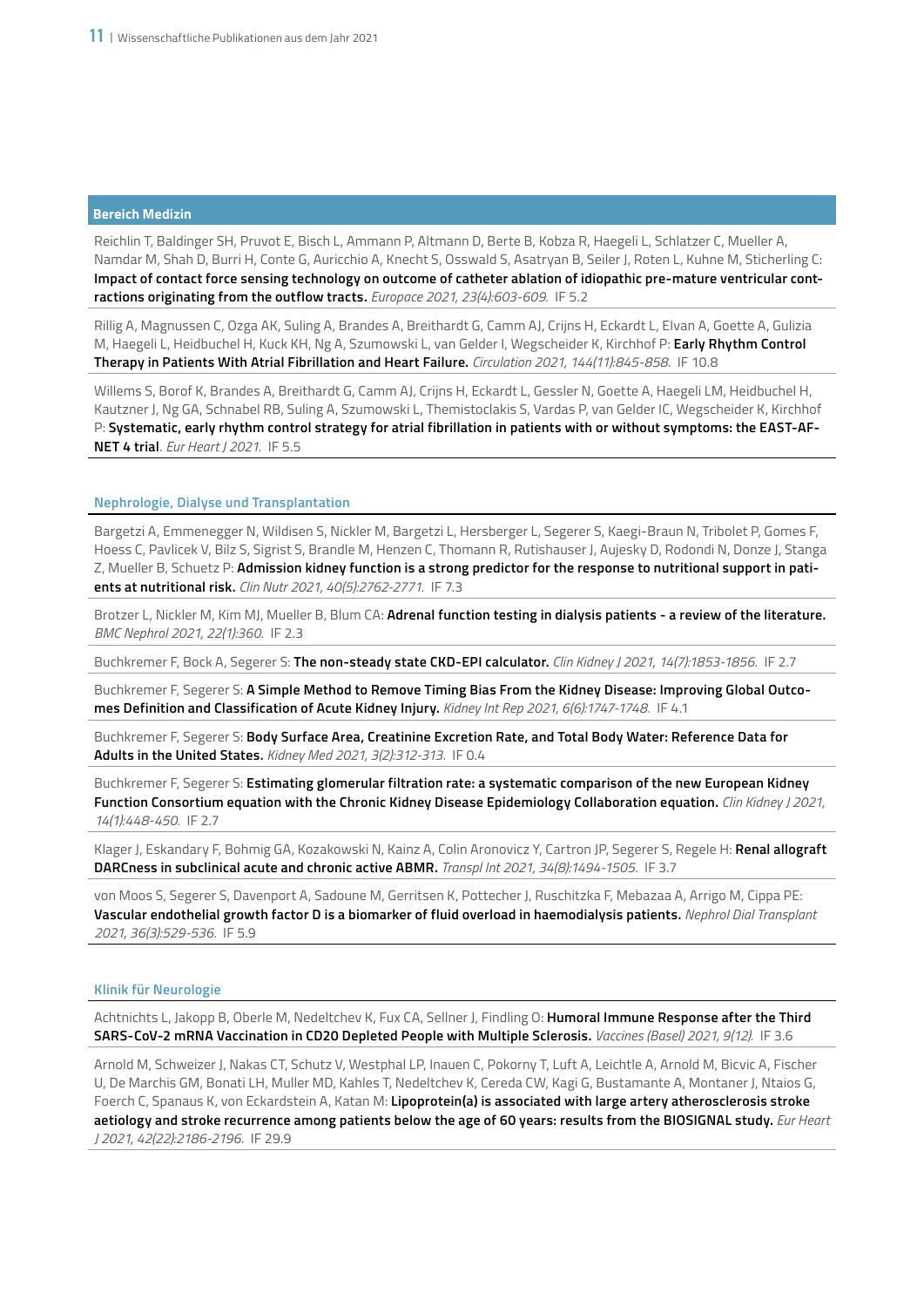De Marchis GM, Wright PR, Michel P, Strambo D, Carrera E, Dirren E, Luft AR, Wegener S, Cereda CW, Kagi G, Vehoff J, Gensicke H, Lyrer P, Nedeltchev K, Khales T, Bolognese M, Salmen S, Sturzenegger R, Bonvin C, Berger C, Schelosky L, Mono ML, Rodic B, von Reding A, Schwegler G, Tarnutzer AA, Medlin F, Humm AM, Peters N, Beyeler M, Kriemler L, Bervini D, Fandino J, Hemkens LG, Mordasini P, Arnold M, Fischer U, Bonati LH, Swiss Stroke Registry I: **Association of the COVID-19 Outbreak with Acute Stroke Care in Switzerland.** *Eur J Neurol 2021.* IF 6.0

Engelter ST, Traenka C, Gensicke H, Schaedelin SA, Luft AR, Simonetti BG, Fischer U, Michel P, Sirimarco G, Kagi G, Vehoff J, Nedeltchev K, Kahles T, Kellert L, Rosenbaum S, von Rennenberg R, Sztajzel R, Leib SL, Jung S, Gralla J, Bruni N, Seiffge D, Feil K, Polymeris AA, Steiner L, Hamann J, Bonati LH, Brehm A, De Marchis GM, Peters N, Stippich C, Nolte CH, Christensen H, Wegener S, Psychogios MN, Arnold M, Lyrer P, investigators T-C: **Aspirin versus anticoagulation in cervical artery dissection (TREAT-CAD): an open-label, randomised, non-inferiority trial.** *Lancet Neurol 2021, 20(5):341-350.* IF 44.1

Findling O, Sellner J: S**econd-generation immunotherapeutics in multiple sclerosis: can we discard their precursors?** *Drug Discov Today 2021, 26(2):416-428.* IF 7.8

Gruter BE, Kahles T, Anon J, Berberat J, Andereggen L, Killer HE, Gruber P: **Carotid-cavernous sinus fistula following mechanical thrombectomy in acute ischaemic stroke: a rare complication.** *Neuroradiology 2021, 63(7):1149-1152.* IF 3.4

Kahles T, Poon C, Qian L, Palfini V, Srinivasan SP, Swaminathan S, Blanco I, Rodney-Sandy R, Iadecola C, Zhou P, Hochrainer K: **Elevated post-ischemic ubiquitination results from suppression of deubiquitinase activity and not proteasome inhibition.** *Cell Mol Life Sci 2021, 78(5):2169-2183.* IF 8.4

Meinel TR, Branca M, De Marchis GM, Nedeltchev K, Kahles T, Bonati L, Arnold M, Heldner MR, Jung S, Carrera E, Dirren E, Michel P, Strambo D, Cereda CW, Bianco G, Kagi G, Vehoff J, Katan M, Bolognese M, Backhaus R, Salmen S, Albert S, Medlin F, Berger C, Schelosky L, Renaud S, Niederhauser J, Bonvin C, Schaerer M, Mono ML, Rodic B, Tarnutzer AA, Mordasini P, Gralla J, Kaesmacher J, Engelter S, Fischer U, Seiffge DJ, Investigators of the Swiss Stroke R: **Prior Anticoagulation in Patients with Ischemic Stroke and Atrial Fibrillation.** *Ann Neurol 2021, 89(1):42-53.* IF 10.4

Oechtering J, Schaedelin S, Benkert P, Muller S, Achtnichts L, Vehoff J, Disanto G, Findling O, Fischer-Barnicol B, Orleth A, Chan A, Pot C, Barakovic M, Rahmanzadeh R, Galbusera R, Heijnen I, Lalive PH, Wuerfel J, Subramaniam S, Aeschbacher S, Conen D, Naegelin Y, Maceski A, Meier S, Berger K, Wiendl H, Lincke T, Lieb J, Yaldizli O, Sinnecker T, Derfuss T, Regeniter A, Zecca C, Gobbi C, Kappos L, Granziera C, Leppert D, Kuhle J, Swiss Multiple Sclerosis Cohort S: **Intrathecal Immunoglobulin M Synthesis is an Independent Biomarker for Higher Disease Activity and Severity in Multiple Sclerosis**. *Ann Neurol 2021, 90(3):477-489.* IF 10.4

Remonda L, Diepers M, Berberat J, Kahles T, Anon J, Nedeltchev K, Gruber P: **Drug-Coated Balloon Treatment in Symptomatic Intracranial High Grade Stenosis : A Retrospective Study of 33 Patients.** *Clin Neuroradiol 2021, 31(1):45-49.* IF 6.0

Strambo D, De Marchis GM, Bonati LH, Arnold M, Carrera E, Galletta S, Nedeltchev K, Kahles T, Cereda CW, Bianco G, Kagi G, Luft AR, Bolognese M, Lakatos LB, Salmen S, Correia P, Sturzenegger R, Sylvan A, Medlin F, Berger C, Lindheimer F, Baumgartner M, Schelosky L, Bonvin C, Mono ML, Rodic B, von Reding A, Schwegler G, Massini F, Tarnutzer AA, Taheri S, Peters N, Beyeler M, Altersberger V, Engelter ST, Fischer U, Michel P, Swiss Stroke Registry I: **Ischemic stroke in COVID-19 patients: Mechanisms, treatment, and outcomes in a consecutive Swiss Stroke Registry analysis.** *Eur J Neurol 2021.* IF 6.0

Wirsching HG, Roelcke U, Weller J, Hundsberger T, Hottinger AF, von Moos R, Caparrotti F, Conen K, Remonda L, Roth P, Ochsenbein A, Tabatabai G, Weller M: **MRI and (18)FET-PET Predict Survival Benefit from Bevacizumab Plus Radiotherapy in Patients with Isocitrate Dehydrogenase Wild-type Glioblastoma: Results from the Randomized ARTE Trial.** *Clin Cancer Res 2021, 27(1):179-188.* IF 12.5

# **Pneumologie und Schlafmedizin**

Huebner ST, Henny S, Giezendanner S, Brack T, Brutsche M, Chhajed P, Clarenbach C, Dieterle T, Egli A, Frey M, Heijnen I, Irani S, Sievi NA, Thurnheer R, Trendelenburg M, Kohler M, Leuppi-Taegtmeyer AB, Leuppi JD: **Prediction of Acute COPD Exacerbation in the Swiss Multicenter COPD Cohort Study (TOPDOCS) by Clinical Parameters, Medication Use, and Immunological Biomarkers.** *Respiration 2021:1-14.* IF 2.6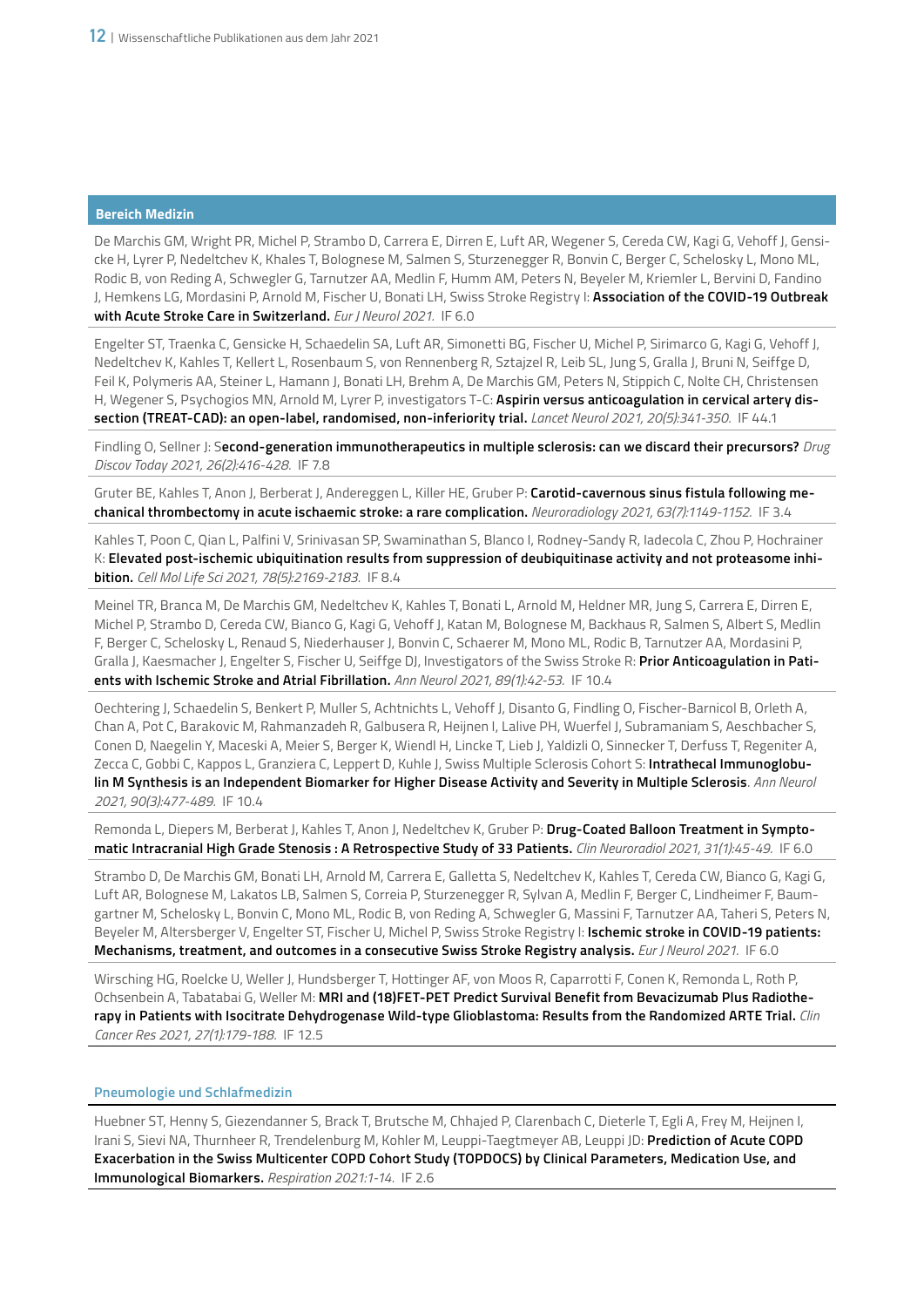# **Klinik für Rheumatologie**

Berben L, Sigg N, Daly ML, Bachmann S, Baer W, Berthet G, Bolt I, Dan D, Enderlin Steiger S, Frohlich J, Hasler P, Hofer M, Huemer C, Kaiser D, Marcoli N, Palmer Sarott S, Rottlander Y, Schmid G, Soennichsen C, Strahm Furler L, Vanoni F, Wildi L, Daikeler T, Woerner A: **Current practice of transitional care for adolescents and young adults in Swiss paediatric and adult rheumatology centres.** *Swiss Med Wkly 2021, 151:w30046.* IF 2.2

Giaglis S, Sur Chowdhury C, van Breda SV, Stoikou M, Tiaden AN, Daoudlarian D, Schaefer G, Buser A, Walker UA, Lapaire O, Hoesli I, Hasler P, Hahn S: **Circulatory Neutrophils Exhibit Enhanced Neutrophil Extracellular Trap Formation in Early Puerperium: NETs at the Nexus of Thrombosis and Immunity.** *Int J Mol Sci 2021, 22(24).* IF 5.5

Hernandez J, Jordan S, Dobrota R, Iudici M, Hasler P, Ribi C, Villiger P, Vlachoyiannopoulos P, Vacca A, Garzanova L, Giollo A, Rosato E, Kotter I, Carreira PE, Doria A, Henes J, Muller-Ladner U, Smith V, Distler J, Gabrielli A, Hoffman-Vold AM, Walker U, Distler O, The Eustar C: **The burden of systemic sclerosis in Switzerland - the Swiss systemic sclerosis EUSTAR cohort.** *Swiss Med Wkly 2021, 151:w20528.* IF 2.2

Kalweit M, Walker UA, Finckh A, Muller R, Kalweit G, Scherer A, Boedecker J, Hugle T: **Personalized prediction of disease activity in patients with rheumatoid arthritis using an adaptive deep neural network.** *PLoS One 2021, 16(6):e0252289.* IF 3.2

Schonenberger KA, Schupfer AC, Gloy VL, Hasler P, Stanga Z, Kaegi-Braun N, Reber E: **Effect of Anti-Inflammatory Diets on Pain in Rheumatoid Arthritis: A Systematic Review and Meta-Analysis.** *Nutrients 2021, 13(12).* IF 5.7

Thalmann R, von Kempis J, Zgraggen A, Graf N, Schiff M, Sokka T, Dietrich T, Schulze-Koops H, Mueller RB: **Analysis of patients with rheumatoid arthritis and higher radiographic progression: association of very high radiographic progression but not of intermediately high worsening of patient-related outcomes.** *Clin Exp Rheumatol 2021.* IF 2.7

# **Bereich Chirurgie**

#### **Augenklinik**

Conedera FM, Pousa AMQ, Mercader N, Tschopp M, Enzmann V: **The TGFbeta/Notch axis facilitates Muller cell-to-epithelial transition to ultimately form a chronic glial scar.** *Mol Neurodegener 2021, 16(1):69.* IF 14.1

Conedera FM, Quintela Pousa AM, Presby DM, Mercader N, Enzmann V, Tschopp M: **Diverse Signaling by TGFbeta Isoforms in Response to Focal Injury is Associated with Either Retinal Regeneration or Reactive Gliosis.** *Cell Mol Neurobiol 2021, 41(1):43-62.* IF 5.0

Enz TJ, Papazoglou A, Tappeiner C, Menke MN, Benitez BK, Tschopp M: **Minimally invasive measurement of orbital compartment pressure and implications for orbital compartment syndrome: a pilot study.** *Graefes Arch Clin Exp Ophthalmol 2021, 259(11):3413-3419.* IF 3.1

Papazoglou A, Conen A, Haubitz S, Tschopp M, Guignard VJ, Menke MN, Enz TJ: Ophthalmic Screening in Patients with Co**ronavirus Disease 2019: A Prospective Cohort Study.** *J Clin Med 2021, 10(5).* IF 1.0

# **Universitäres Zentrum für Gefässchirurgie Aarau/Basel**

Ciftci U, Marti R, Fahrni J, Gahwiler R, Thalhammer C, Gurke L, Isaak A: **External stenting and disease progression in vein grafts 1 year after open surgical repair of popliteal artery aneurysm.** *J Vasc Surg 2021, 74(2):521-527.* IF 4.2

Gahwiler R, Hirschmuller A, Grumann T, Isaak A, Thalhammer C: **Exercise induced leg pain due to endofibrosis of external iliac artery.** *Vasa 2021, 50(2):92-100.* IF 1.9

Halliday A, Bulbulia R, Bonati LH, Chester J, Cradduck-Bamford A, Peto R, Pan H: **Second asymptomatic carotid surgery trial (ACST-2): a randomised comparison of carotid artery stenting versus carotid endarterectomy.** *Lancet 2021, 398(10305):1065-1073.* IF 79.3

Kingsmore D, Stevenson K, Jackson A, Richarz S, Isaak A, White B, Thomson P: **Application and implications of a standardised reporting system for arteriovenous access graft infection.** *J Vasc Access 2021:1129729820987382.* IF 2.3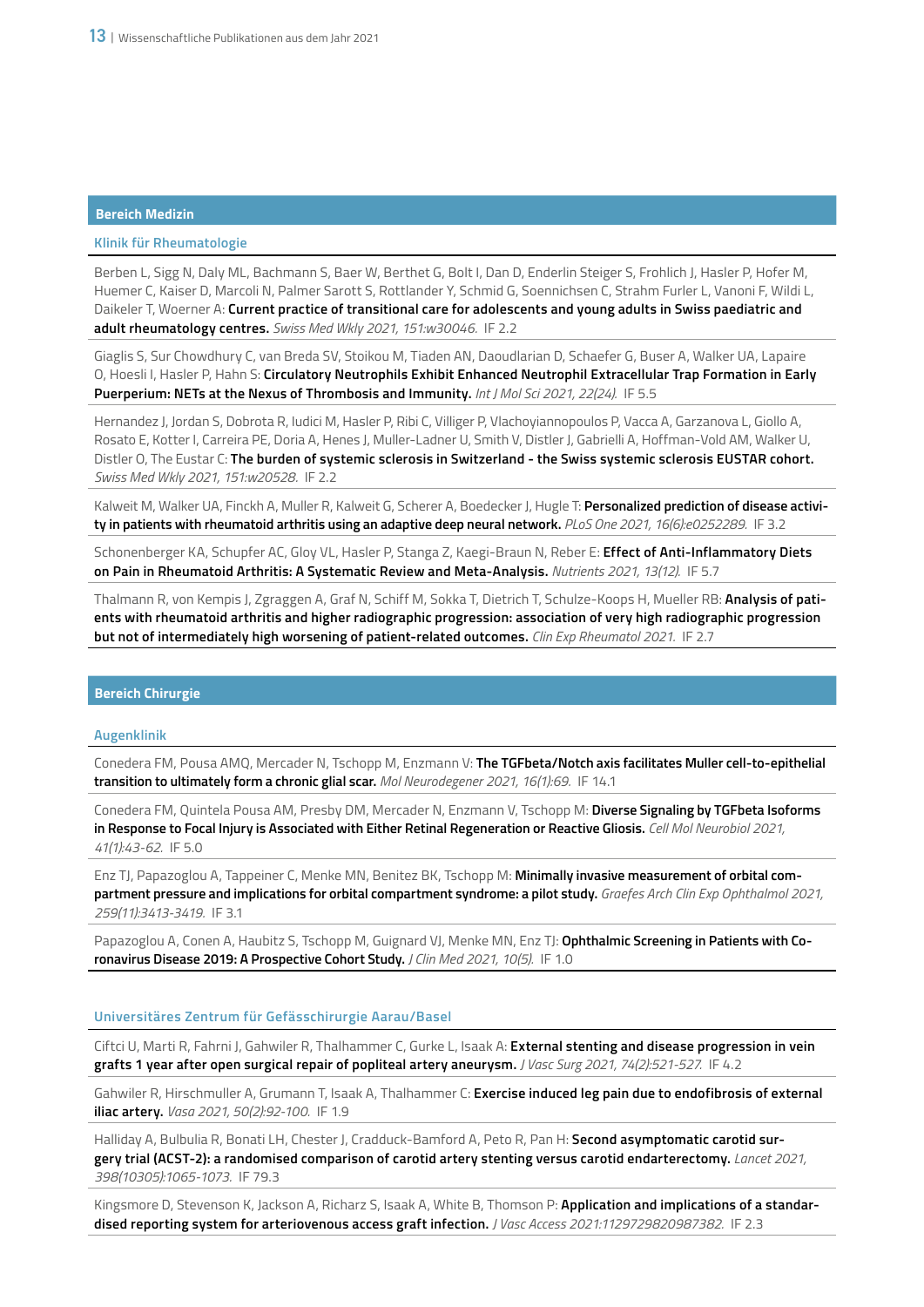Kingsmore DB, Stevenson KS, Richarz S, Isaak A, Jackson A, Kasthuri R, Thomson PC: **Patient characteristics predict patency of early-cannulation arteriovenous grafts.** *Scientific reports 2021, 11(1):10743.* IF 4.4

Kingsmore DB, Stevenson KS, Thomson PC, Kasthuri R, Knight S, Jackson A, Hussey K, Richarz S, Isaak A: **Pre-emptive or reactive treatment, angioplasty or stent-graft? The outcome for interventions for venous stenosis in early-cannulation arteriovenous grafts.** *J Vasc Access 2021:11297298211029413.* IF 2.3

Richarz S, Aghlmandi S, Zdoroveac A, Müller A, Isaak A, Gürke L, Wolff T: **Open aneurysm repair in patients with concomitant abdominal aortic aneurysm and aorto-iliac occlusive disease is associated with a high mortality and surgical complication rate.** *Swiss Med Wkly 2021, 151:w30050.* IF 2.2

#### **Klinik für Plastische Chirurgie und Handchirurgie**

Bianchi S, Mauler F: **Ultrasound Appearance of In Vitro Nerve Allografts and Conduits for Peripheral Nerve Reconstruction.** *J Ultrasound Med 2021.* IF 2.1

Fuchs B, Studer G, Bode B, Wellauer H, Frei A, Theus C, Schupfer G, Plock J, Windegger H, Breitenstein S, SwissSarcomaNetwork: **Development of a value-based healthcare delivery model for sarcoma patients.** *Swiss Med Wkly 2021, 151:w30047.* IF 2.2

Niggemann P, Rittirsch D, Buehler PK, Schweizer R, Giovanoli P, Reding T, Graf R, Plock JA, Klein HJ: **Incidence and Time Point of Sepsis Detection as Related to Different Sepsis Definitions in Severely Burned Patients and Their Accompanying Time Course of Pro-Inflammatory Biomarkers.** *J Pers Med 2021, 11(8).* IF 4.4

Sahli SD, Pedrazzi N, Braun J, Spahn DR, Kaserer A, Plock JA: Effect of a factor-based coagulation management on blood **product use after major burn injury: A retrospective cohort study.** *Burns 2021, 47(7):1486-1494.* IF 2.7

Steiner SA, Schweizer R, Klein H, Waldner M, Giovanoli P, Plock JA: **Abdominal, perineal, and genital soft tissue reconstruction with pedicled anterolateral thigh perforator flaps.** *European Journal of Plastic Surgery 2021, 44(5):669-677.* IF 0.5

#### **Klinik für HNO-Krankheiten, Hals- und Gesichtschirurgie**

Brandt HH, Metternich FU, Furer R: **Chronic otorrhoea, otalgia and hearing loss not responding to antibiotics and tympanoplasty surgery.** *BMJ Case Rep 2021, 14(4).* IF 0.4

Dimitrakopoulou A, Metternich F, Muller M: **[Inframastoidal mass with an intramastoidal fistula tract : A rarity].** *HNO 2021, 69(1):62-64.* IF 1.2

Engert T, Metternich FU: **Rare case of ballooning herniation of the tympanic membrane.** *BMJ Case Rep 2021, 14(5).* IF 0.4

Epperson MV, Phillips KM, Speth MM, Caradonna DS, Gray ST, Sedaghat AR: **Emotional and Personality Traits are Determinants of Activity Avoidance in Chronic Rhinosinusitis Patients.** *Laryngoscope 2021, 131(4):707-712.* IF 2.6

Gengler I, Kavoosi TA, McCann AC, Trope M, Lindsey BA, Speth MM, Sassler AM, Seiden AM, Phillips KM, Sedaghat AR: **Patient perspectives on recall period and response options in patient-reported outcome measures for chronic rhinosinusitis symptomatology: A pilot study.** *Clin Otolaryngol 2021, 46(5):1021-1027.* IF 2.5

Gleadhill C, Speth MM, Gengler I, Phillips KM, Hoehle LP, Caradonna DS, Gray ST, Sedaghat AR: **Chronic rhinosinusitis disease burden is associated with asthma-related emergency department usage.** *Eur Arch Otorhinolaryngol 2021, 278(1):93-99.* IF 2.3

Hopkins C, Surda P, Walker A, Wolf A, Speth MM, Jacques T, Hox V, Van Gerven L, Santamaria-Gadea A, Segboer C, Lourijsen E, Turri-Zanoni M, Huart C, Rennie C, Green R, The Samter's Society TSS, Kelly CE, Knill A, Lund VJ, Fokkens WJ: **EPOS 4 Patients.** *Rhinology 2021.* IF 3.1

Karal A, Capraro J, Metternich F, Muller M: **[Suspected rare manifestation of a thyroglossal and lateral cervical cyst-a diagnostic and therapeutic approach].** *HNO 2021, 69(1):58-61.* IF 1.2

Liu DT, Besser G, Prem B, Sharma G, Speth MM, Sedaghat AR, Mueller CA: Self-perceived Taste and Flavor Perception: **Associations With Quality of Life in Patients With Olfactory Loss.** *Otolaryngol Head Neck Surg 2021, 164(6):1330-1336*. IF 2.6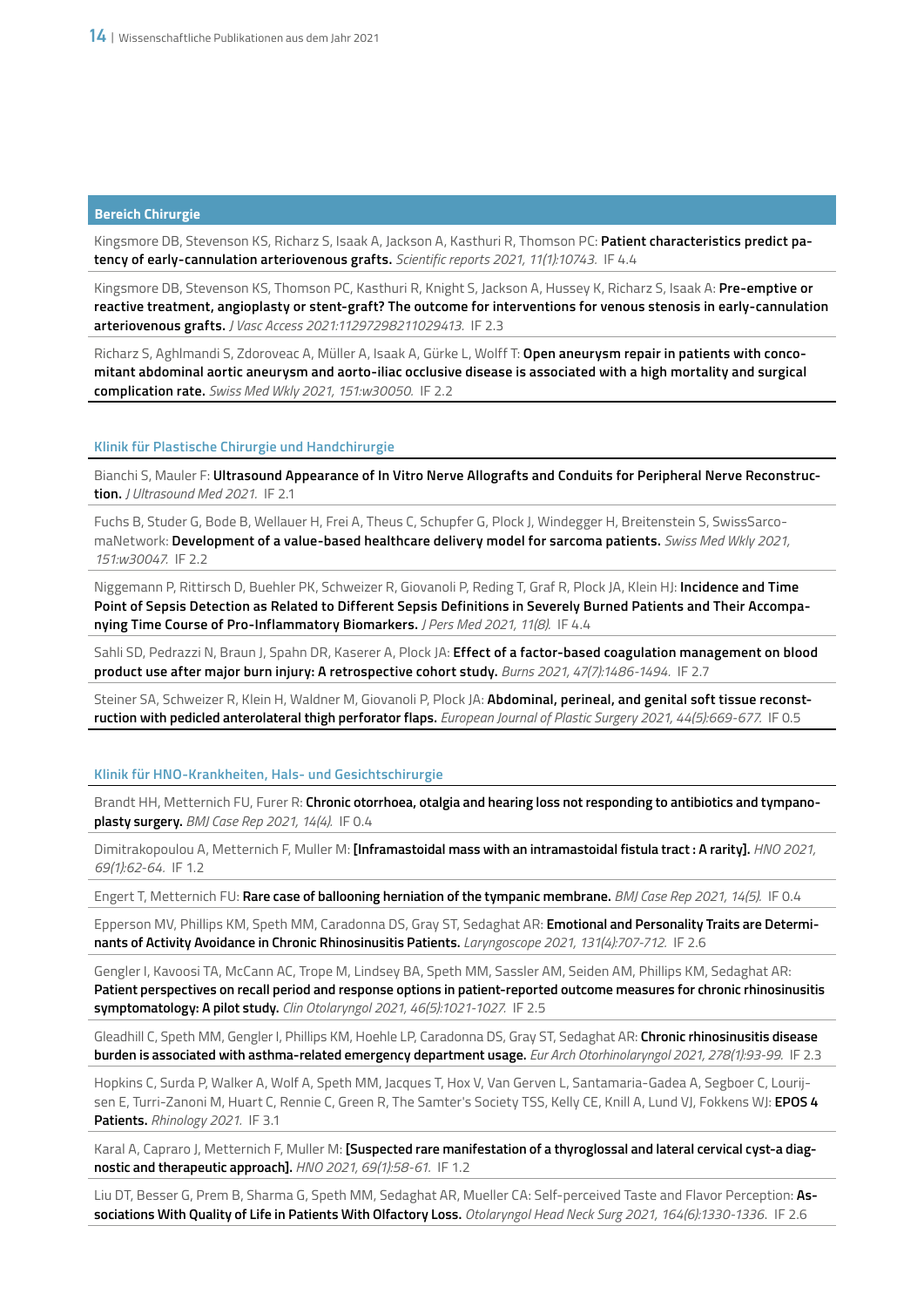Liu DT, Besser G, Prem B, Speth MM, Sedaghat AR, Mueller C: I**ndividual importance of olfaction decreases with duration of smell loss.** *Rhinology 2021, 59(1):32-39.* IF 3.1

Liu DT, Phillips KM, Speth MM, Besser G, Mueller CA, Sedaghat AR: **Exploring possibilities for shortening the 22-item Sino-Nasal Outcome Test (SNOT-22) using item response theory.** *Int Forum Allergy Rhinol 2021.* IF 3.1

Liu DT, Phillips KM, Speth MM, Besser G, Mueller CA, Sedaghat AR: **Item Response Theory for Psychometric Properties of the SNOT-22 (22-Item Sinonasal Outcome Test).** *Otolaryngol Head Neck Surg 2021:1945998211018383.* IF 2.6

Liu DT, Phillips KM, Speth MM, Besser G, Mueller CA, Sedaghat AR: **Portable HEPA Purifiers to Eliminate Airborne SARS-CoV-2: A Systematic Review.** *Otolaryngol Head Neck Surg 2021:1945998211022636.* IF 2.6

McCann AC, Trope M, Walker VL, Kavoosi TA, Speth MM, Gengler I, Phillips KM, Sedaghat AR: **Olfactory Dysfunction is not a Determinant Of Patient-Reported Chronic Rhinosinusitis Disease Control.** *Laryngoscope 2021, 131(7):E2116-E2120.* IF 2.6

Muller M, Honegger F, Podvinec M, Metternich F, Gurtler N: **Silastic sheeting in staged ear surgery: Is there still a role for this procedure?** *Eur Arch Otorhinolaryngol 2021.* IF 2.3

Singer-Cornelius T, Cornelius J, Oberle M, Metternich FU, Brockmeier SJ: **Objective gustatory and olfactory dysfunction in COVID-19 patients: a prospective cross-sectional study.** *Eur Arch Otorhinolaryngol 2021, 278(9):3325-3332.* IF 2.3

Singer-Cornelius T, Schultze L, Berkmann S, Furer R, Metternich F: **[Preauricular lesion with intracranial expansion - a rare diagnosis].** *Laryngorhinootologie 2021, 100(9):731-733.* IF 0.9

Speth MM, Ahmad N, Speth US, Sedaghat AR, Magagna-Poveda A: **[Kanalikulares Adenom im Epipharynx - ein Fallbericht].** *Laryngorhinootologie 2021.* IF 0.9

## **Klinik für Mund-, Kiefer- und Gesichtschirurgie**

Beiglboeck FM, Theofilou NE, Fuchs MD, Wiesli MG, Leiggener C, Igelbrink S, Augello M: **Managing mucormycosis in diabetic patients: A case report with critical review of the literature.** *Oral Dis 2021.* IF 3.5

Cornelius CP, Stiebler T, Mayer P, Smolka W, Kunz C, Hammer B, Jaquiery CC, Buitrago-Tellez C, Leiggener CS, Metzger MC, Wilde F, Audige L, Probst M, Strong EB, Castelletti N, Prein J, Probst FA: **Prediction of surface area size in orbital floor and medial orbital wall fractures based on topographical subregions.** *J Craniomaxillofac Surg 2021, 49(7):598-612.* IF 2.0

Singer-Cornelius T, Schultze L, Berkmann S, Furer R, Metternich F: **[Preauricular lesion with intracranial expansion - a rare diagnosis].** *Laryngorhinootologie 2021, 100(9):731-733.* IF 0.9

Zumbrunn Wojczynska A, Steiger B, Leiggener CS, Ettlin DA, Gallo LM: **Quality of life, chronic pain, insomnia, and jaw malfunction in patients after alloplastic temporomandibular joint replacement: a questionnaire-based pilot study.** *Int J Oral Maxillofac Surg 2021, 50(7):948-955.* IF 2.7

# **Klinik für Neurochirurgie und Hirntumorzentrum**

Andereggen L, Frey J, Andres RH, Luedi MM, Gralla J, Schubert GA, Beck J, Mariani L, Christ E: **Impact of primary medical or surgical therapy on prolactinoma patients' BMI and metabolic profile over the long-term.** *J Clin Transl Endocrinol 2021, 24:100258.* IF 2.2

Andereggen L, Beck J, Gralla J, Luedi MM, Christ E: **Letter to the Editor From Lukas Andereggen: "Pitfalls in Performing and Interpreting Inferior Petrosal Sinus Sampling: Personal Experience and Literature Review".** *J Clin Endocrinol Metab 2021, 106(8):e3283-e3284.* IF 5.3

Andereggen L, Christ E: **Commentary: "Prolactinomas: Prognostic Factors of Early Remission After Transsphenoidal Surgery".** *Front Endocrinol (Lausanne) 2021, 12:695498.* IF 3.6

Andereggen L, Frey J, Andres RH, Luedi MM, El-Koussy M, Widmer HR, Beck J, Mariani L, Seiler RW, Christ E: **First-line surgery in prolactinomas: lessons from a long-term follow-up study in a tertiary referral center.** *J Endocrinol Invest 2021, 44(12):2621-2633.* IF 3.3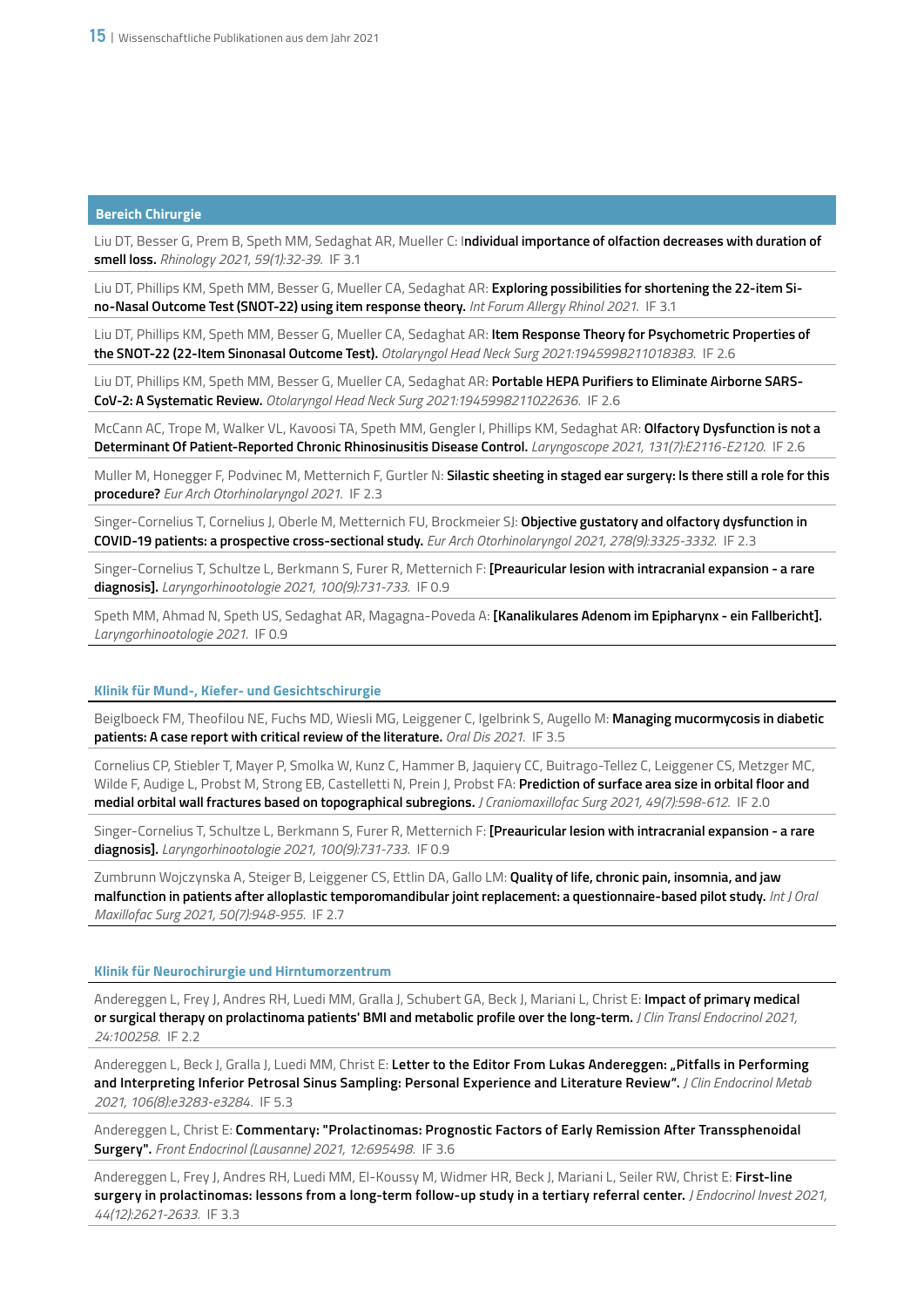Andereggen L, Frey J, Andres RH, Luedi MM, Gralla J, Schubert GA, Beck J, Mariani L, Christ E: **Impact of primary medical or surgical therapy on prolactinoma patients' BMI and metabolic profile over the long-term.** *J Clin Transl Endocrinol 2021, 24:100258.* IF 2.2

Andereggen L, Frey J, Andres RH, Luedi MM, Widmer HR, Beck J, Mariani L, Christ E: **Persistent bone impairment despite long-term control of hyperprolactinemia and hypogonadism in men and women with prolactinomas.** *Sci Rep 2021, 11(1):5122.* IF 4.3

Andereggen L, Frey J, Christ E: **Long-term IGF-1 monitoring in prolactinoma patients treated with cabergoline might not be indicated.** *Endocrine 2021, 72(1):216-222.* IF 3.6

Andereggen L, Luedi MM: **Dural leakage due to ipsilateral needle placement for spinal level localization in unilateral decompression surgery: A case report.** *Surg Neurol Int 2021, 12:205.* IF 1.1

Andereggen L, Marbacher S, Dolp A, Gruber P, Remonda L, Meuli-Simmen C, Eyer D: **Extensive Convexity Flattening of a Synthetic Skull Implant the Overcome Major Scalp Deficiency After Multiple Craniotomies.** *J Craniofac Surg 2021, 32(7):2532- 2535.* IF 1.0

Andereggen L, Mariani L, Beck J, Andres RH, Gralla J, Luedi MM, Weis J, Christ E: **Lateral one-third gland resection in Cushing patients with failed adenoma identification leads to low remission rates: long-term observations from a small, single-center cohort.** *Acta Neurochir (Wien) 2021, 163(11):3161-3169*. IF 1.7

Andereggen L, Steiger HJ, Diepers M, Marbacher S: **Comment on "superficial siderosis of the central nervous system associated with ventral dural defects: bleeding from the epidural venous plexus".** *J Neurol 2021, 268(10):3913-3915.* IF 4.8

Andereggen L, Zinn PO, Luedi MM: **Anesthesia-Related Oncological Outcomes: Beyond Volatiles and Total Intravenous Anesthesia.** *Anesth Analg 2021, 132(6):e119-e120.* IF 4.3

Andereggen L, Anon J: **Short-Term Resolution of Herniated Disk Mimicking Tumor.** *World Neurosurg 2021, 152:29-30.* IF 2.1

Berkmann S, Brun J, Schuetz P, Christ E, Mariani L, Mueller B: **Prevalence and outcome of comorbidities associated with acromegaly.** *Acta Neurochir (Wien) 2021, 163(11):3171-3180.* IF 0.8

Berkmann S, Lattmann J, Schuetz P, Diepers M, Remonda L, Fandino J, Buchfelder M, Mueller B: **The Shape grading system: a classification for growth patterns of pituitary adenomas.** *Acta Neurochir (Wien) 2021, 163(11):3181-3189.* IF 2.4

Berkmann S, Roethlisberger M, Mueller B, Christ-Crain M, Mariani L, Nitzsche E, Juengling F: **Selective resection of cushing microadenoma guided by preoperative hybrid 18-fluoroethyl-L-tyrosine and 11-C-methionine PET/MRI.** *Pituitary 2021, 24(6):878-886.* IF 3.4

Boillat G, Franssen T, Gruter B, Wanderer S, Catalano K, Casoni D, Andereggen L, Marbacher S: **Creation of Two Saccular Elastase-Digested Aneurysms with Different Hemodynamics in One Rabbit.** *J Vis Exp 2021(170).* IF 1.2

Conzen C, Weiss M, Albanna W, Seyfried K, Schmidt TP, Nikoubashman O, Stoppe C, Clusmann H, Schubert GA: **Baseline characteristics and outcome for aneurysmal versus non-aneurysmal subarachnoid hemorrhage: a prospective cohort study.** *Neurosurg Rev 2021.* IF 2.7

Croci DM, Sivanrupan S, Wanderer S, Agnoletto GJ, Chiappini A, Gruter BE, Andereggen L, Mariani L, Taussky P, Marbacher S: **Preclinical and clinical role of interleukin-6 in the development of delayed cerebral vasospasm and neuronal cell death after subarachnoid hemorrhage: towards a potential target therapy?** *Neurosurg Rev 2021.* IF 3.0

Croci DM, Wanderer S, Strange F, Gruter BE, Sivanrupan S, Andereggen L, Casoni D, von Gunten M, Widmer HR, Di Santo S, Fandino J, Mariani L, Marbacher S: **Tocilizumab Reduces Vasospasms, Neuronal Cell Death, and Microclot Formation in a Rabbit Model of Subarachnoid Hemorrhage.** *Transl Stroke Res 2021, 12(5):894-904.* IF 6.8

Eyer GC, Di Santo S, Hewer E, Andereggen L, Seiler S, Widmer HR: **Co-Expression of Nogo-A in Dopaminergic Neurons of the Human Substantia Nigra Pars Compacta Is Reduced in Parkinson's Disease.** *Cells 2021, 10(12).* IF 6.6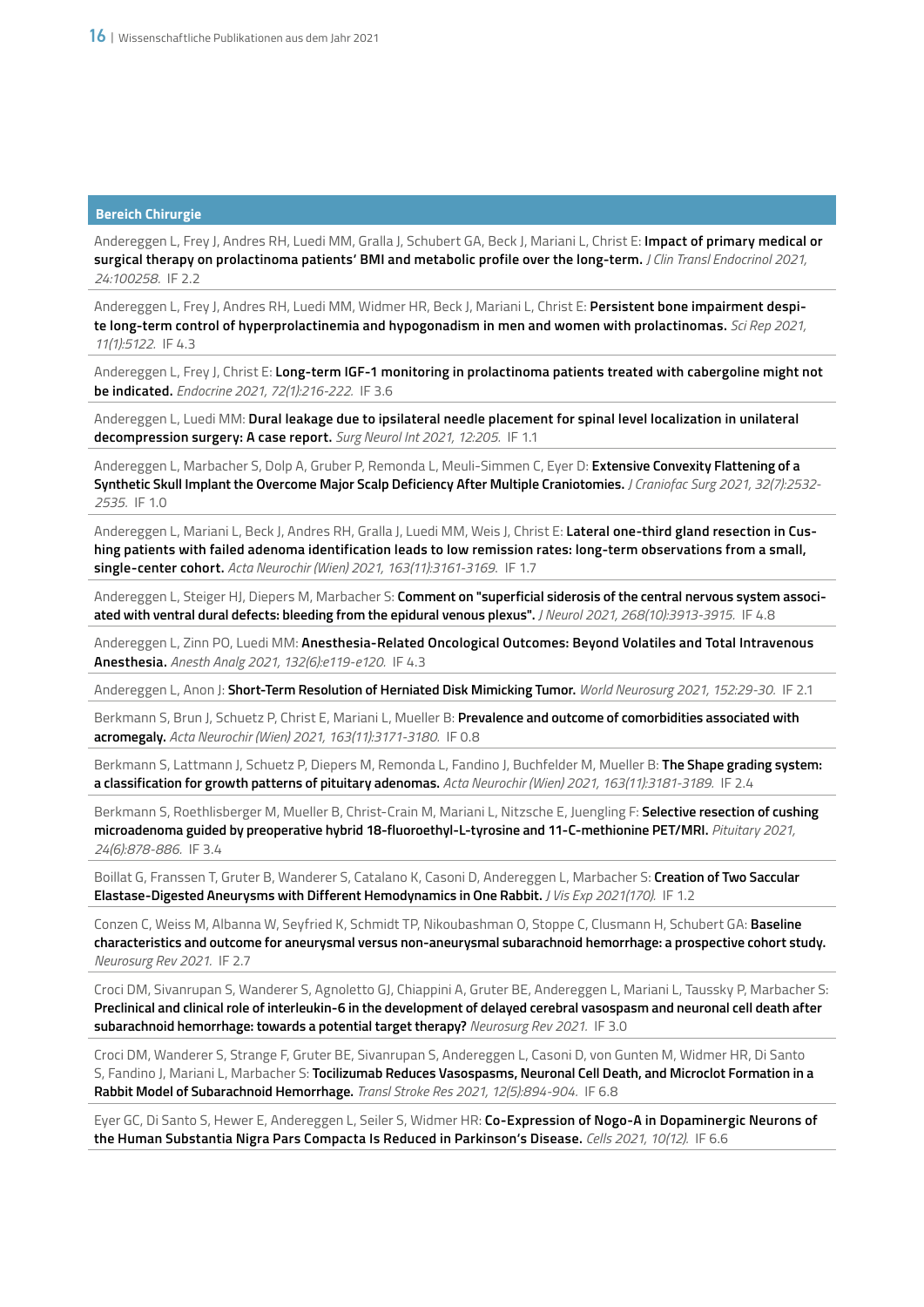Grassner L, Petr O, Warner FM, Dedeciusova M, Mathis AM, Pinggera D, Gsellmann S, Meiners LC, Freigang S, Mokry M, Resch A, Kretschmer T, Rossmann T, Navarro FR, Gruber A, Spendel M, Winkler PA, Marhold F, Sherif C, Wais JP, Rossler K, Pfisterer W, Muhlbauer M, Trivik-Barrientos FA, Rath S, Voldrich R, Krska L, Lipina R, Kerekanic M, Fiedler J, Kasik P, Priban V, Tichy M, Krupa P, Cesak T, Kroupa R, Callo A, Haninec P, Pohlodek D, Krahulik D, Sejkorova A, Sames M, Dvorak J, Suchomel P, Tomas R, Klener J, Juran V, Smrcka M, Linzer P, Kaiser M, Hrabovsky D, Jancalek R, Kalin V, Bozinov O, Niggli C, Serra C, Guatta R, Kuhlen DE, Wanderer S, Marbacher S, Lave A, Schaller K, Esculier C, Raabe A, Kramer JLK, Thome C, Netuka D: **Trends and outcomes for non-elective neurosurgical procedures in Central Europe during the COVID-19 pandemic.** *Sci Rep 2021, 11(1):6171.* IF 4.1

Gruber P, Singh S, Andereggen L, Berberat J, Remonda L: **Drug-Coated Balloons for the Treatment of Symptomatic Intracranial High-Grade Stenosis: A Review of the Current Rationale.** *Front Neurol 2021, 12:692208.* IF 4.0

Gruter BE, Kahles T, Anon J, Berberat J, Andereggen L, Killer HE, Gruber P: **Carotid-cavernous sinus fistula following mechanical thrombectomy in acute ischaemic stroke: a rare complication.** *Neuroradiology 2021, 63(7):1149-1152.* IF 2.8

Gruter BE, Marbacher S: **The importance of wall degeneration in preclinical aneurysm models.** *J Neurointerv Surg 2021, 13(3):200-201.* IF 5.8

Gruter BE, von Faber-Castell F, Marbacher S: **Lumen-oriented versus wall-oriented treatment strategies for intracranial aneurysms - A systematic review of suggested therapeutic concepts.** *J Cereb Blood Flow Metab 2021:271678X211057498.* IF 6.2

Gruter BE, Wanderer S, Strange F, Boillat G, Taschler D, Rey J, Croci DM, Grandgirard D, Leib SL, von Gunten M, Di Santo S, Widmer HR, Remonda L, Andereggen L, Nevzati E, Coluccia D, Fandino J, Marbacher S: **Patterns of Neointima Formation After Coil or Stent Treatment in a Rat Saccular Sidewall Aneurysm Model.** *Stroke 2021, 52(3):1043-1052.* IF 7.9

Hostettler IC, Jayashankar N, Bikis C, Wanderer S, Nevzati E, Karuppiah R, Waran V, Kalbermatten D, Mariani L, Marbacher S, Guzman R, Madduri S, Roethlisberger M: **Clinical Studies and Pre-clinical Animal Models on Facial Nerve Preservation, Reconstruction, and Regeneration Following Cerebellopontine Angle Tumor Surgery-A Systematic Review and Future Perspectives.** *Front Bioeng Biotechnol 2021, 9:659413.* IF 5.4

Kashefiolasl S, Wagner M, Brawanski N, Seifert V, Wanderer S, Andereggen L, Konczalla J: **Statins Improve Clinical Outcome After Non-aneurysmal Subarachnoid Hemorrhage: A Translational Insight From a Systematic Review of Experimental Studies.** *Front Neurol 2021, 12:620096.* IF 4.0

Kienzler JC, Schoepf S, Marbacher S, Diepers M, Remonda L, Fandino J: **Intraoperative Spinal Angiography during Microsurgical Occlusion of Spinal Dural Arteriovenous Fistula within the Hybrid Operation Room.** *J Neurol Surg A Cent Eur Neurosurg 2021.* IF 1.2

Lee SY, Lomax N, Berkmann S, Vollmer K, Riesterer O, Bodis S, Rogers S: **Successful salvage of recurrent leptomeningeal disease in large cell neuroendocrine lung cancer with stereotactic radiotherapy.** S*trahlenther Onkol 2021, 197(12):1143-1147.* IF 3.6

Luedi MM, Schober P, Hammoud B, Andereggen L, Hoenemann C, Doll D: **Preoperative Pressure Pain Threshold Is Associated With Postoperative Pain in Short-Stay Anorectal Surgery: A Prospective Observational Study.** *Anesth Analg 2021, 132(3):656-662.* IF 4.3

Luedi MM, Schober P, Stauffer VK, Diekmann M, Andereggen L, Doll D: **Gender-specific prevalence of pilonidal sinus disease over time: A systematic review and meta-analysis.** *ANZ J Surg 2021, 91(7-8):1582-1587.* IF 1.8

Maldaner N, Zeitlberger AM, Sosnova M, Goldberg J, Fung C, Bervini D, May A, Bijlenga P, Schaller K, Roethlisberger M, Rychen J, Zumofen DW, D'Alonzo D, Marbacher S, Fandino J, Daniel RT, Burkhardt JK, Chiappini A, Robert T, Schatlo B, Schmid J, Maduri R, Staartjes VE, Seule MA, Weyerbrock A, Serra C, Stienen MN, Bozinov O, Regli L: **Development of a Complicationand Treatment-Aware Prediction Model for Favorable Functional Outcome in Aneurysmal Subarachnoid Hemorrhage Based on Machine Learning.** *Neurosurgery 2021, 88(2):E150-E157.* IF 4.6

Marbacher S, Halter M, Vogt DR, Kienzler JC, Magyar CTJ, Wanderer S, Anon J, Diepers M, Remonda L, Fandino J: **Value of 3-Dimensional Digital Subtraction Angiography for Detection and Classification of Intracranial Aneurysm Remnants After Clipping.** *Oper Neurosurg (Hagerstown) 2021, 21(2):63-72.* IF 2.7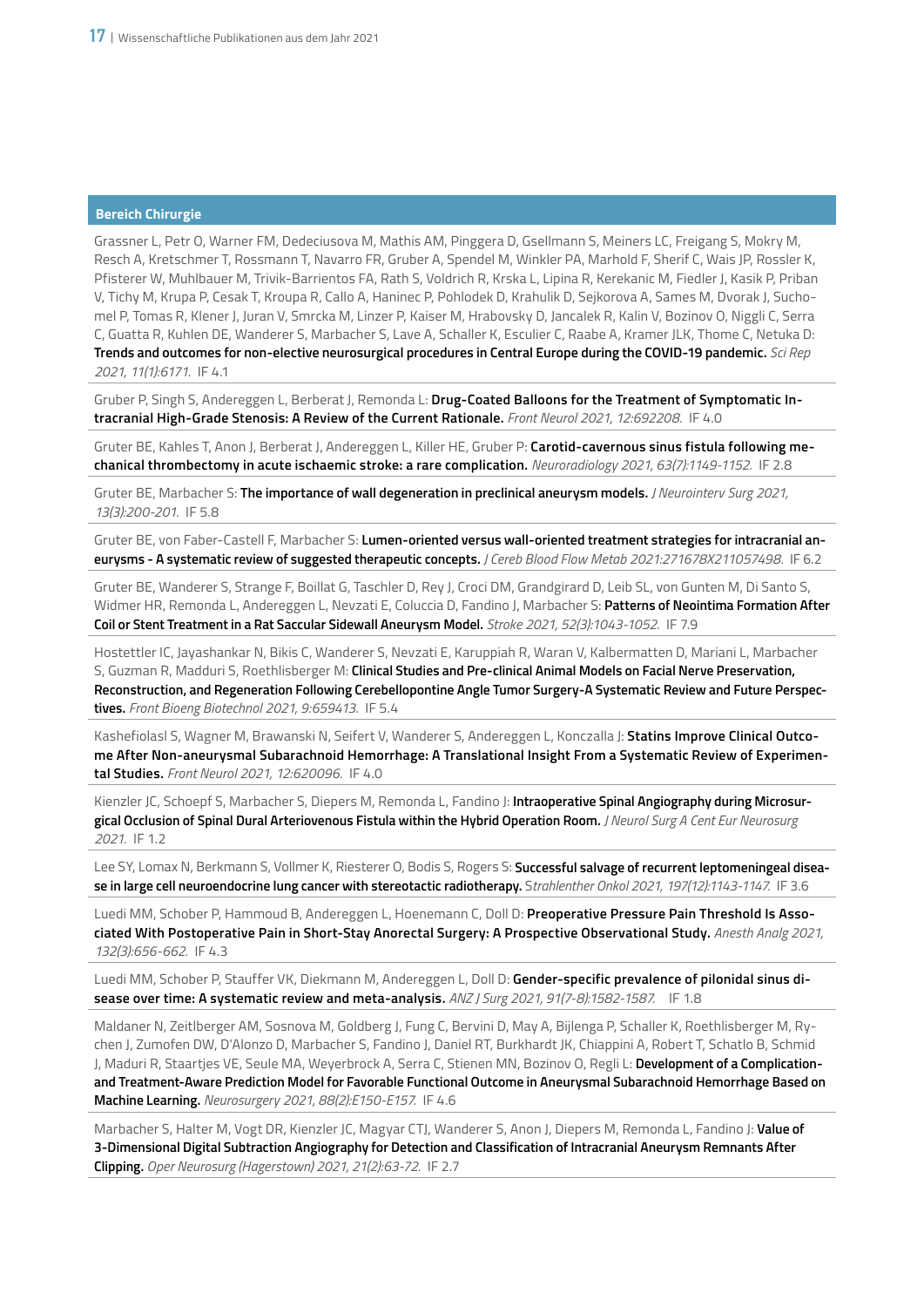Marbacher S, Steiger HJ: Letter: Commentary: **Value of 3-Dimensional Digital Subtraction Angiography for Detection and Classification of Intracranial Aneurysm Remnants After Clipping.** *Oper Neurosurg (Hagerstown) 2021, 21(4):E406.* IF 2.7

Schatlo B, Fung C, Stienen MN, Fathi AR, Fandino J, Smoll NR, Zumofen D, Daniel RT, Burkhardt JK, Bervini D, Marbacher S, Reinert M, D DA, Ahlborn P, Mendes Pereira V, Roethlisberger M, Seule M, Kerkeni H, Remonda L, Weyerbrock A, Woernle K, Venier A, Perren F, Sailer M, Robert T, Rohde V, Schoni D, Goldberg J, Nevzati E, Diepers M, Gralla J, Z'Graggen W, Starnoni D, Woernle C, Maldaner N, Kulcsar Z, Mostaguir K, Maduri R, Eisenring C, Bernays R, Ferrari A, Dan-Ura H, Finkenstadt S, Gasche Y, Sarrafzadeh A, Jakob SM, Corniola M, Baumann F, Regli L, Levivier M, Hildebrandt G, Landolt H, Mariani L, Guzman R, Beck J, Raabe A, Keller E, Bijlenga P, Schaller K: **Incidence and Outcome of Aneurysmal Subarachnoid Hemorrhage: The Swiss Study on Subarachnoid Hemorrhage (Swiss SOS)**. *Stroke 2021, 52(1):344-347.* IF 7.9

Schlaeppi JA, Andereggen L, Nowacki A, Pollo C: **Stereotactic posterior midline approach under direct microscopic view for biopsy of medulla oblongata tumors: technical considerations.** *Acta Neurochir (Wien) 2021, 163(7):1965-1968.* IF 1.8

Singer-Cornelius T, Schultze L, Berkmann S, Furer R, Metternich F: **[Preauricular lesion with intracranial expansion - a rare diagnosis].** *Laryngorhinootologie 2021, 100(9):731-733.* IF 0.9

Steiger, H J: **Recent progress understanding pathophysiology and genesis of brain AVM-a narrative review.** *Neurosurg Rev 2021,44(6): 3165-3175* IF 3.0

Veldeman M, Schubert GA, Clusmann H: Letter: **The Retroauricular Incision as an Effective and Safe Alternative Incision for Decompressive Hemicraniectomy.** *Oper Neurosurg (Hagerstown) 2021, 21(6):E581.* IF 4.6

Wanderer S, Andereggen L, Mrosek J, Kashefiolasl S, Schubert GA, Marbacher S, Konczalla J: **Levosimendan as a therapeutic strategy to prevent neuroinflammation after aneurysmal subarachnoid hemorrhage?** *J Neurointerv Surg 2021.* IF 5.8

Wanderer S, Gruter BE, Strange F, Boillat G, Sivanrupan S, Rey J, von Gunten M, Remonda L, Widmer HR, Casoni D, Andereggen L, Fandino J, Marbacher S: **Aspirin treatment prevents inflammation in experimental bifurcation aneurysms in New Zealand White rabbits.** *J Neurointerv Surg 2021.* IF 5.8

# **Thoraxchirurgie**

Glatzer M, Leskow P, Caparrotti F, Elicin O, Furrer M, Gambazzi F, Dutly A, Gelpke H, Guckenberger M, Heuberger J, Inderbitzi R, Cafarotti S, Karenovics W, Kestenholz P, Kocher GJ, Kraxner P, Krueger T, Martucci F, Oehler C, Ozsahin M, Papachristofilou A, Wagnetz D, Zaugg K, Zwahlen D, Opitz I, Putora PM: **Stage III N2 non-small cell lung cancer treatment: decision-making among surgeons and radiation oncologists.** *Transl Lung Cancer Res 2021, 10(4):1960-1968.* IF 6.4

#### **Klinik für Traumatologie & Orthopädie**

Buchler L, Grob V, Anwander H, Lerch TD, Haefeli PC: **Good Outcome Scores and Low Conversion Rate to THA 10 Years After Hip Arthroscopy for the Treatment of Femoroacetabular Impingement.** *Clin Orthop Relat Res 2021, 479(10):2256-2264.* IF 1.4

Henkelmann R, Frosch KH, Mende M, Gensior TJ, Ull C, Braun PJ, Katthagen C, Glaab R, Hepp P: **Risk Factors for Deep Surgical Site Infection in Patients With Operatively Treated Tibial Plateau Fractures: A Retrospective Multicenter Study.** *J Orthop Trauma 2021, 35(7):371-377.* IF 1.9

Henkelmann R, Glaab R, Mende M, Ull C, Braun PJ, Katthagen C, Gensior TJ, Frosch KH, Hepp P, Committee TotAGASfA, Joint S: **Impact of surgical site infection on patients' outcome after fixation of tibial plateau fractures: a retrospective multicenter study.** *BMC Musculoskelet Disord 2021, 22(1):531.* IF 2.2

Henkelmann R, Krause M, Alm L, Glaab R, Mende M, Ull C, Braun PJ, Katthagen C, Gensior TJ, Frosch KH, Hepp P: **Correction to: Effect of fracturoscopy on the incidence of surgical site infections post tibial plateau fracture surgery.** *Eur J Trauma Emerg Surg 2021, 47(1):279*. IF 2.3

Schmaranzer F, Haefeli PC, Liechti EF, Hanke MS, Tannast M, Buchler L: **Improved Cartilage Quality on Delayed Gadolinium-Enhanced MRI of Hip Cartilage after Subchondral Drilling of Acetabular Cartilage Flaps in Femoroacetabular Impingement Surgery at Minimum 5-Year Follow-Up.** *Cartilage 2021, 13(1\_suppl):617S-629S.* IF 2.2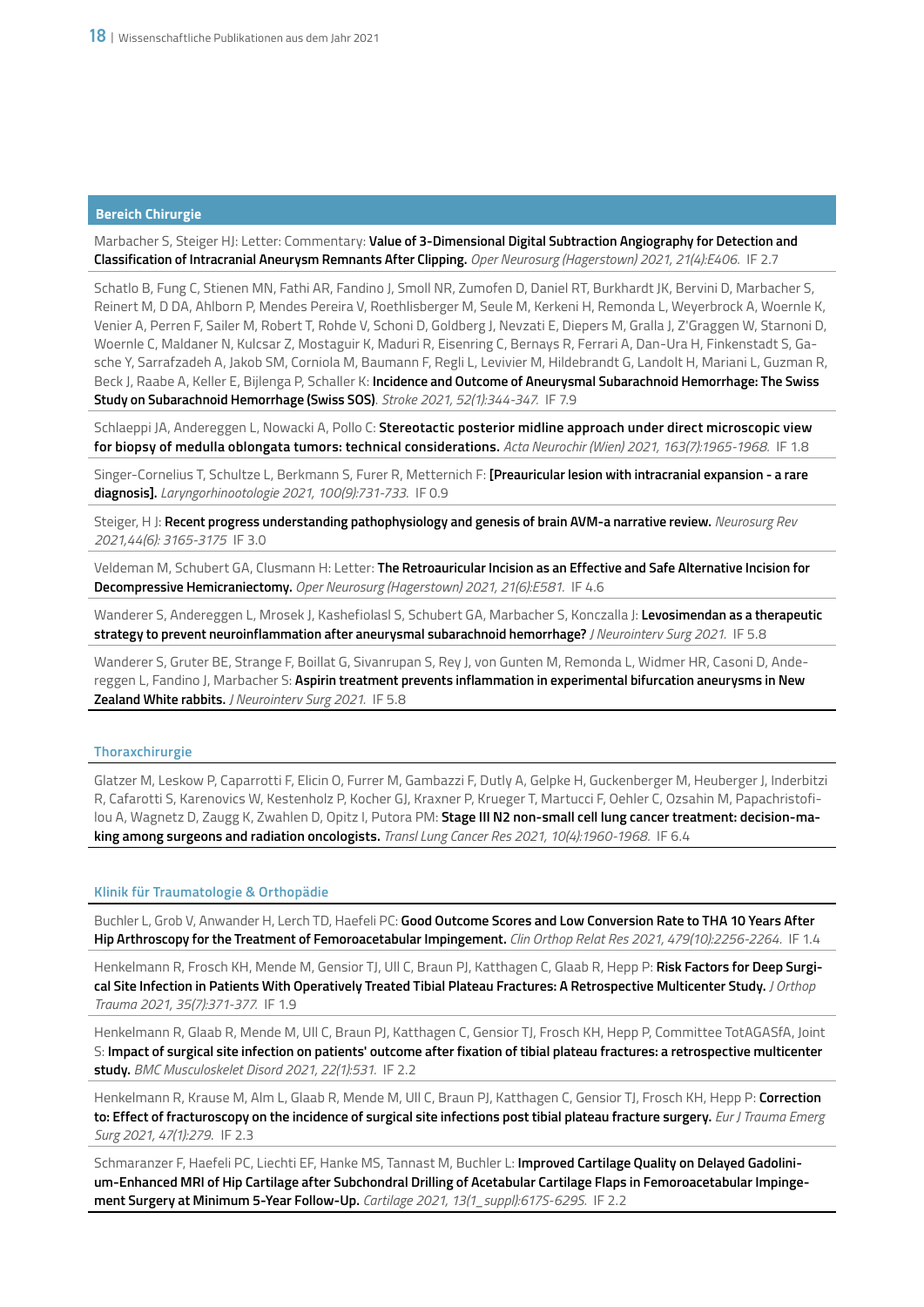# **Klinik für Urologie**

Godtman RA, Remmers S, Aus G, Nelen V, van Eycken L, Villers A, Rebillard X, Kwiatkowski M, Wyler S, Puliti D, Gorini G, Paez A, Lujan M, Tammela T, Bangma C, Auvinen A, Roobol MJ: **Intervention-related Deaths in the European Randomized Study of Screening for Prostate Cancer.** *Eur Urol Open Sci 2021, 34:27-32.* IF 20.0

Lange J, Remmers S, Gulati R, Bill-Axelson A, Johansson JE, Kwiatkowski M, Auvinen A, Hugosson J, Hu JC, Roobol MJ, Carlsson SV, Etzioni R: Impact of cancer screening on metastasis: **A prostate cancer case study.** *Journal of medical screening 2021, 28(4):480-487.* IF 2.1

Millan C, Prause L, Vallmajo-Martin Q, Hensky N, Eberli D: **Extracellular Vesicles from 3D Engineered Microtissues Harbor Disease-Related Cargo Absent in EVs from 2D Cultures.** *Adv Healthc Mater 2021:e2002067.* IF 9.9

Trotsenko P, Wetterauer C, Grimsehl P, Moltgen T, Meierhans S, Manka L, Seifert H, Wyler S, Kwiatkowski M: **Efficacy, safety, and perioperative outcomes of holmium laser enucleation of the prostate-a comparison of patients with lower urinary tract symptoms and urinary retention.** *Lasers Med Sci 2021, 36(7):1397-1402.* IF 3.1

Wetterauer C, Trotsenko P, Matthias MO, Breit C, Keller N, Meyer A, Brantner P, Vlajnic T, Bubendorf L, Winkel DJ, Kwiatkowski M, Seifert HH: **Diagnostic accuracy and clinical implications of robotic assisted MRI-US fusion guided target saturation biopsy of the prostate.** *Scientific reports 2021, 11(1):20250.* IF 4.3

# **Viszeralchirurgie**

Bauer K, Henne-Bruns D, Manzini G: Analysis of the CONKO-001 trial: **Is the validity of the study sufficient to recommend adjuvant chemotherapy for pancreatic cancer?** *Int J Risk Saf Med 2021.* IF 1.5

Cristaudi A, Tarantino I, Scheiwiller A, Wiencierz A, Majno-Hurst P, Schmied BM, Metzger J, Hartel M, Kremer M, Manzini G: **Diagnostic role of the 'white test' with lipidic solution in the early intraoperative identification of open bile ducts for the prevention of bile leakage after liver resection: study protocol for a randomised controlled multicentric superiority trial (BiLe-Trial).** *BMJ Open 2021, 11(7):e049449.* IF 2.6

Datfar T, Doulberis M, Papaefthymiou A, Hines IN, Manzini G: **Viral Hepatitis and Hepatocellular Carcinoma: State of the Art.** *Pathogens 2021, 10(11).* IF 3.4

Doulberis M, Pierre NT, Manzini G, Papaefthymiou A, Kountouras J, Klukowska-Rotzler J, Polyzos SA, Srivastava S, Exadaktylos AK, Knuchel J, Kuntzen T, Srivastava DS: **Helicobacter pylori-Related Metabolic Parameters and Premalignant Gastric Mucosa Histological Lesions in Swiss Bariatric Patients.** *Microorganisms 2021, 9(7).* IF 3.8

Gut L, Bernet S, Huembelin M, Mueller M, Baechli C, Koch D, Nebiker C, Schuetz P, Mueller B, Christ E, Ebrahimi F, Kutz A: **Sex-Specific Differences in Outcomes Following Thyroidectomy: A Population-Based Cohort Study.** *Eur Thyroid J 2021, 10(6):476-485.* IF 4.2

Kremer M, Manzini G, Hartel M: **[Current surgical treatment options for liver metastasis].** *Ther Umsch 2021, 78(10):597- 603.* IF 0.1

Mueller M, Ebrahimi F, Christ E, Nebiker CA, Schuetz P, Mueller B, Kutz A: **Safety of parathyroidectomy in older vs. younger patients with primary hyperparathyroidism.** *Endocr Connect 2021, 10(10):1273-1282.* IF 3.3

Sauer Durand AM, Nebiker CA, Hartel M, Kremer M: **Bilateral delayed traumatic diaphragmatic injury.** *J Surg Case Rep 2021, 2021(4):rjab052.* IF 0.6

Staubitz JI, Clerici T, Riss P, Watzka F, Bergenfelz A, Bareck E, Fendrich V, Goldmann A, Grafen F, Heintz A, Kaderli RM, Karakas E, Kern B, Matter M, Mogl M, Nebiker CA, Niederle B, Obermeier J, Ringger A, Schmid R, Triponez F, Trupka A, Wicke C, Musholt TJ: **[EUROCRINE(R): adrenal surgery 2015-2019- surprising initial results].** *Chirurg 2021, 92(5):448-463.* IF 0.9

Steck A, Nebiker C, Capraro J, Yurtsever H, Toutonji AA, Struja T: **[VIPoma of the Pancreas].** *Praxis (Bern 1994) 2021, 110(11):637-642.* IF 0.1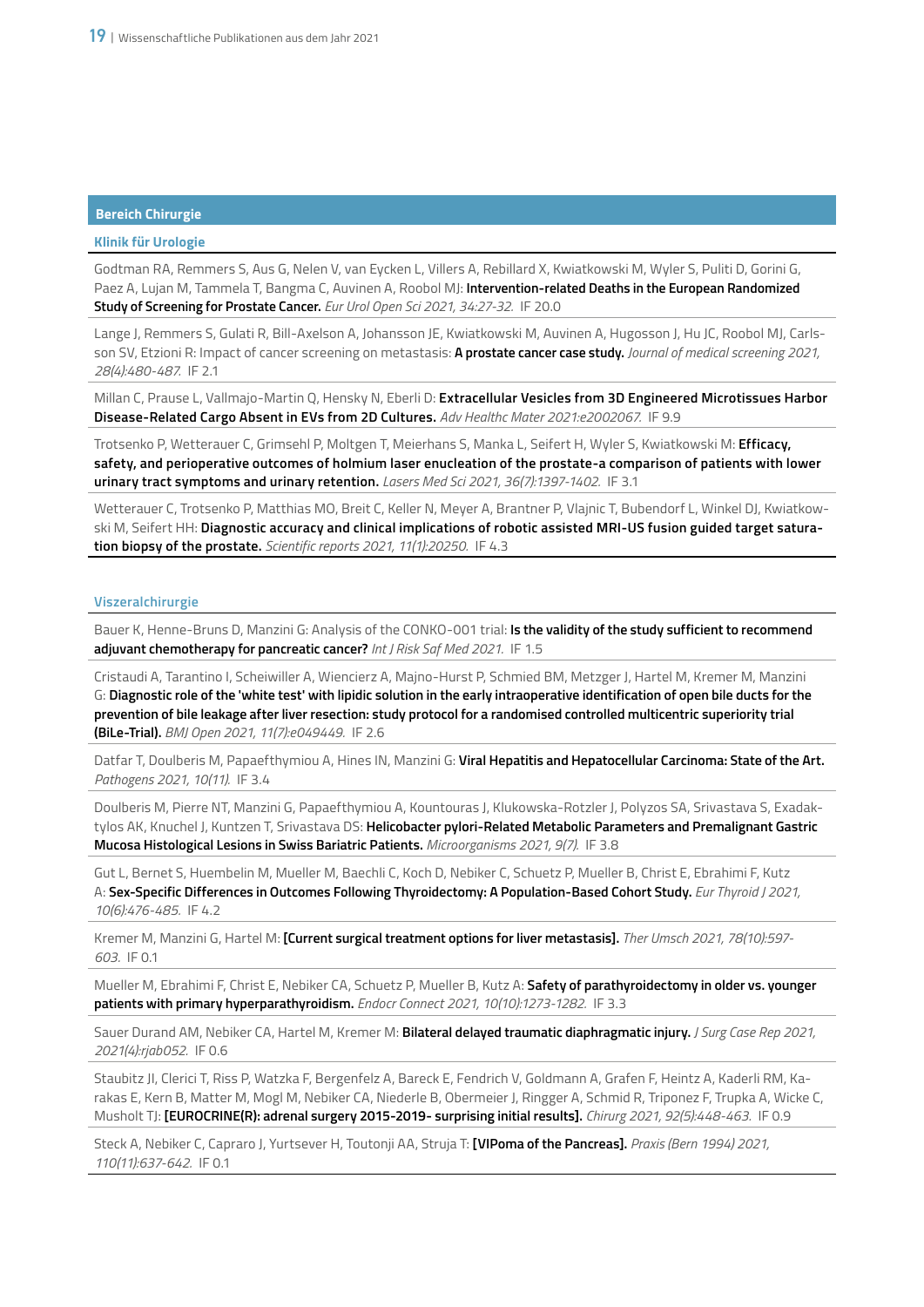# **Bereich Frauen und Kinder**

# **Frauenklinik**

Geissler F, Hoesli I, Todesco Bernasconi M: **Recurrent pituitary apoplexy in pregnancy.** *BMJ case reports 2021, 14(8).* IF 0.4

Kappos EA, Schulz A, Regan MM, Moffa G, Harder Y, Ribi K, Potter S, Pusic AL, Fehr MK, Hemkens LG, Holzbach T, Farhadi J, Simonson C, Knauer M, Verstappen R, Bucher HC, Zwahlen D, Zimmermann F, Schwenkglenks M, Mucklow R, Shaw J, Bjelic-Radisic V, Chiorescu A, Chun YS, Farah S, Xiaosong C, Nigard L, Kuemmel S, Reitsamer R, Hauschild M, Fulco I, Tausch C, Fischer T, Sarlos D, Constantinescu MA, Lupatsch JE, Fitzal F, Heil J, Matrai Z, de Boniface J, Kurzeder C, Haug M, Weber WP: **Prepectoral versus subpectoral implant-based breast reconstruction after skin-sparing mastectomy or nipple-sparing mastectomy (OPBC-02/ PREPEC): a pragmatic, multicentre, randomised, superiority trial.** *BMJ open 2021, 11(9):e045239.* IF 2.6

Vouga M, Favre G, Martinez-Perez O, Pomar L, Acebal LF, Abascal-Saiz A, Hernandez MRV, Hcini N, Lambert V, Carles G, Sichitiu J, Salomon L, Stirnemann J, Ville Y, de Tejada BM, Gonce A, Hawkins-Villarreal A, Castillo K, Solsona EG, Trigo L, Cleary B, Geary M, Bartels H, Al-Kharouf F, Malone F, Higgins M, Keating N, Knowles S, Poncelet C, Ribeiro-do-Valle CC, Surita F, Dantas-Silva A, Borrelli C, Luz AG, Fuenzalida J, Carvajal J, Canales MG, Hernandez O, Grechukhina O, Ko AI, Reddy U, Figueiredo R, Moucho M, Pinto PV, De Luca C, De Santis M, de Campos DA, Martins I, Garabedian C, Subtil D, Bohrer B, Da Rocha Oppermann ML, Wender MCO, Schuler-Faccini L, Sanseverino MTV, Giugliani C, Friedrich L, Scherer MH, Mottet N, Ducarme G, Pelerin H, Moreau C, Breton B, Quibel T, Rozenberg P, Giannoni E, Granado C, Monod C, Mueller D, Hoesli I, Bassler D, Heldstab S, Kolble NO, Sentilhes L, Charvet M, Deprest J, Richter J, Van der Veeken L, Eggel-Hort B, Plantefeve G, Derouich M, Calvache AJN, Lopez-Giron MC, Burgos-Luna JM, Escobar-Vidarte MF, Hecher K, Tallarek AC, Hadar E, Haratz KK, Amikam U, Malinger G, Maymon R, Yogev Y, Schaffer L, Toussaint A, Rossier MC, De Sa RAM, Grawe C, Aebi-Popp K, Radan AP, Raio L, Surbek D, Bockenhoff P, Strizek B, Kaufmann M, Bloch A, Boulvain M, Johann S, Heldstab SA, Bernasconi MT, Grant G, Feki A, Brochut AM, Giral M, Sedille L, Papadia A, Brugger RC, Weber B, Fischer T, Kahlert C, Saines KN, Cambou M, Kanellos P, Chen X, Yin M, Haessig A, Ackermann S, Baud D, Panchaud A: **Maternal outcomes and risk factors for COVID-19 severity among pregnant women.** *Sci Rep 2021, 11(1):13898.* IF 4.3

Weber WP, Matrai Z, Hayoz S, Tausch C, Henke G, Zwahlen DR, Gruber G, Zimmermann F, Seiler S, Maddox C, Ruhstaller T, Muenst S, Ackerknecht M, Kuemmel S, Bjelic-Radisic V, Kurzeder C, Ujhelyi M, Vrieling C, Satler R, Meyer I, Becciolini C, Bucher S, Simonson C, Fehr PM, Gabriel N, Maraz R, Sarlos D, Dedes KJ, Leo C, Berclaz G, Dubsky P, Exner R, Fansa H, Hager C, Reisenberger K, Singer CF, Reitsamer R, Reinisch M, Winkler J, Lam GT, Fehr MK, Naydina T, Kohlik M, Clerc K, Ostapenko V, Fitzal F, Nussbaumer R, Maggi N, Schulz A, Markellou P, Lelievre L, Egle D, Heil J, Knauer M: **Tailored axillary surgery in patients with clinically node-positive breast cancer: Pre-planned feasibility substudy of TAXIS (OPBC-03, SAKK 23/16, IBCSG 57-18, ABCSG-53, GBG 101).** *Breast 2021, 60:98-110.* IF 2.4

# **Klinik für Kinder und Jugendliche**

Aguilar C, Regensburger AP, Knieling F, Wagner AL, Siebenlist G, Woelfle J, Koehler H, Hoerning A, Jungert J: **Pediatric Buried Bumper Syndrome: Diagnostic Validity of Transabdominal Ultrasound and Artificial Intelligence.** *Ultraschall Med 2021.* IF 6.5

Ardura-Garcia C, Pedersen ESL, Mallet MC, de Jong CCM, Barben J, Jochmann A, Jung A, Mueller-Suter D, Regamey N, Singer F, Kuehni CE, Team SS: **Treatment Decisions in Children with Asthma in a Real-Life Clinical Setting: The Swiss Paediatric Airway Cohort.** *J Allergy Clin Immunol Pract 2021.* IF 8.8

Berben L, Sigg N, Daly ML, Bachmann S, Baer W, Berthet G, Bolt I, Dan D, Enderlin Steiger S, Frohlich J, Hasler P, Hofer M, Huemer C, Kaiser D, Marcoli N, Palmer Sarott S, Rottlander Y, Schmid G, Soennichsen C, Strahm Furler L, Vanoni F, Wildi L, Daikeler T, Woerner A: **Current practice of transitional care for adolescents and young adults in Swiss paediatric and adult rheumatology centres.** *Swiss Med Wkly 2021, 151:w30046.* IF 2.2

Bowers DC, Verbruggen LC, Kremer LCM, Hudson MM, Skinner R, Constine LS, Sabin ND, Bhangoo R, Haupt R, Hawkins MM, Jenkinson H, Khan RB, Klimo P, Jr., Pretorius P, Ng A, Reulen RC, Ronckers CM, Sadighi Z, Scheinemann K, Schouten-van Meeteren N, Sugden E, Teepen JC, Ullrich NJ, Walter A, Wallace WH, Oeffinger KC, Armstrong GT, van der Pal HJH, Mulder RL: **Surveillance for subsequent neoplasms of the CNS for childhood, adolescent, and young adult cancer survivors: a systematic review and recommendations from the International Late Effects of Childhood Cancer Guideline Harmonization Group.** *The Lancet Oncology 2021, 22(5):e196-e206.* IF 41.3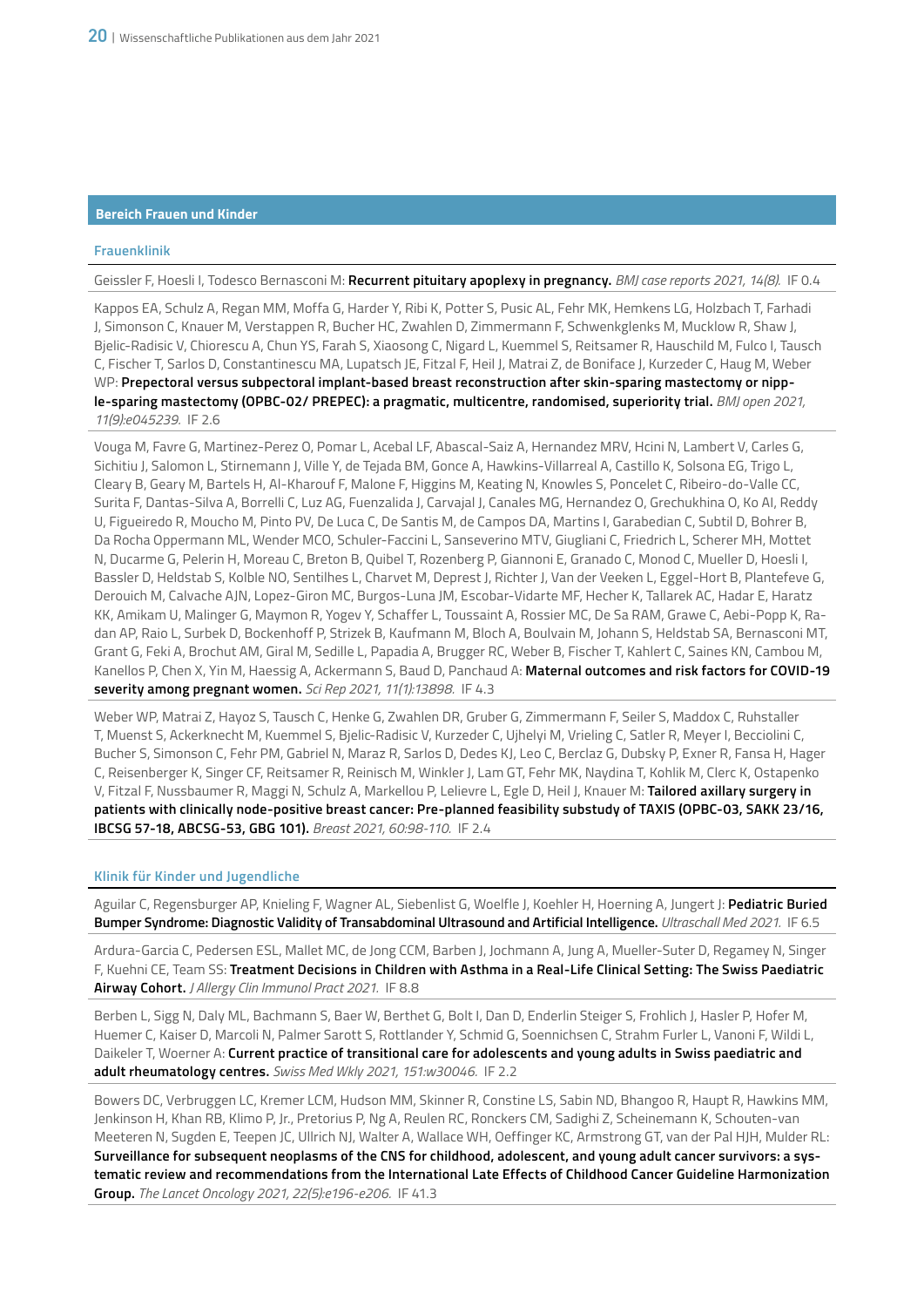# **Bereich Frauen und Kinder**

Korten I, Oestreich MA, Frey U, Moeller A, Jung A, Spinas R, Mueller-Suter D, Trachsel D, Rochat I, Spycher B, Latzin P, Casaulta C, Ramsey K, Scild, Bild sg: **Respiratory symptoms do not reflect functional impairment in early CF lung disease.**  *Journal of cystic fibrosis : official journal of the European Cystic Fibrosis Society 2021, 20(6):957-964.* IF 5.4

Lavieri L, Koenig C, Bodmer N, Agyeman PKA, Scheinemann K, Ansari M, Roessler J, Ammann RA: **Predicting fever in neutropenia with safety-relevant events in children undergoing chemotherapy for cancer: The prospective multicenter SPOG 2015 FN Definition Study.** *Pediatric blood & cancer 2021, 68(12):e29253.* IF 2.2

Legeret C, Furlano R, Stienen Y, Kohler H: **Coeliac disease: Evaluation of diagnosis in children and teenagers.** *Z Evid Fortbild Qual Gesundhwes 2021, 167:1-5.* IF 0.8

Légeret C, Meyer B J, Rovina A, Deigendesch N, Berger C T, Daikeler T, Heijnen I, Burstein E, Köhler H, Recher M: **JAK Inhibition in a Patient with X-Linked Reticulate Pigmentary Disorder.** *J Clin Immunol 2021, 41(1):212-216* IF 8.3

Légeret C, Rüttimann C, Fankhauser H, Köhler H: **Parasitic infections in Swiss children: Are we overtesting?** *BMC Gastroenterol 2021, 26;21(1):39* IF 3.0

Maximiano Sousa F, Roelens M, Fricker B, Thiabaud A, Iten A, Cusini A, Flury D, Buettcher M, Zukol F, Balmelli C, Zimmermann P, Troillet N, Vuichard-Gysin D, Schreiber PW, Bernhard-Stirnemann S, Tschudin-Sutter S, Nussbaumer-Ochsner Y, Sommerstein R, Gaudenz R, Marschall J, Senn L, Gardiol C, Keiser O, Schupbach G, Wymann M, Vidondo B, Ch-Sur Study G: **Risk factors for severe outcomes for COVID-19 patients hospitalised in Switzerland during the first pandemic wave, February to August 2020: prospective observational cohort study.** S*wiss Med Wkly 2021, 151:w20547.* IF 2.2

Nava E, Mori AC, Striano P, Ramantani G: **Atypical presentation of sunflower epilepsy featuring an EEG pattern of continuous spike waves during slow-wave sleep.** *Epileptic Disord 2021, 23(6):927-932* IF 1.8

Otth M, Denzler S, Koenig C, Koehler H, Scheinemann K: **Transition from pediatric to adult follow-up care in childhood cancer survivors-a systematic review.** *J Cancer Surviv 2021, 15(1):151-162.* IF 4.4

Otth M, Drozdov D, Hugli C, Scheinemann K: Young Survivors at KSA: **registry for standardised assessment of longterm and late-onset health events in survivors of childhood and adolescent cancer-a study protocol.** *BMJ open 2021, 11(12):e053749.* IF 2.6

Otth M, Schindera C, Gungor T, Ansari M, Scheinemann K, Belle FN, Latzin P, von der Weid N, Kuehni CE, Swiss Pediatric Oncology G: **Transplant characteristics and self-reported pulmonary outcomes in Swiss childhood cancer survivors after hematopoietic stem cell transplantation-a cohort study.** *Bone marrow transplantation 2021, 56(5):1065-1076.* IF 5.4

Otth M, Wechsler P, Denzler S, Koehler H, Scheinemann K: **Determining transition readiness in Swiss childhood cancer survivors - a feasibility study.** *BMC cancer 2021, 21(1):84.* IF 4.0

Otth M, Yammine S, Usemann J, Latzin P, Mader L, Spycher B, Gungor T, Scheinemann K, Kuehni CE, Swiss Pediatric Oncology G: **Longitudinal lung function in childhood cancer survivors after hematopoietic stem cell transplantation.** *Bone marrow transplantation 2021.* IF 5.4

Pedersen ESL, Ardura-Garcia C, de Jong CCM, Jochmann A, Moeller A, Mueller-Suter D, Regamey N, Singer F, Goutaki M, Kuehni CE: **Diagnosis in children with exercise-induced respiratory symptoms: A multi-center study.** *Pediatr Pulmonol 2021, 56(1):217-225.* IF 3.0

Pedersen ESL, de Jong CCM, Ardura-Garcia C, Mallet MC, Barben J, Casaulta C, Hoyler K, Jochmann A, Moeller A, Mueller-Suter D, Regamey N, Singer F, Goutaki M, Kuehni CE: **Reported Symptoms Differentiate Diagnoses in Children with Exercise-Induced Respiratory Problems: Findings from the Swiss Paediatric Airway Cohort (SPAC).** *J Allergy Clin Immunol Pract 2021, 9(2):881-889 e883.* IF 8.8

Roelens M, Martin A, Friker B, Sousa FM, Thiabaud A, Vidondo B, Buchter V, Gardiol C, Vonlanthen J, Balmelli C, Battegay M, Berger C, Buettcher M, Cusini A, Flury D, Heininger U, Niederer-Loher A, Riedel T, Schreiber PW, Sommerstein R, Troillet N, Tschudin-Sutter S, Vetter P, Bernhard-Stirnemann S, Corti N, Gaudenz R, Marschall J, Nussbaumer-Ochsner Y, Senn L, Vuichard-Gysin D, Zimmermann P, Zucol F, Iten A, Keiser O: **Evolution of COVID-19 mortality over time: results from the Swiss hospital surveillance system (CH-SUR).** *Swiss Med Wkly 2021, 151:w30105.* IF 2.2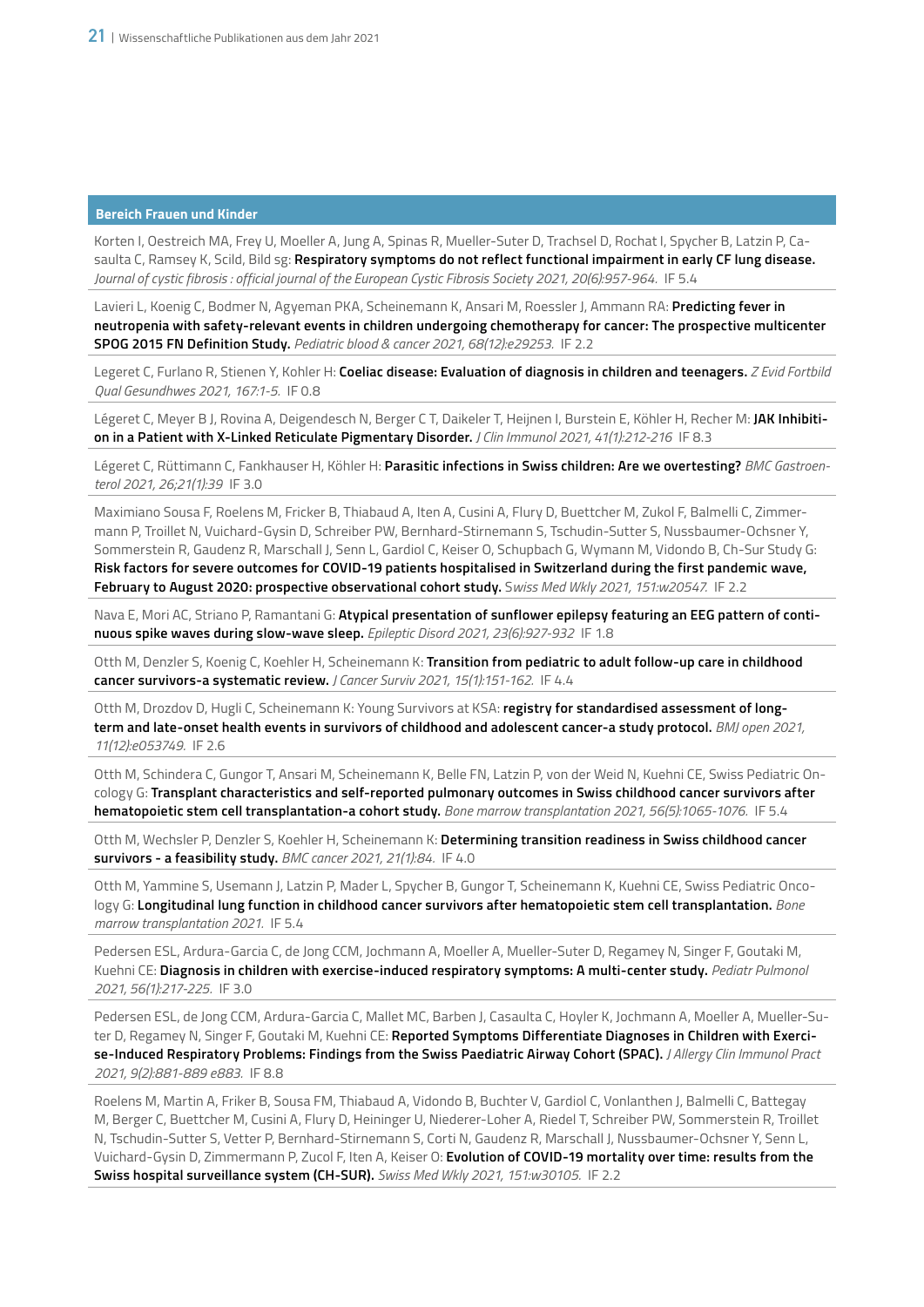# **Bereich Frauen und Kinder**

Thiabaud A, Iten A, Balmelli C, Senn L, Troillet N, Widmer A, Flury D, Schreiber PW, Vazquez M, Damonti L, Buettcher M, Vuichard-Gysin D, Kuhm C, Cusini A, Riedel T, Nussbaumer-Ochsner Y, Gaudenz R, Heininger U, Berger C, Zucol F, Bernhard-Stirnemann S, Corti N, Zimmermann P, Uka A, Niederer-Loher A, Gardiol C, Roelens M, Keiser O: **Cohort profile: SARS-CoV-2/COVID-19 hospitalised patients in Switzerland.** *Swiss Med Wkly 2021, 151:w20475.* IF 2.2

Uka A, Buettcher M, Bernhard-Stirnemann S, Fougère Y, Moussaoui D, Kottanattu L, Wagner N, Zimmermann P, Ritz N: **Factors associated with hospital and intensive care admission in paediatric SARS-CoV-2 infection: a prospective nationwide observational cohort study.** *Eur J Pediatr 2021:1-11.* IF 3.1

van Dalen EC, Mulder RL, Suh E, Ehrhardt MJ, Aune GJ, Bardi E, Benson BJ, Bergler-Klein J, Chen MH, Frey E, Hennewig U, Lockwood L, Martinsson U, Muraca M, van der Pal H, Plummer C, Scheinemann K, Schindera C, Tonorezos ES, Wallace WH, Constine LS, Skinner R, Hudson MM, Kremer LCM, Levitt G, Mulrooney DA: **Coronary artery disease surveillance among childhood, adolescent and young adult cancer survivors: A systematic review and recommendations from the International Late Effects of Childhood Cancer Guideline Harmonization Group.** *European journal of cancer 2021, 156:127-137.* IF 9.1

van Iersel L, Mulder RL, Denzer C, Cohen LE, Spoudeas HA, Meacham LR, Sugden E, Schouten-van Meeteren AYN, Hoving EW, Packer RJ, Armstrong GT, Mostoufi-Moab S, Stades AM, van Vuurden D, Janssens GO, Thomas-Teinturier C, Murray RD, Di Iorgi N, Neggers S, Thompson J, Toogood AA, Gleeson H, Follin C, Bardi E, Torno L, Patterson B, Morsellino V, Sommer G, Clement SC, Srivastava D, Kiserud CE, Fernandez A, Scheinemann K, Raman S, Yuen KCJ, Wallace WH, Constine LS, Skinner R, Hudson MM, Kremer LCM, Chemaitilly W, van Santen HM: **Hypothalamic-Pituitary and Other Endocrine Surveillance Among Childhood Cancer Survivors.** *Endocr Rev 2021.* IF 19.8

Vavassori S, Chou J, Faletti LE, Haunerdinger V, Opitz L, Joset P, Fraser CJ, Prader S, Gao X, Schuch LA, Wagner M, Hoefele J, Maccari ME, Zhu Y, Elakis G, Gabbett MT, Forstner M, Omran H, Kaiser T, Kessler C, Olbrich H, Frosk P, Almutairi A, Platt CD, Elkins M, Weeks S, Rubin T, Planas R, Marchetti T, Koovely D, Klambt V, Soliman NA, von Hardenberg S, Klemann C, Baumann U, Lenz D, Klein-Franke A, Schwemmle M, Huber M, Sturm E, Hartleif S, Haffner K, Gimpel C, Brotschi B, Laube G, Gungor T, Buckley MF, Kottke R, Staufner C, Hildebrandt F, Reu-Hofer S, Moll S, Weber A, Kaur H, Ehl S, Hiller S, Geha R, Roscioli T, Griese M, Pachlopnik Schmid J: **Multisystem inflammation and susceptibility to viral infections in human ZNFX1 deficiency.** *J Allergy Clin Immunol 2021, 148(2):381-393.* IF 10.7

# **Bereich Perioperative, Notfall- & Intensivmedizin**

#### **Klinik für Anästhesie**

da Costa BR, Saadat P, Basciani R, Agarwal A, Johnston BC, Juni P: **Visual Analogue Scale has higher assay sensitivity than WOMAC pain in detecting between-group differences in treatment effects: a meta-epidemiological study.** *Osteoarthritis Cartilage 2021, 29(3):304-312.* IF 6.5

de Mul N, Damstra J, Nieveen van Dijkum EJM, Fischli S, Kalkman CJ, Schellekens WM, Immink RV: **Risk of perioperative thyroid storm in hyperthyroid patients: a systematic review.** *Br J Anaesth 2021, 127(6):879-889.* IF 9.1

Fuchs A, Kaser D, Theiler L, Greif R, Knapp J, Berger-Estilita J: **Survival and long-term outcomes following in-hospital cardiac arrest in a Swiss university hospital: a prospective observational study.** *Scand J Trauma Resusc Emerg Med 2021, 29(1):115.* IF 2.9

Gualandro DM, Puelacher C, Lurati Buse G, Glarner N, Cardozo FA, Vogt R, Hidvegi R, Strunz C, Bolliger D, Gueckel J, Yu PC, Liffert M, Arslani K, Prepoudis A, Calderaro D, Hammerer-Lercher A, Lampart A, Steiner LA, Scharen S, Kindler C, Guerke L, Osswald S, Devereaux PJ, Caramelli B, Mueller C, Investigators B-P: **Incidence and outcomes of perioperative myocardial infarction/injury diagnosed by high-sensitivity cardiac troponin I**. *Clin Res Cardiol 2021, 110(9):1450-1463.* IF 5.4

Haller G, Heim C, Meier K, Clerici N, Combescure C, Ganter MT, Schliessbach J, Kindler C, Eichenberger U, Kern C: **Physician anaesthesia providers in Switzerland today and tomorrow: results of the National Anaesthesia Workforce Study (NA-WOS).** *Swiss Med Wkly 2021, 151(33-34).* IF 2.2

Knapp J, Eberle B, Bernhard M, Theiler L, Pietsch U, Albrecht R: **Analysis of tracheal intubation in out-of-hospital helicopter emergency medicine recorded by video laryngoscopy.** *Scand J Trauma Resusc Emerg Med 2021, 29(1):49.* IF 2.9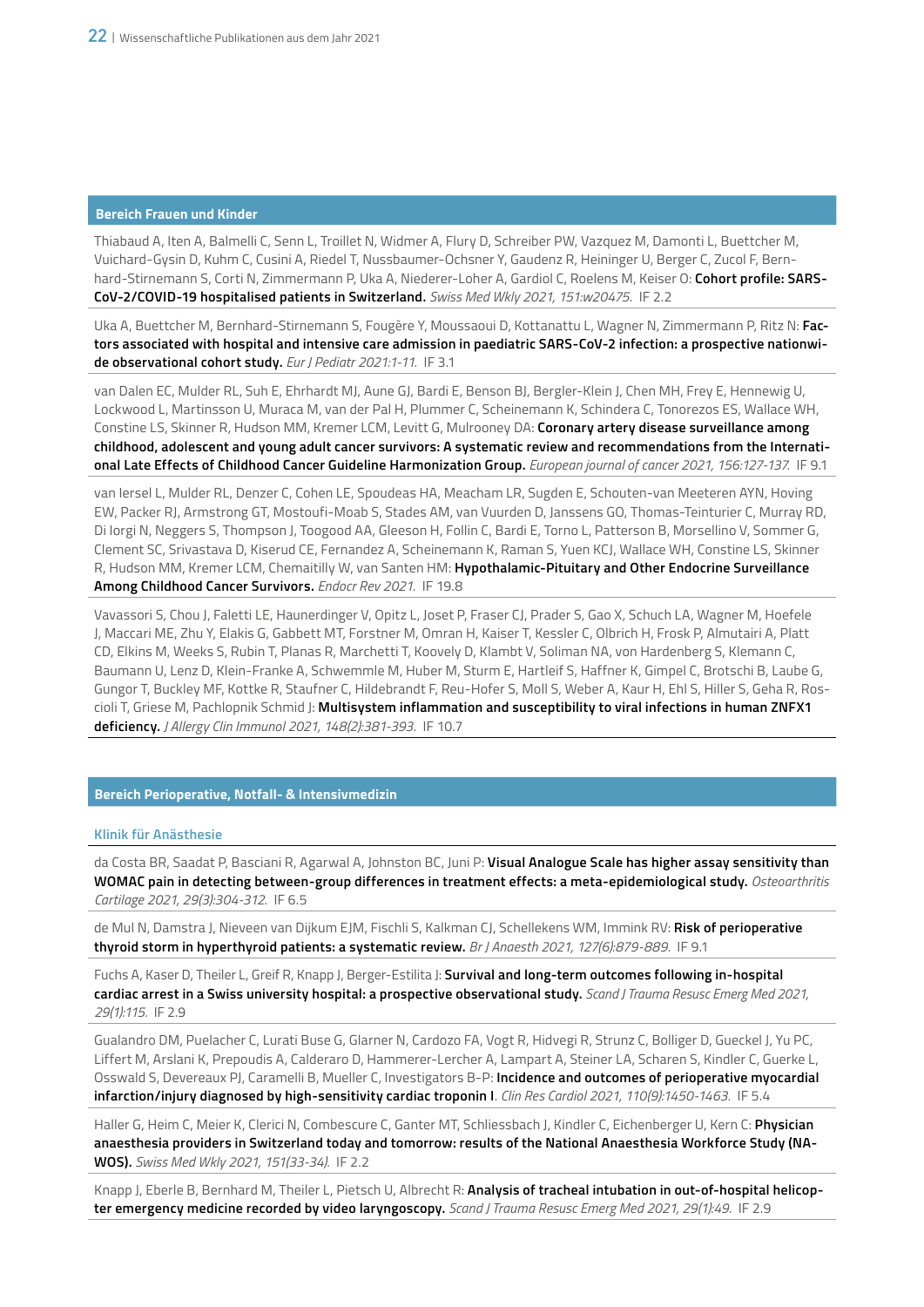# **Bereich Perioperative, Notfall- & Intensivmedizin**

Lurati Buse GAL, Puelacher C, Gualandro DM, Genini AS, Hidvegi R, Bolliger D, Arslani K, Steiner LA, Kindler C, Mueller C, Investigators B-P: **Association between self-reported functional capacity and major adverse cardiac events in patients at elevated risk undergoing noncardiac surgery: a prospective diagnostic cohort study.** *Br J Anaesth 2021, 126(1):102-110.* IF 9.1

Lurati Buse GAL, Puelacher C, Gualandro DM, Kilinc D, Glarner N, Hidvegi R, Bolliger D, Arslani K, Lampart A, Steiner LA, Kindler C, Wolff T, Mujagic E, Guerke L, Mueller C, Incidence, Outcome of Perioperative Myocardial Injury After Non-cardiac Surgery I: **Adherence to the European Society of Cardiology/European Society of Anaesthesiology recommendations on preoperative cardiac testing and association with positive results and cardiac events: a cohort study.** *Br J Anaesth 2021, 127(3):376-385.* IF 9.1

Nabecker S, Hornshaw TA, Greif R, Conrad C, Rohrer M, Theiler L, Riva T: **Cricothyroidotomy competence and injuries using nonmedical equipment: A crossover noninferiority randomised controlled trial in a porcine cadaver model.** *Eur J Anaesthesiol 2021, 38(3):302-308.* IF 4.1

Nabecker S, Huwendiek S, Theiler L, Huber M, Petrowski K, Greif R: **The effective group size for teaching cardiopulmonary resuscitation skills - A randomized controlled simulation trial.** *Resuscitation 2021, 165:77-82.* IF 5.2

Nabecker S, Ottenhausen T, Theiler L, Braun M, Greif R, Riva T: **Prospective observational study evaluating the C-MAC Video Stylet for awake tracheal intubation: a single-center study.** *Minerva Anestesiol 2021, 87(8):873-879.* IF 3.0

Nabecker S, Pfeffer R, Lötscher S, Balmer Y, Theiler L, Greif R, Albrecht R: **Simulation-based medical education for Ambulance Jet and Helicopter Emergency Medical Services: A program description and evaluation [version 1].** *MedEdPublish 2021, 10(145).* IF k.A.

Pedersen TH, Ueltschi F, Hornshaw T, Greif R, Theiler L, Huber M, Kleine-Brueggeney M: **Optimisation of airway management strategies: a prospective before-and-after study on events related to airway management.** *Br J Anaesth 2021, 127(5):798-806.* IF 9.1

Pietsch U, Berger Y, Schurter D, Theiler L, Wenzel V, Meuli L, Grunenfelder A, Albrecht R: **Nasal nalbuphine analgesia in prehospital trauma managed by first-responder personnel on ski slopes in Switzerland: an observational cohort study.** *Scand J Trauma Resusc Emerg Med 2021, 29(1):36.* IF 2.9

Riva T, Meyer J, Theiler L, Obrist D, Butikofer L, Greif R, Nabecker S: **Measurement of airway pressure during high-flow nasal therapy in apnoeic oxygenation: a randomised controlled crossover trial().** *Anaesthesia 2021, 76(1):27-35.* IF 6.9

Riva T, Pascolo F, Huber M, Theiler L, Greif R, Disma N, Fuchs A, Berger-Estilita J, Riedel T: **Evaluation of atelectasis using electrical impedance tomography during procedural deep sedation for MRI in small children: A prospective observational trial.** *J Clin Anesth 2022, 77:110626.* IF 9.4

Riva T, Preel N, Theiler L, Greif R, Butikofer L, Ulmer F, Seiler S, Nabecker S: **Evaluating the ventilatory effect of transnasal humidified rapid insufflation ventilatory exchange in apnoeic small children with two different oxygen flow rates: a randomised controlled trial().** *Anaesthesia 2021, 76(7):924-932.* IF 6.9

Salm L, Marti WR, Stekhoven DJ, Kindler C, Von Strauss M, Mujagic E, Weber WP: **Impact of bodyweight-adjusted antimicrobial prophylaxis on surgical-site infection rates.** *BJS Open 2021, 5(2).* IF 2.7

Sjoblom A, Broms J, Hedberg M, Lodenius A, Furubacke A, Henningsson R, Wiklund A, Nabecker S, Theiler L, Jonsson Fagerlund M: **Pre-oxygenation using high-flow nasal oxygen vs. tight facemask during rapid sequence induction.** *Anaesthesia 2021, 76(9):1176-1183.* IF 6.9

van Schaik EPC, Blankman P, Van Klei WA, Knape H, Vaessen P, Braithwaite SA, van Wolfswinkel L, Schellekens WM: **Hypoxemia during procedural sedation in adult patients: a retrospective observational study**. *Can J Anaesth 2021, 68(9):1349-1357.* IF 5.0

# **Intensivmedizin**

Frohlich MR, Rettke H, Conca A, Boden K: **Inter- und intraprofessionelle Zusammenarbeit in Krisensituationen auf der Intensivstation am Beispiel von COVID-19.** *Pflege 2021, 34(5):251-262.* IF 0.6

Scheier T, Saleschus D, Dunic M, Frohlich MR, Schupbach R, Falk C, Sax H, Kuster SP, Schreiber PW: **Implementation of daily chlorhexidine bathing in intensive care units for reduction of central line-associated bloodstream infections.** *J Hosp Infect 2021, 110:26-32.* IF 2.7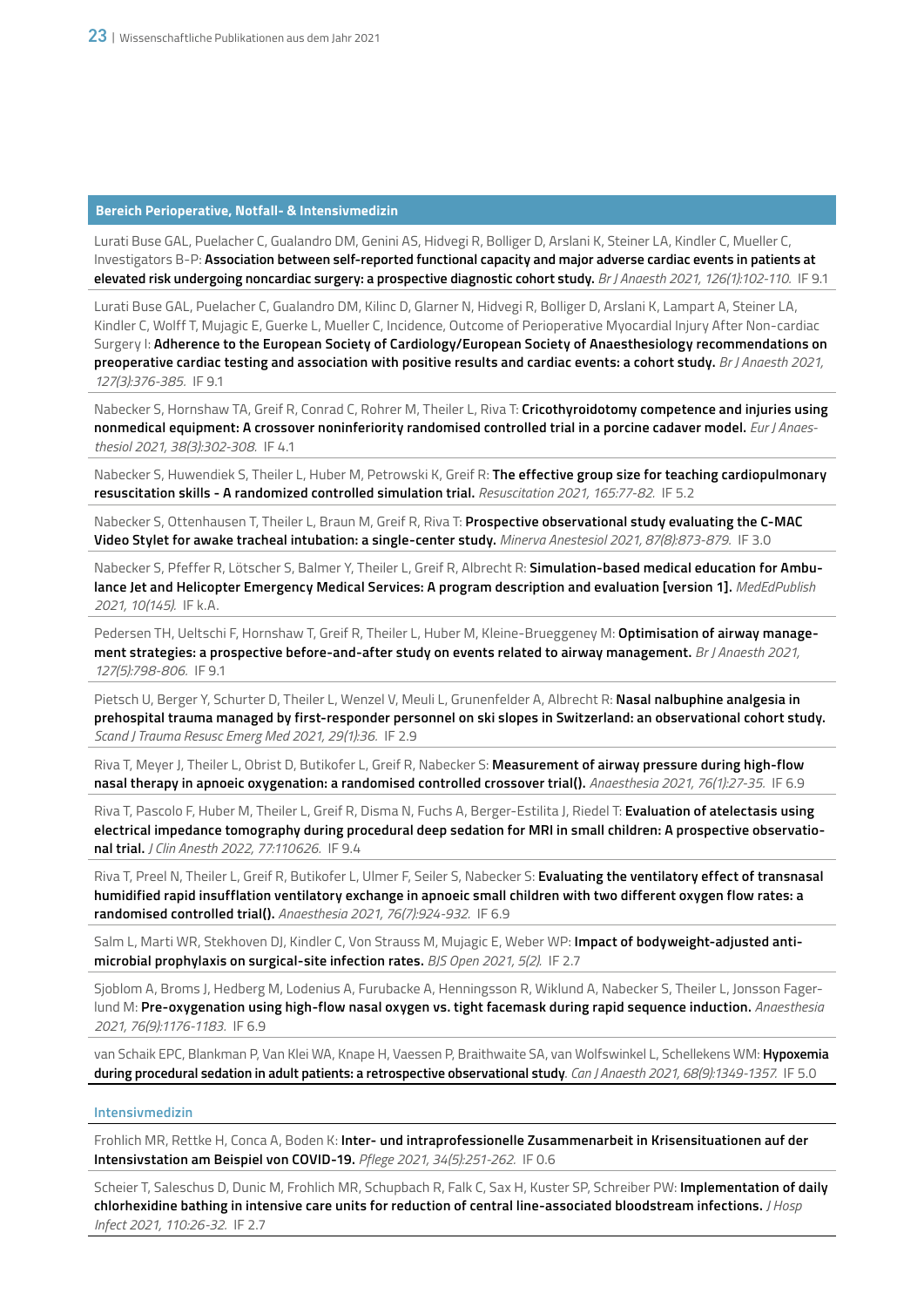### **Bereich Perioperative, Notfall- & Intensivmedizin**

Wendel Garcia PD, Aguirre-Bermeo H, Buehler PK, Alfaro-Farias M, Yuen B, David S, Tschoellitsch T, Wengenmayer T, Korsos A, Fogagnolo A, Kleger GR, Wu MA, Colombo R, Turrini F, Potalivo A, Rezoagli E, Rodriguez-Garcia R, Castro P, Lander-Azcona A, Martin-Delgado MC, Lozano-Gomez H, Ensner R, Michot MP, Gehring N, Schott P, Siegemund M, Merki L, Wiegand J, Jeitziner MM, Laube M, Salomon P, Hillgaertner F, Dullenkopf A, Ksouri H, Cereghetti S, Grazioli S, Burkle C, Marrel J, Fleisch I, Perez MH, Baltussen Weber A, Ceruti S, Marquardt K, Hubner T, Redecker H, Studhalter M, Stephan M, Selz D, Pietsch U, Ristic A, Heise A, Meyer Zu Bentrup F, Franchitti Laurent M, Fodor P, Gaspert T, Haberthuer C, Colak E, Heuberger DM, Fumeaux T, Montomoli J, Guerci P, Schuepbach RA, Hilty MP, Roche-Campo F, Investigators R-I: **Implications of early respiratory support strategies on disease progression in critical COVID-19: a matched subanalysis of the prospective RISC-19-ICU cohort.** *Crit Care 2021, 25(1):175.* IF 9.0

# **Bereich Zentrale Medizinische Dienste**

# **Institut für Labormedizin**

Achtnichts L, Jakopp B, Oberle M, Nedeltchev K, Fux CA, Sellner J, Findling O. **Humoral Immune Response after the Third SARS-CoV-2 mRNA Vaccination in CD20 Depleted Peo-ple with Multiple Sclerosis.** *Vaccines (Basel) 2021, 9(12): 1470.* IF 4.4

Adam KM, Osthoff M, Lamoth F, Conen A, Erard V, Boggian K, Schreiber PW, Zimmerli S, Bochud PY, Neofytos D, Fleury M, Fankhauser H, Goldenberger D, Mühlethaler K, Riat A, Zbinden R, Kronenberg A, Quiblier C, Marchetti O, Khanna N: **Trends of the Epidemiology of Candidemia in Switzerland: A 15-Year FUNGINOS Survey.** *Open Forum Infect Dis 2021, 8(10):ofab471.* IF 3.8

Bras AE, Osmani Z, de Haas V, Jongen-Lavrencic M, Te Marvelde JG, Zwaan CM, Mejstrikova E, Fernandez P, Szczepanski T, Orfao A, van Dongen JJM, van der Velden VHJ: **Standardised immunophenotypic analysis of myeloperoxidase in acute leukaemia.** *Br J Haematol 2021, 193(5):922-927.* IF 6.9

Bregenzer A, Ottiger C, Krismer C, Sager K, Fux CA. **HCV RNA quantification in capillary dried blood spots with the Xpert® HCV Viral Load test for diagnosing chronic HCV infection, monitoring treatment and detecting reinfection.** *Swiss Med Wkly 2021, 151: w30089.* IF 2.2

Collinson P, Suvisaari J, Aakre KM, Baum H, Duff CJ, Gruson D, Hammerer-Lercher A, Pulkki K, Stankovic S, Langlois MR, Apple FS, Laitinen P, Markers ETGoC: **How Well Do Laboratories Adhere to Recommended Guidelines for Cardiac Biomarkers Management in Europe? The CArdiac MARker Guideline Uptake in Europe (CAMARGUE) Study of the European Federation of Laboratory Medicine Task Group on Cardiac Markers.** *Clin Chem 2021, 67(8):1144-1152.* IF 8.3

Fill Malfertheiner S, Bataiosu-Zimmer E, Michel H, Fouzas S, Bernasconi L, Buhrer C, Wellmann S: **Vasopressin but Not Oxytocin Responds to Birth Stress in Infants.** *Front Neurosci 2021, 15:718056.* IF 4.5

Gerull R, Neumann RP, Atkinson A, Bernasconi L, Schulzke SM, Wellmann S: **Respiratory morbidity in preterm infants predicted by natriuretic peptide (MR-proANP) and endothelin-1 (CT-proET-1).** *Pediatric research 2021.* IF 3.7

Gregoriano C, Damm D, Kutz A, Koch D, Wolfisberg S, Haubitz S, Conen A, Bernasconi L, Hammerer-Lercher A, Fux CA, Mueller B, Schuetz P: **Association of endothelial activation assessed through endothelin-I precursor peptide measurement with mortality in COVID-19 patients: an observational analysis.** *Respiratory research 2021, 22(1):148.* IF 5.6

Gregoriano C, Koch D, Kutz A, Haubitz S, Conen A, Bernasconi L, Hammerer-Lercher A, Saeed K, Mueller B, Schuetz P: **The vasoactive peptide MR-pro-adrenomedullin in COVID-19 patients: an observational study.** *Clin Chem Lab Med 2021, 59(5):995-1004.* IF 3.6

Gregoriano C, Molitor A, Haag E, Kutz A, Koch D, Haubitz S, Conen A, Bernasconi L, Hammerer-Lercher A, Fux CA, Mueller B, Schuetz P: **Activation of Vasopressin System During COVID-19 is Associated With Adverse Clinical Outcomes: An Observational Study.** *J Endocr Soc 2021, 5(6):bvab045*. IF 5.9

Gualandro DM, Puelacher C, Lurati Buse G, Glarner N, Cardozo FA, Vogt R, Hidvegi R, Strunz C, Bolliger D, Gueckel J, Yu PC, Liffert M, Arslani K, Prepoudis A, Calderaro D, Hammerer-Lercher A, Lampart A, Steiner LA, Scharen S, Kindler C, Guerke L, Osswald S, Devereaux PJ, Caramelli B, Mueller C, Investigators B-P: **Incidence and outcomes of perioperative myocardial infarction/injury diagnosed by high-sensitivity cardiac troponin I.** *Clin Res Cardiol 2021, 110(9):1450-1463.* IF 5.4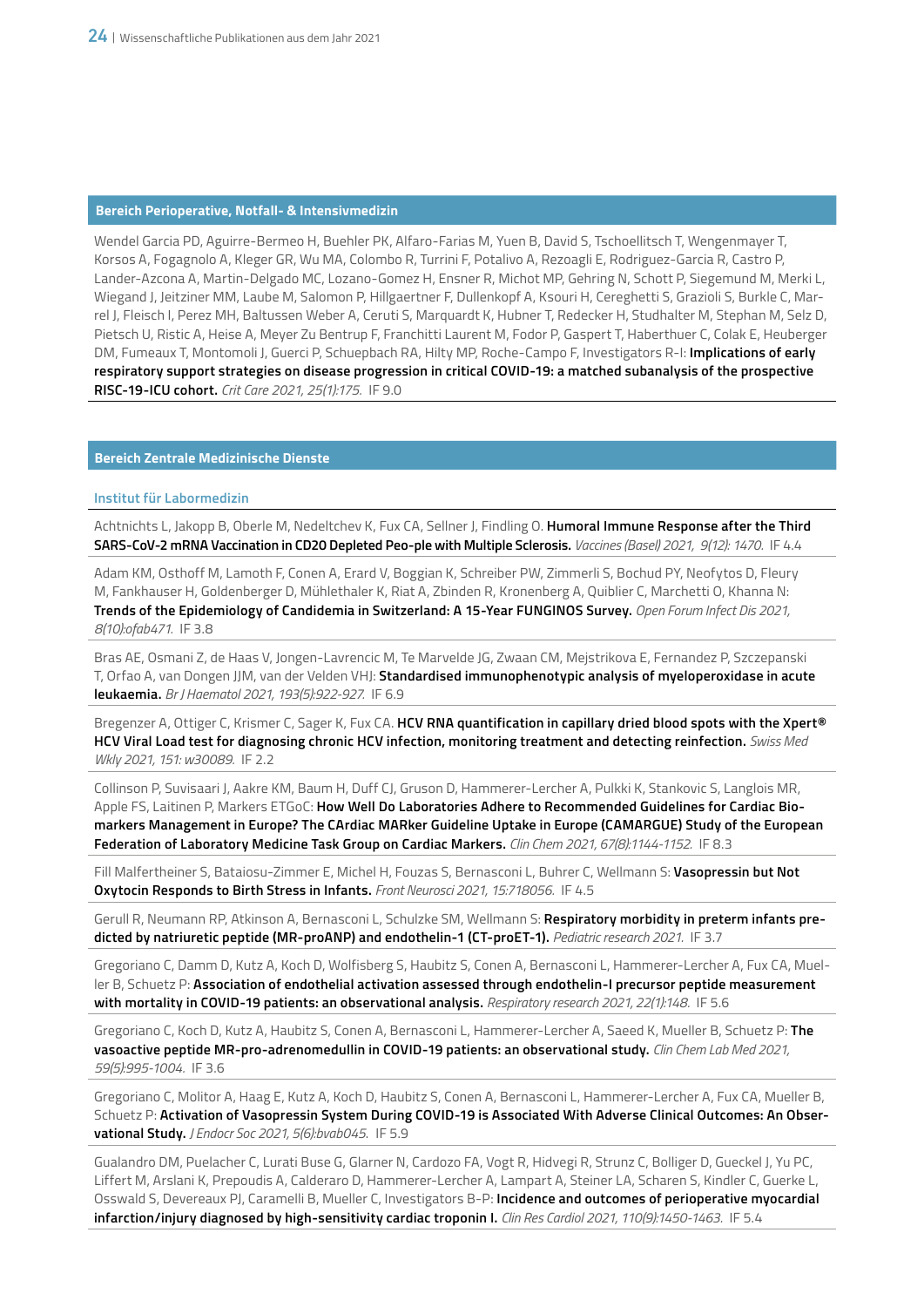Kutz A, Conen A, Gregoriano C, Haubitz S, Koch D, Domenig O, Bernasconi L, Mueller B, Schuetz P: **Renin-angiotensin-aldosterone system peptide profiles in patients with COVID-19.** *Eur J Endocrinol 2021, 184(4):543-552.* IF 6.6

Legeret C, Ruttimann C, Fankhauser H, Kohler H: **Parasitic infections in Swiss children: Are we overtesting?** *BMC gastroenterology 2021, 21(1):39.* IF 3.0

Lhermitte L, Barreau S, Morf D, Fernandez P, Grigore G, Barrena S, de Bie M, Flores-Montero J, Bruggemann M, Mejstrikova E, Nierkens S, Burgos L, Caetano J, Gaipa G, Buracchi C, da Costa ES, Sedek L, Szczepanski T, Aanei CM, van der Sluijs-Gelling A, Delgado AH, Fluxa R, Lecrevisse Q, Pedreira CE, van Dongen JJM, Orfao A, van der Velden VHJ, EuroFlow C: **Automated identification of leukocyte subsets improves standardization of database-guided expert-supervised diagnostic orientation in acute leukemia: a EuroFlow study.** *Mod Pathol 2021, 34(1):59-69.* IF 5.9

Meihandoest T, Studt JD, Mendez A, Alberio L, Fontana P, Wuillemin WA, Schmidt A, Graf L, Gerber B, Maeder GM, Bovet C, Sauter TC, Nagler M: **Automated Thrombin Generation Assay for Rivaroxaban, Apixaban, and Edoxaban Measurements.** *Front Cardiovasc Med 2021, 8:717939.* IF 6.0

Puelacher C, Bollen Pinto B, Mills NL, Duceppe E, Popova E, Duma A, Nagele P, Omland T, Hammerer-Lercher A, Lurati Buse G: **Expert consensus on peri-operative myocardial injury screening in noncardiac surgery: A literature review.** *Eur J Anaesthesiol 2021, 38(6):600-608.* IF 4.3

Ragozzino S, Goldenberger D, Wright PR, Zimmerli S, Mühlethaler K, Neofytos D, Riat A, Boggian K, Nolte O, Conen A, Fankhauser H, Schreiber PW, Zbinden R, Lamoth F, Khanna N. **Distribution of Aspergillus Species and Prevalence of Azole Resistance in Respiratory Samples From Swiss Tertiary Care Hospitals.** *Open Forum Infectious Diseases 2021, 9(2): ofab638.* IF 3.8

Reber E, Neyer P, Schonenberger KA, Saxer C, Bernasconi L, Stanga Z, Huber A, Hammerer-Lercher A, Muhlebach S: **Physicochemical Stability and Compatibility Testing of Voriconazole in All-in-One Parenteral Nutrition Admixtures.** *Pharmaceutics 2021, 13(9).* IF 6.0

Singer-Cornelius T, Cornelius J, Oberle M, Metternich FU, Brockmeier SJ. **Objective gustatory and olfactory dysfunction in COVID-19 patients: a prospective cross-sectional study.** *European Archives of Oto-Rhino-Laryngology 2021, 278(9): 3325- 3332.* IF 2.5

Willekens G, Studt JD, Mendez A, Alberio L, Fontana P, Wuillemin WA, Schmidt A, Graf L, Gerber B, Bovet C, Sauter TC, Nagler M: **A universal anti-Xa assay for rivaroxaban, apixaban, and edoxaban measurements: method validation, diagnostic accuracy and external validation.** *Br J Haematol 2021, 193(6):1203-1212.* IF 6.9

Wolfisberg S, Gregoriano C, Struja T, Kutz A, Koch D, Bernasconi L, Hammerer-Lercher A, Mohr C, Haubitz S, Conen A, Fux C, Mueller B, Schuetz P: **Comparison of characteristics, predictors and outcomes between the first and second COVID-19 waves in a tertiary care centre in Switzerland: an observational analysis.** *Swiss Med Wkly 2021, 151:w20569.* IF 2.2

Wolfisberg S, Gregoriano C, Struja T, Kutz A, Koch D, Bernasconi L, Hammerer-Lercher A, Mohr C, Haubitz S, Conen A, Fux CA, Mueller B, Schuetz P: **Call, chosen, HA2T2, ANDC: validation of four severity scores in COVID-19 patients.** *Infection 2021.* IF 3.5

# **Institut für Pathologie**

Brune MM, Stussi G, Lundberg P, Vela V, Heim D, Manz MG, Haralambieva E, Pabst T, Banz Y, Bargetzi M, Grobholz R, Fehr M, Cogliatti S, Ossenkoppele GJ, Lowenberg B, Rudolf CB, Li Q, Passweg J, Mazzuchelli L, Medinger M, Tzankov A, Dutch-Belgian Hemato-Oncology Cooperative G, Swiss Group for Clinical Cancer R: **Effects of lenalidomide on the bone marrow microenvironment in acute myeloid leukemia: Translational analysis of the HOVON103 AML/SAKK30/10 Swiss trial cohort.** *Ann Hematol 2021, 100(5):1169-1179.* IF 2.3

Glodean A, Grobholz R, El-Hag K, Ziaka M, Schmid JP: **Midthoracic Pain, Sentinel Arterial Haemorrhage and Exsanguination after a Symptom-Free Interval (Chiari's Triad) is Diagnostic of Arterio-Oesophageal Fistula: A Life-Threatening Cause of Gastrointestinal Bleeding.** *Eur J Case Rep Intern Med 2021, 8(3):002134.* IF 1.0

Koelzer VH, Grobholz R, Zlobec I, Janowczyk A, Swiss Digital Pathology C: **Update on the current opinion, status and future development of digital pathology in Switzerland in light of COVID-19.** *J Clin Path 2021.* IF 2.7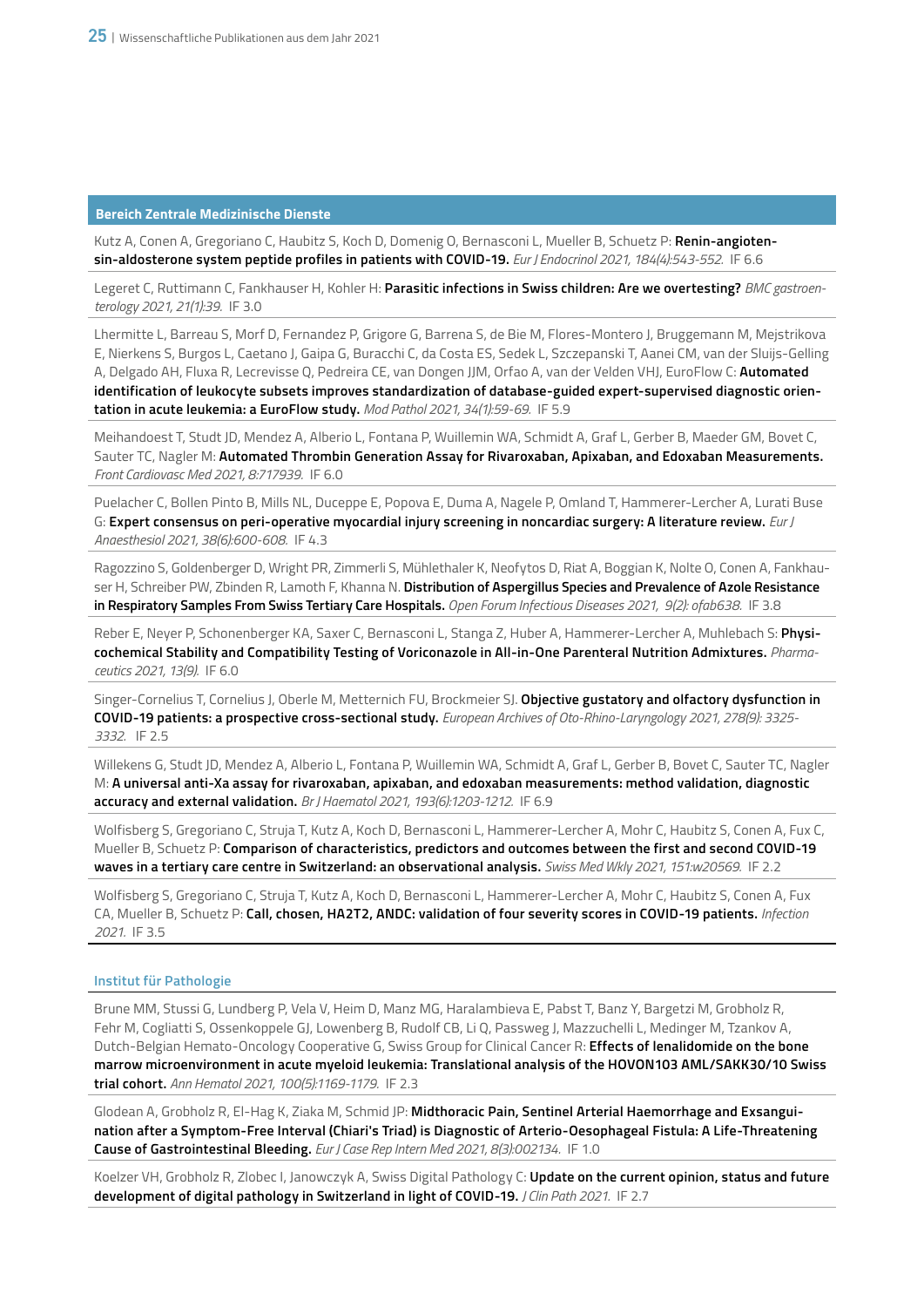Schneider AL, Kohler H, Rothlisberger B, Grobholz R, McLin VA: **Sodium taurocholate co-transporting polypeptide deficiency.** *Clin Res Hepatol Gastroenterol 2021, 46(3):101824.* IF 2.9

Steck A, Nebiker C, Capraro J, Yurtsever H, Toutonji AA, Struja T: **[VIPoma of the Pancreas].** *Praxis 2021, 110(11):637-642.* IF 0.1

Wagener C, Schindera S, Kuntzen T, Grobholz R: **[Unexpected deposits in the upper gastrointestinal tract : When medical history matters].** *Pathologe 2021, 42(2):235-240.* IF 1.0

#### **Institut für Radiologie**

Bos D, Yu S, Luong J, Chu P, Wang Y, Einstein AJ, Starkey J, Delman BN, Duong PT, Das M, Schindera S, Goode AR, MacLeod F, Wetter A, Neill R, Lee RK, Roehm J, Seibert JA, Cervantes LF, Kasraie N, Pike P, Pahwa A, Jeukens C, Smith-Bindman R: **Diagnostic reference levels and median doses for common clinical indications of CT: findings from an international registry.** *Eur Radiology 2021*. IF 5.3

Kienzler JC, Rey S, Wetzel O, Atassi H, Babler S, Burn F, Fandino J: **Incidence and clinical impact of vertebral endplate changes after limited lumbar microdiscectomy and implantation of a bone-anchored annular closure device.** *BMC Surg 2021, 21(1):19.* IF 2.1

Loose RW, Vano E, Mildenberger P, Tsapaki V, Caramella D, Sjoberg J, Paulo G, Torresin A, Schindera S, Frija G, Damilakis J, European Society of R: **Radiation dose management systems-requirements and recommendations for users from the ESR EuroSafe Imaging initiative.** *Eur Radiology 2021, 31(4):2106-2114.* IF 5.3

Tozakidou M, Meister RL, Well L, Petersen KU, Schindera S, Jopp-van Well E, Püschel K, Herrmann J: **CT of the medial clavicular epiphysis for forensic age estimation: hands up?** *Int J Legal Med 2021, 135(4):1581-1587.* IF 2.5

Viry A, Aberle C, Lima T, Treier R, Schindera ST, Verdun FR, Racine D: **Assessment of task-based image quality for abdominal CT protocols linked with national diagnostic reference levels.** *Eur Radiology 2021.* IF 5.3

Wagener C, Schindera S, Kuntzen T, Grobholz R: **[Unexpected deposits in the upper gastrointestinal tract : When medical history matters].** *Pathologe 2021, 42(2):235-240.* IF 1.0

#### **Neuroradiologie**

Andereggen L, Marbacher S, Dolp A, Gruber P, Remonda L, Meuli-Simmen C, Eyer D: **Extensive Convexity Flattening of a Synthetic Skull Implant the Overcome Major Scalp Deficiency After Multiple Craniotomies.** *J Craniofac Surg 2021, 32(7):2532-2535.* IF 0.8

Andereggen L, Steiger HJ, Diepers M, Marbacher S: **Comment on "superficial siderosis of the central nervous system associated with ventral dural defects: bleeding from the epidural venous plexus"**. *J Neurol 2021, 268(10):3913-3915.* IF 4.8

Andereggen L, Anon J: **Short-Term Resolution of Herniated Disk Mimicking Tumor.** *World Neurosurg 2021, 152:29-30.* IF 2.1

Berberat J, Huggenberger R, Montali M, Gruber P, Pircher A, Lovblad KO, Killer HE, Remonda L: **Brain activation patterns in medicated versus medication-naive adults with attention-deficit hyperactivity disorder during fMRI tasks of motor inhibition and cognitive switching.** *BMC medical imaging 2021, 21(1):53.* IF 1.9

Berberat J, Roelcke U, Remonda L, Schwyzer L: **Long-term apparent diffusion coefficient value changes in patients undergoing radiosurgical treatment of meningiomas.** *Acta neurochirurgica 2021, 163(1):89-95.* IF 2.2

Berkmann S, Lattmann J, Schuetz P, Diepers M, Remonda L, Fandino J, Buchfelder M, Mueller B: **The Shape grading system: a classification for growth patterns of pituitary adenomas.** *Acta neurochirurgica 2021, 163(11):3181-3189.* IF 2.2

Brozova H, Barnaure I, Ruzicka E, Stochl J, Alterman R, Tagliati M: **Short- and Long-Term Effects of DBS on Gait in Parkinson's Disease.** *Front Neurol 2021, 12:688760.* IF 4.0

Gruber P, Singh S, Andereggen L, Berberat J, Remonda L: **Drug-Coated Balloons for the Treatment of Symptomatic Intracranial High-Grade Stenosis: A Review of the Current Rationale.** *Front Neurol 2021, 12:692208.* IF 4.0

Gruter BE, Kahles T, Anon J, Berberat J, Andereggen L, Killer HE, Gruber P: **Carotid-cavernous sinus fistula following mechanical thrombectomy in acute ischaemic stroke: a rare complication.** *Neuroradiology 2021, 63(7):1149-1152.* IF 2.8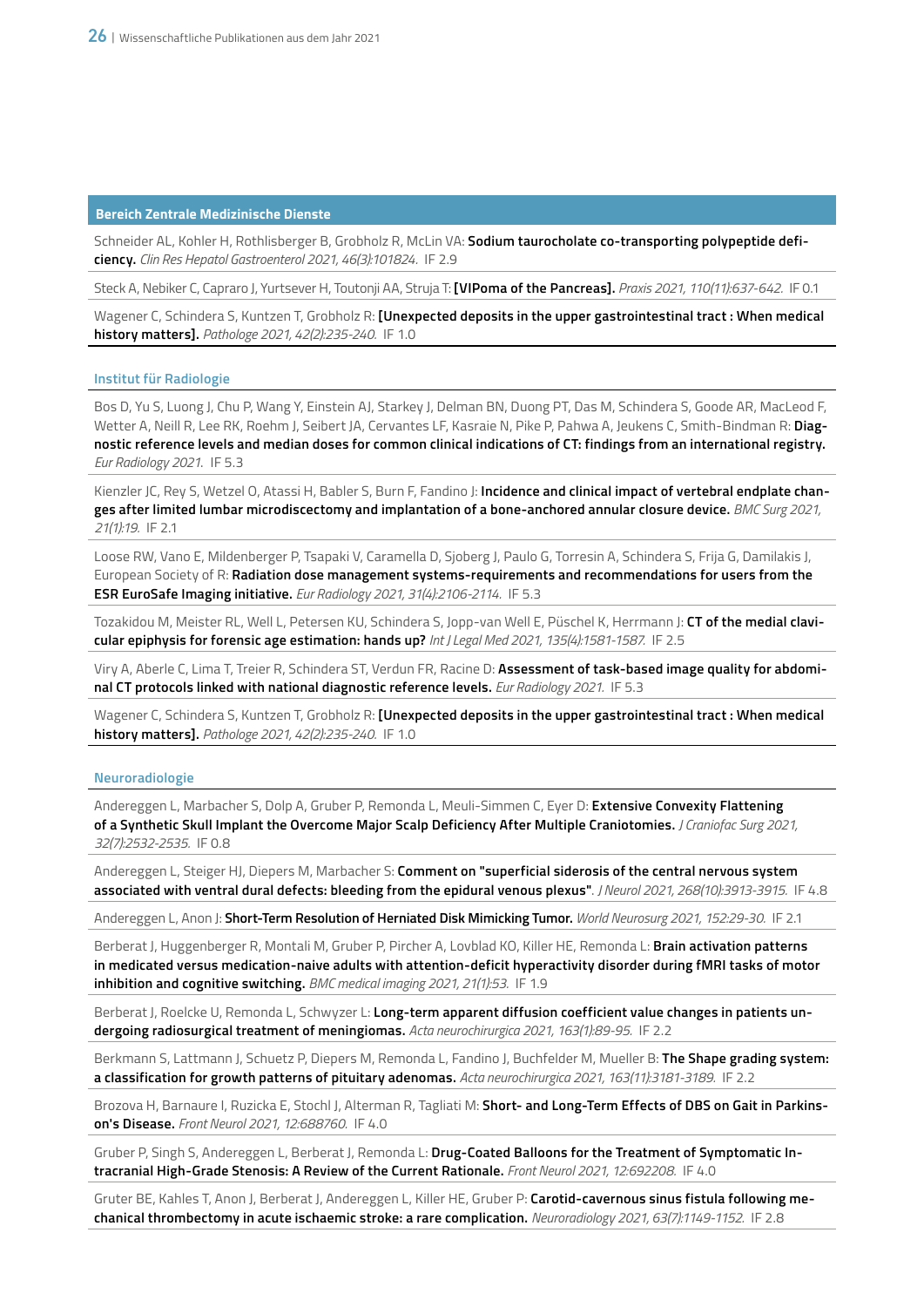Gruter BE, Wanderer S, Strange F, Boillat G, Taschler D, Rey J, Croci DM, Grandgirard D, Leib SL, von Gunten M, Di Santo S, Widmer HR, Remonda L, Andereggen L, Nevzati E, Coluccia D, Fandino J, Marbacher S: **Patterns of Neointima Formation After Coil or Stent Treatment in a Rat Saccular Sidewall Aneurysm Model.** *Stroke 2021, 52(3):1043-1052.* IF 7.9

Halliday A, Bulbulia R, Bonati LH, Chester J, Cradduck-Bamford A, Peto R, Pan H: **Second asymptomatic carotid surgery trial (ACST-2): a randomised comparison of carotid artery stenting versus carotid endarterectomy.** *Lancet 2021, 398(10305):1065-1073.* IF 79.3

Kienzler JC, Schoepf S, Marbacher S, Diepers M, Remonda L, Fandino J: **Intraoperative Spinal Angiography during Microsurgical Occlusion of Spinal Dural Arteriovenous Fistula within the Hybrid Operation Room.** *J Neurol Surg A Cent Eur Neurosurg 2021.* IF 1.2

Killer HE, Berberat J, Wostyn P, Pircher A, Rossinelli D: **Posture-Dependent Collapse of the Optic Nerve Subarachnoid Space: A Combined MRI and Modeling Study.** *Invest Ophthalmol Vis Sci 2021, 62(15):16.* IF 4.7

LaGrange DD, Wanke I, Machi P, Bernava G, Vargas M, Botta D, Berberat J, Muster M, Platon A, Poletti PA, Lövblad KO: **Multimodality Characterization of the Clot in Acute Stroke.** *Front Neurol 2021, 12:760148.* IF 4.0

Marbacher S, Halter M, Vogt DR, Kienzler JC, Magyar CTJ, Wanderer S, Anon J, Diepers M, Remonda L, Fandino J: **Value of 3-Dimensional Digital Subtraction Angiography for Detection and Classification of Intracranial Aneurysm Remnants After Clipping.** *Oper Neurosurg (Hagerstown) 2021, 21(2):63-72.* IF 2.7

Pircher A, Neutzner A, Montali M, Huber A, Scholl HPN, Berberat J, Remonda L, Killer HE: **Lipocalin-type Prostaglandin D Synthase Concentration Gradients in the Cerebrospinal Fluid in Normal-tension Glaucoma Patients with Optic Nerve Sheath Compartmentation.** *Eye Brain 2021, 13:89-97.* IF 3.9

Remonda L, Diepers M, Berberat J, Kahles T, Anon J, Nedeltchev K, Gruber P: **Drug-Coated Balloon Treatment in Symptomatic Intracranial High Grade Stenosis : A Retrospective Study of 33 Patients.** *Clin Neuroradiol 2021, 31(1):45-49.* IF 3.6

Sartoretti E, Sartoretti T, Wyss M, Reischauer C, van Smoorenburg L, Binkert CA, Sartoretti-Schefer S, Mannil M: **Amide proton transfer weighted (APTw) imaging based radiomics allows for the differentiation of gliomas from metastases.** *Sci Rep 2021, 11(1):5506.* IF 4.3

Sartoretti T, Sartoretti E, Wyss M, Mannil M, van Smoorenburg L, Eichenberger B, Reischauer C, Alfieri A, Binkert C, Sartoretti-Schefer S: **Diffusion-weighted MRI of ischemic stroke at 3T: Value of synthetic b-values.** *Br J Radiol 2021, 94(1121):20200869.* IF 3.0

Schatlo B, Fung C, Stienen MN, Fathi AR, Fandino J, Smoll NR, Zumofen D, Daniel RT, Burkhardt JK, Bervini D, Marbacher S, Reinert M, D DA, Ahlborn P, Mendes Pereira V, Roethlisberger M, Seule M, Kerkeni H, Remonda L, Weyerbrock A, Woernle K, Venier A, Perren F, Sailer M, Robert T, Rohde V, Schoni D, Goldberg J, Nevzati E, Diepers M, Gralla J, Z'Graggen W, Starnoni D, Woernle C, Maldaner N, Kulcsar Z, Mostaguir K, Maduri R, Eisenring C, Bernays R, Ferrari A, Dan-Ura H, Finkenstadt S, Gasche Y, Sarrafzadeh A, Jakob SM, Corniola M, Baumann F, Regli L, Levivier M, Hildebrandt G, Landolt H, Mariani L, Guzman R, Beck J, Raabe A, Keller E, Bijlenga P, Schaller K: **Incidence and Outcome of Aneurysmal Subarachnoid Hemorrhage: The Swiss Study on Subarachnoid Hemorrhage (Swiss SOS).** *Stroke 2021, 52(1):344-347.* IF 7.9

Scheffler M, Pellaton A, Boto J, Barnaure I, Delattre BM, Remuinan J, Sztajzel R, Lövblad KO, Vargas MI: **Hemorrhagic Plaques in Mild Carotid Stenosis: The Risk of Stroke.** *Can J Neurol Sci 2021, 48(2):218-225.* IF 2.1

Wanderer S, Gruter BE, Strange F, Boillat G, Sivanrupan S, Rey J, von Gunten M, Remonda L, Widmer HR, Casoni D, Andereggen L, Fandino J, Marbacher S: **Aspirin treatment prevents inflammation in experimental bifurcation aneurysms in New Zealand White rabbits.** *J Neurointerv Surg 2021.* IF 5.8

Wirsching HG, Roelcke U, Weller J, Hundsberger T, Hottinger AF, von Moos R, Caparrotti F, Conen K, Remonda L, Roth P, Ochsenbein A, Tabatabai G, Weller M: **MRI and (18)FET-PET Predict Survival Benefit from Bevacizumab Plus Radiotherapy in Patients with Isocitrate Dehydrogenase Wild-type Glioblastoma: Results from the Randomized ARTE Trial.** *Clin Cancer Res 2021, 27(1):179-188*. IF 12.5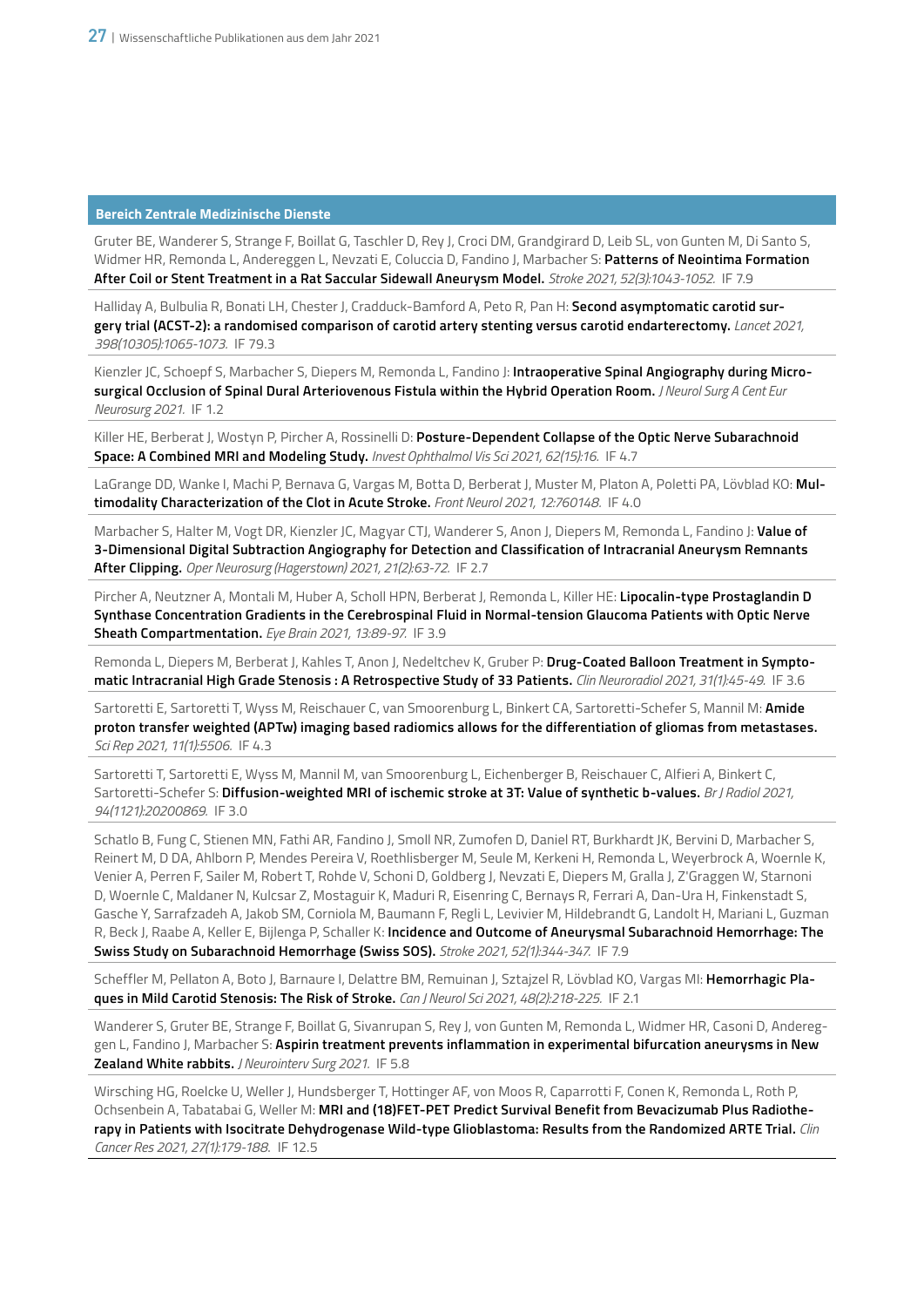# **Nuklearmedizin und PET-Zentrum**

Berkmann S, Roethlisberger M, Mueller B, Christ-Crain M, Mariani L, Nitzsche E, Juengling F: **Selective resection of cushing microadenoma guided by preoperative hybrid 18-fluoroethyl-L-tyrosine and 11-C-methionine PET/MRI.** *Pituitary 2021, 24(6):878-886.* IF 4.1

#### **Radio-Onkologie-Zentrum KSA-KSB**

Bogowicz M, Pavic M, Riesterer O, Finazzi T, Garcia Schüler H, Holz-Sapra E, Rudofsky L, Basler L, Spaniol M, Ambrusch A, Hüllner M, Guckenberger M, Tanadini-Lang S: **Targeting Treatment Resistance in Head and Neck Squamous Cell Carcinoma - Proof of Concept for CT Radiomics-Based Identification of Resistant Sub-Volumes.** *Front Oncol 2021, 11:664304*. IF 6.2

Datta NR, Datta S, Samiei M. **Strategies to Maximize Available Resources With Minimum Cost Escalation for Improving Radiation Therapy Accessibility in the Post-Coronavirus Disease 2019 Era: An Analysis for Asia.** *Adv Radiat Oncol. 2021 Jan-Feb;6(1):100565.* IF 2.6

Datta NR, Marder D, Datta S, Meister A, Puric E, Stutz E, Rogers S, Eberle B, Timm O, Staruch M, Riesterer O, Bodis S: **Quantification of thermal dose in moderate clinical hyperthermia with radiotherapy: a relook using temperature-time area under the curve (AUC).** *Int J Hyperthermia 2021, 38(1):296-307.* IF 3.9

Datta NR, Stutz E, Gomez S, Bodis S: **In Reply to Roussakow.** *Int J Radiat Oncol Biol Phys 2021, 109(2):642-644.* IF 5.5

Ghadjar P, Hayoz S, Bernhard J, Zwahlen DR, Holscher T, Gut P, Polat B, Hildebrandt G, Muller AC, Plasswilm L, Papachristofilou A, Schar C, Sumila M, Zaugg K, Guckenberger M, Ost P, Reuter C, Bosetti DG, Khanfir K, Gomez S, Wust P, Thalmann GN, Aebersold DM, Swiss Group for Clinical Cancer R: **Dose-intensified Versus Conventional-dose Salvage Radiotherapy for Biochemically Recurrent Prostate Cancer After Prostatectomy: The SAKK 09/10 Randomized Phase 3 Trial.** *Eur Urol 2021, 80(3):306-315.* IF 18.7

Glatzer M, Leskow P, Caparrotti F, Elicin O, Furrer M, Gambazzi F, Dutly A, Gelpke H, Guckenberger M, Heuberger J, Inderbitzi R, Cafarotti S, Karenovics W, Kestenholz P, Kocher GJ, Kraxner P, Krueger T, Martucci F, Oehler C, Ozsahin M, Papachristofilou A, Wagnetz D, Zaugg K, Zwahlen D, Opitz I, Putora PM. **Stage III N2 non-small cell lung cancer treatment: decision-making among surgeons and radiation oncologists.** *Transl Lung Cancer Res. 2021 Apr;10(4):1960-1968.* IF 6.5

Knapp J, Eberle B, Bernhard M, Theiler L, Pietsch U, Albrecht R: **Analysis of tracheal intubation in out-of-hospital helicopter emergency medicine recorded by video laryngoscopy.** *Scand J Trauma Resusc Emerg Med 2021, 29(1):49.* IF 2.9

Kok HP, van der Zee J, Guirado FN, Bakker A, Datta NR, Abdel-Rahman S, Schmidt M, Wust P, Crezee J. **Treatment planning facilitates clinical decision making for hyperthermia treatments.** *Int J Hyperthermia. 2021 Jan 1;38(1):532-551.* IF 4.0

Le Pechoux C, Pourel N, Barlesi F, Lerouge D, Antoni D, Lamezec B, Nestle U, Boisselier P, Dansin E, Paumier A, Peignaux K, Thillays F, Zalcman G, Madelaine J, Pichon E, Larrouy A, Lavole A, Argo-Leignel D, Derollez M, Faivre-Finn C, Hatton MQ, Riesterer O, Bouvier-Morel E, Dunant A, Edwards JG, Thomas PA, Mercier O, Bardet A: **Postoperative radiotherapy versus no postoperative radiotherapy in patients with completely resected non-small-cell lung cancer and proven mediastinal N2 involvement (Lung ART): an open-label, randomised, phase 3 trial.** *Lancet Oncol. 2021 Dec 14:S1470-2045* IF 41.3

Lee SY, Lomax N, Berkmann S, Vollmer K, Riesterer O, Bodis S, Rogers S: **Successful salvage of recurrent leptomeningeal disease in large cell neuroendocrine lung cancer with stereotactic radiotherapy.** *Strahlenther Onkol 2021, 197(12):1143- 1147.* IF 3.6

Rogers S, Stauffer A, Lomax N, Alonso S, Eberle B, Gomez Ordoñez S, Lazeroms T, Kessler E, Brendel M, Schwyzer L, Riesterer O: **Five fraction stereotactic radiotherapy after brain metastasectomy: a single-institution experience and literature review.** *J Neurooncol 2021, 155(1):35-43.* IF 4.1

Rogers SJ, Datta NR, Puric E, Timm O, Marder D, Khan S, Mamot C, Knuchel J, Siebenhuner A, Pestalozzi B, Guckenberger M, Bodis S, Riesterer O: **The addition of deep hyperthermia to gemcitabine-based chemoradiation may achieve enhanced survival in unresectable locally advanced adenocarcinoma of the pancreas.** *Clin Transl Radiat Oncol 2021, 27:109-113.* IF 3.4